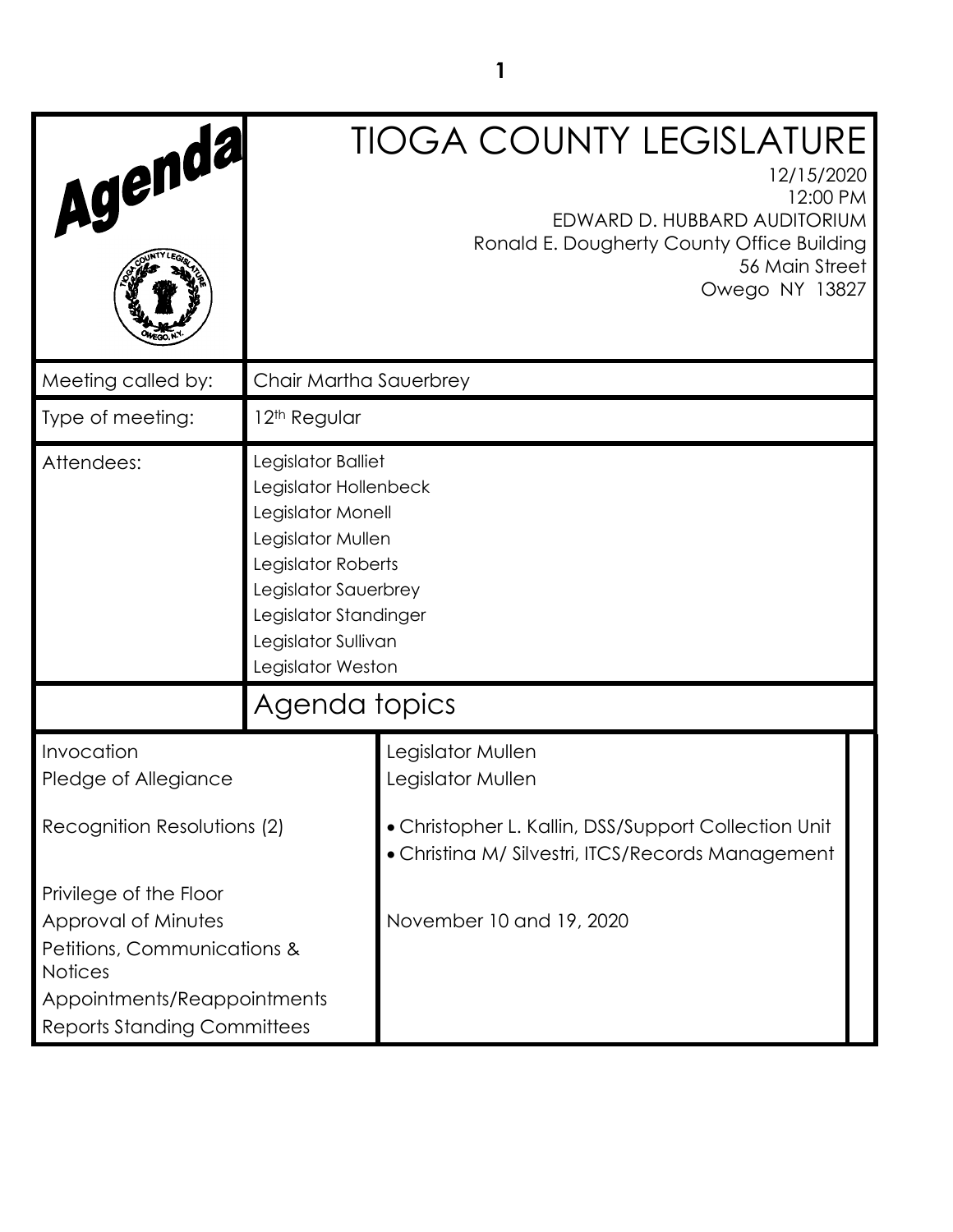| <b>RESOLUTIONS:</b> | Fix Time of Organizational Meeting<br>1.                                                                                                                                                                                             |
|---------------------|--------------------------------------------------------------------------------------------------------------------------------------------------------------------------------------------------------------------------------------|
|                     | Reappoint Member to the Tioga County Board of Health<br>2.                                                                                                                                                                           |
|                     | 3.<br>Reappoint Member to the Tioga County Planning Board                                                                                                                                                                            |
|                     | Reappoint Member to the Tioga County Planning Board<br>4.                                                                                                                                                                            |
|                     | 5.<br>Appoint Member to the Tioga County Planning Board                                                                                                                                                                              |
|                     | Adopt County Budget for 2021, Appropriations and Salary Schedule<br>6.                                                                                                                                                               |
|                     | 7.<br><b>Year End Transfers</b>                                                                                                                                                                                                      |
|                     | 8.<br>Authorize Treasurer to Encumber Funds                                                                                                                                                                                          |
|                     | 9.<br>Modify 2020 Budget and Transfer Funds - Emergency Services                                                                                                                                                                     |
|                     | 10. Modify 2020 Budget and Transfer Funds – Sheriff's Office                                                                                                                                                                         |
|                     | 11. Appropriation of Funds 2020 Homeland Security Grant (SHSP)<br>Modify 2020 Budget - Office of Emergency Services and Sheriff's Office                                                                                             |
|                     | 12. Modify Unemployment Insurance Fringe Budget                                                                                                                                                                                      |
|                     | 13. Transfer of Funds Budget Modification - District Attorney                                                                                                                                                                        |
|                     | 14. Transfer of Funds 2020 Budget Modification for Purchase of Equipment -<br>County Clerk                                                                                                                                           |
|                     | 15. Transfer of Funds - Public Health                                                                                                                                                                                                |
|                     | 16. Authorize Transfer of Funds for Purchase of a Storage Cabinet in the<br>Economic Development & Planning Office                                                                                                                   |
|                     | 17. County Tax Levy                                                                                                                                                                                                                  |
|                     | 18. Town Tax Levy                                                                                                                                                                                                                    |
|                     | 19. Tioga County Legislative Support of Termination of Central New York Oil<br>and Gas Company LLC Payment In Lieu of Tax Agreement and<br>Establishment of Stagecoach Gas Services LLC Payment In Lieu of Tax<br>Agreement          |
|                     | 20. Resolution to Renew Consultant Contract for Hazard Mitigation Plan<br>Coordinator for 2021                                                                                                                                       |
|                     | 21. Authorize Contract Renewal CSEA Employee Benefit Fund                                                                                                                                                                            |
|                     | 22. Resolution to Approve a Contract between the Tioga Co. Probation<br>Dept. & Family and Children's Counseling Services to Provide Adult &<br>Juvenile Sexual Offender Assessment and Treatment Services in the<br>Journey Project |
|                     | 23. Authorization to Enter into a Contract with Thomas Reuters (Westlaw) for<br>a Three-Year Subscription to Westlaw Edge                                                                                                            |
|                     | 24. Enter into Contract with Twin Tiers Drug & Alcohol Testing, LLC for CDL<br>Drug and Alcohol Testing                                                                                                                              |
|                     | 25. Authorize Retainer Agreement for Personnel Services                                                                                                                                                                              |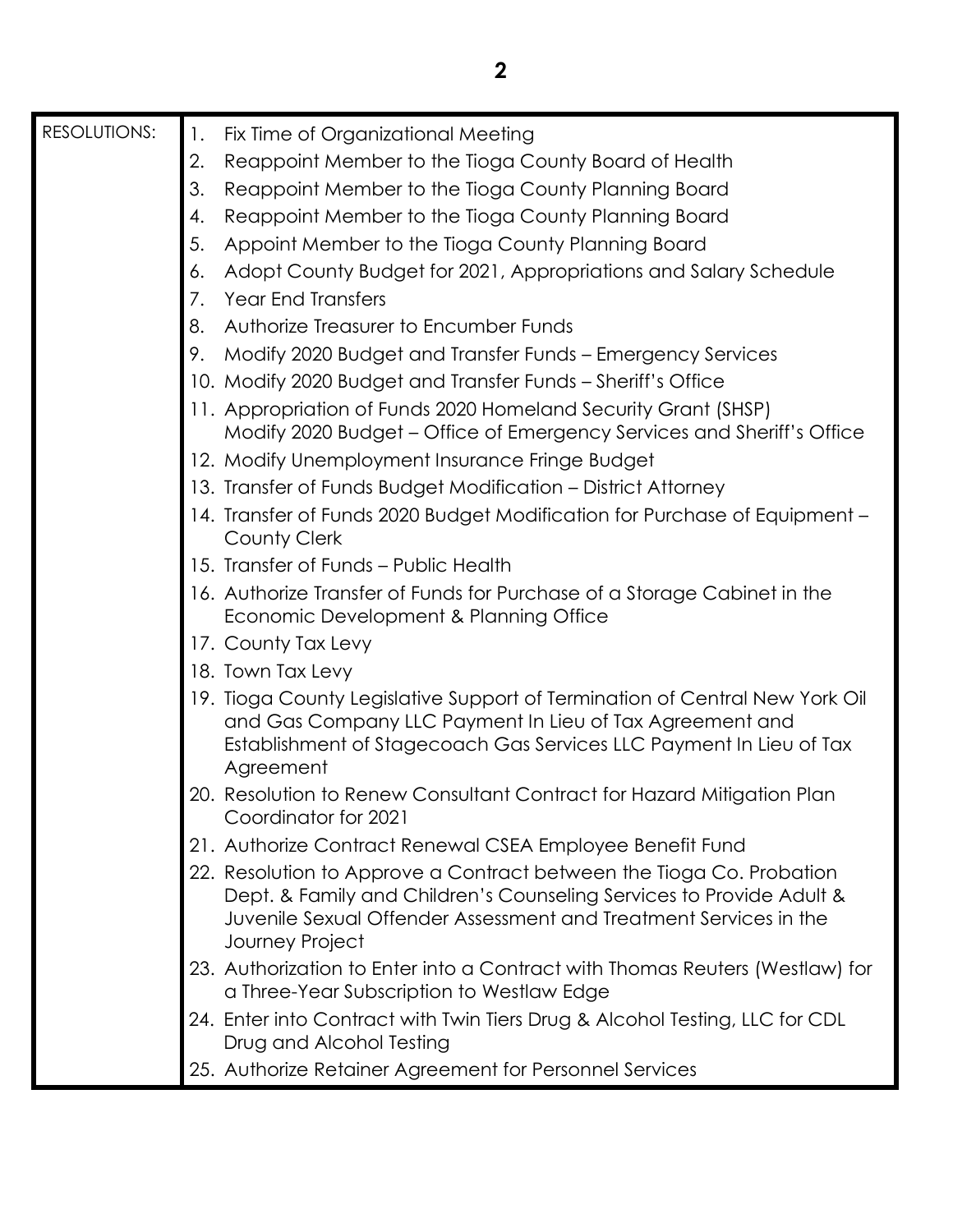| 26. Award Contract CBH Medical for Jail Medical and Mental Health<br>Services – Sheriff's Office                                                                                      |
|---------------------------------------------------------------------------------------------------------------------------------------------------------------------------------------|
| 27. LOCAL LAW TO BE INTRODUCED - A Local Law to Establish the Staggered<br>Terms of Tioga County Legislators as Established in Local Law No. 2 of<br>1994 and Local Law No. 2 of 2011 |
| 28. Schedule Public Hearing Local Law Introductory No. A of 2021                                                                                                                      |
| 29. Amend Resolution 176-94 as Amended by Resolution 281-17 Medicare<br>Reimbursement                                                                                                 |
| 30. Amend Resolution 209-20 Authorize Purchase of Specific Excess and<br>Employers' Liability Insurance for Workers' Compensation Program                                             |
| 31. Health Insurance Coverage for Dual County Retiree Spouses                                                                                                                         |
| 32. Request for an Unaccredited Internship in the District Attorney's Office                                                                                                          |
| 33. Appointment of Part-Time Information Security Officer – Legislative Office                                                                                                        |
| 34. Extend Duration of Temporary Accounting Associate I Position –<br>Sheriff's Office                                                                                                |
| 35. 2021 Staff Changes – Public Health                                                                                                                                                |
| 36. Authorize Appointment of Deputy Clerk to the Legislature -<br>Legislative Office                                                                                                  |
| 37. Amend Employee Handbook Section II - Ethics Rules, Schedule A                                                                                                                     |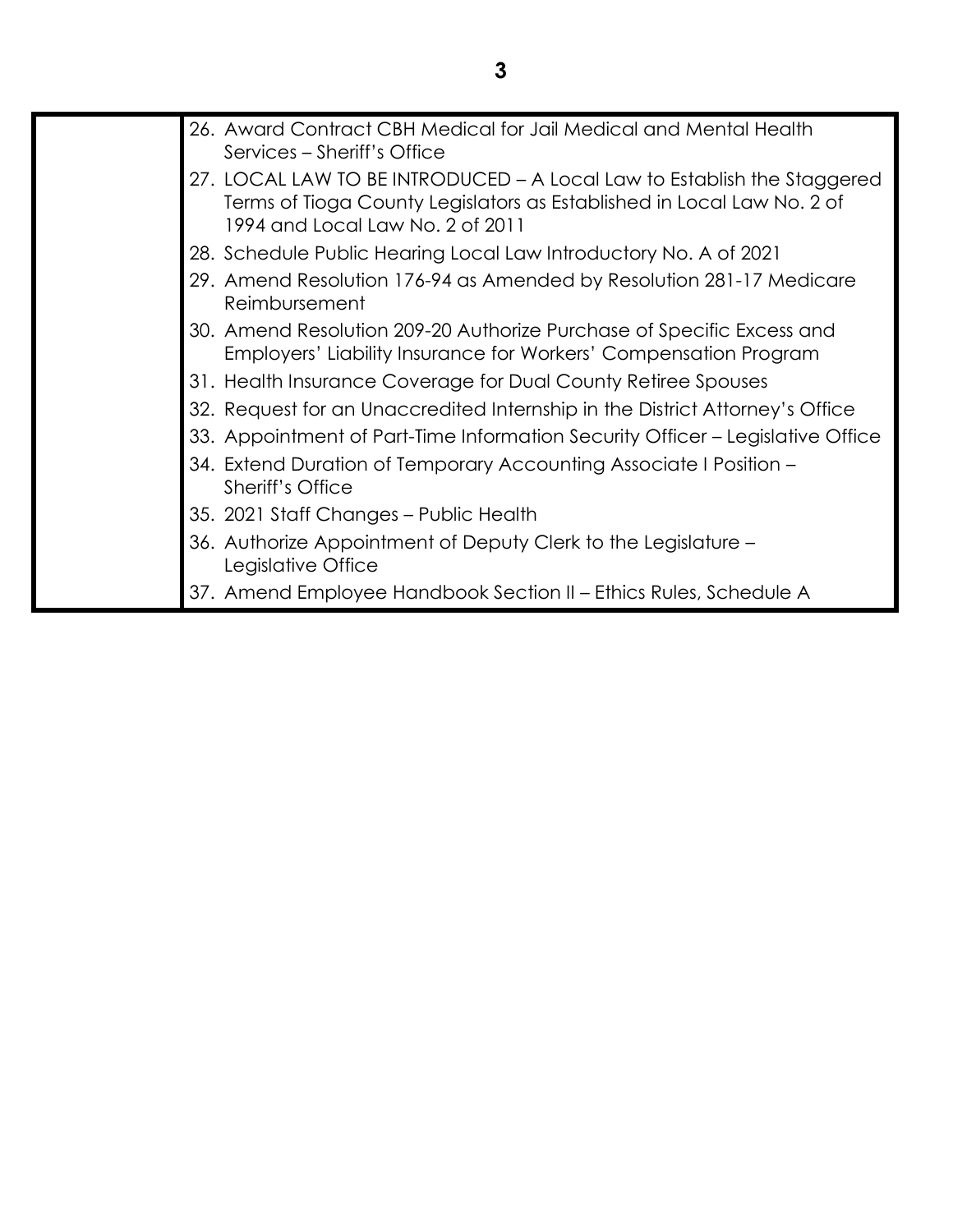REFERRED TO: HEALTH & HUMAN SERVICES

RESOLUTION NO. -20 RECOGNIZE CHRISTOPHER KALLIN'S 40 YEARS OF DEDICATED SERVICE DEPARTMENT OF SOCIAL SERVICES

WHEREAS: Christopher Kallin began his career with Tioga County as a Temporary Social Welfare Examiner August 13, 1980 for the Department of Social Services in the Income Maintenance Unit. From March of 1987 to July of 2014, he was a Child Enforcement Supervisor in the Child Support Collection Unit. He was promoted to Coordinator of that unit in 2014; and

WHEREAS: Christopher Kallin has been a dedicated and loyal employee in the performance of his duties; and

WHEREAS: Christopher Kallin has shown the highest levels of reliability, trust, loyalty and competence in the performance of his duties; and

WHEREAS: Christopher Kallin will retire on December 5, 2020; therefore be it

RESOLVED: That the Tioga County Legislature, on its own behalf, as well as on behalf of the citizens of Tioga County, express sincere gratitude to Christopher Kallin for his forty years of dedicated and loyal service to the Tioga County Department of Social Services and its most vulnerable citizens; and be it further

RESOLVED: That this resolution be spread upon the minutes of this meeting and a certified copy be presented to this loyal, dedicated and outstanding employee, Christopher Kallin.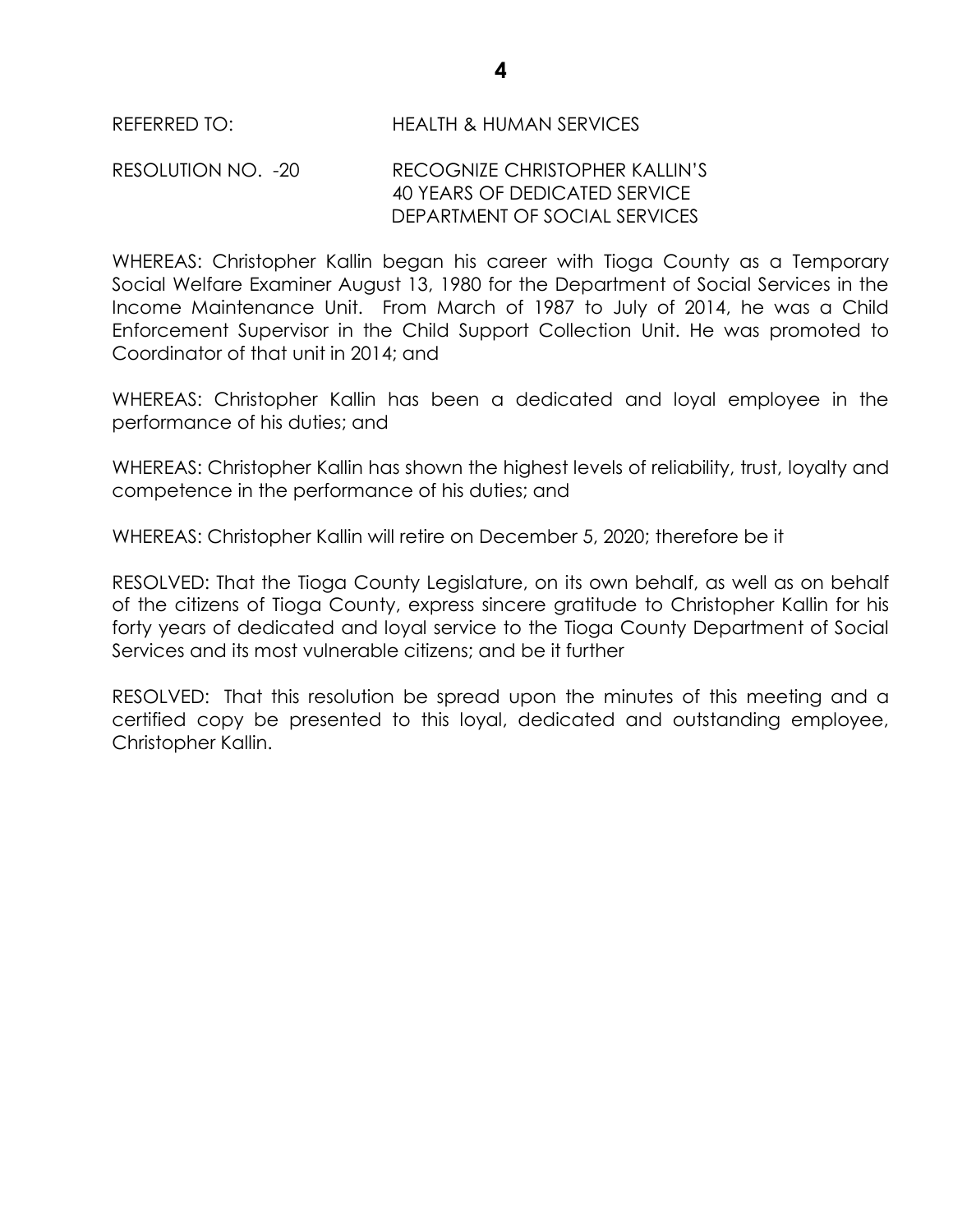REFERRED TO: INFORMATION TECHNOLOGY COMMITTEE

RESOLUTION NO. – 20 RESOLUTION RECOGNIZING CHRISTINA SILVESTRI'S 21 YEARS OF DEDICATED SERVICE TO TIOGA COUNTY

WHEREAS: Christina Silvestri was hired on January 1, 1999 as a Clerk; and

WHEREAS: Christina Silvestri became Tioga County's Records Management Officer on March 31, 2008; and

WHEREAS: Christina Silvestri has been a valuable employee to the Information Technology and Communication Services department, thereby earning the respect of her colleagues and peers throughout Tioga County; and

WHEREAS: Christina Silvestri will retire from Tioga County on December 31, 2020; therefore be it

RESOLVED: That the Tioga County Legislature, on its own behalf, as well as on behalf of the citizens of Tioga County, express sincere gratitude to Christina Silvestri for her 21 years of dedicated and loyal service to the residents of Tioga County; and be it further

RESOLVED: That this resolution be spread upon the minutes of this meeting and a certified copy be presented to this outstanding employee, Christina Silvestri.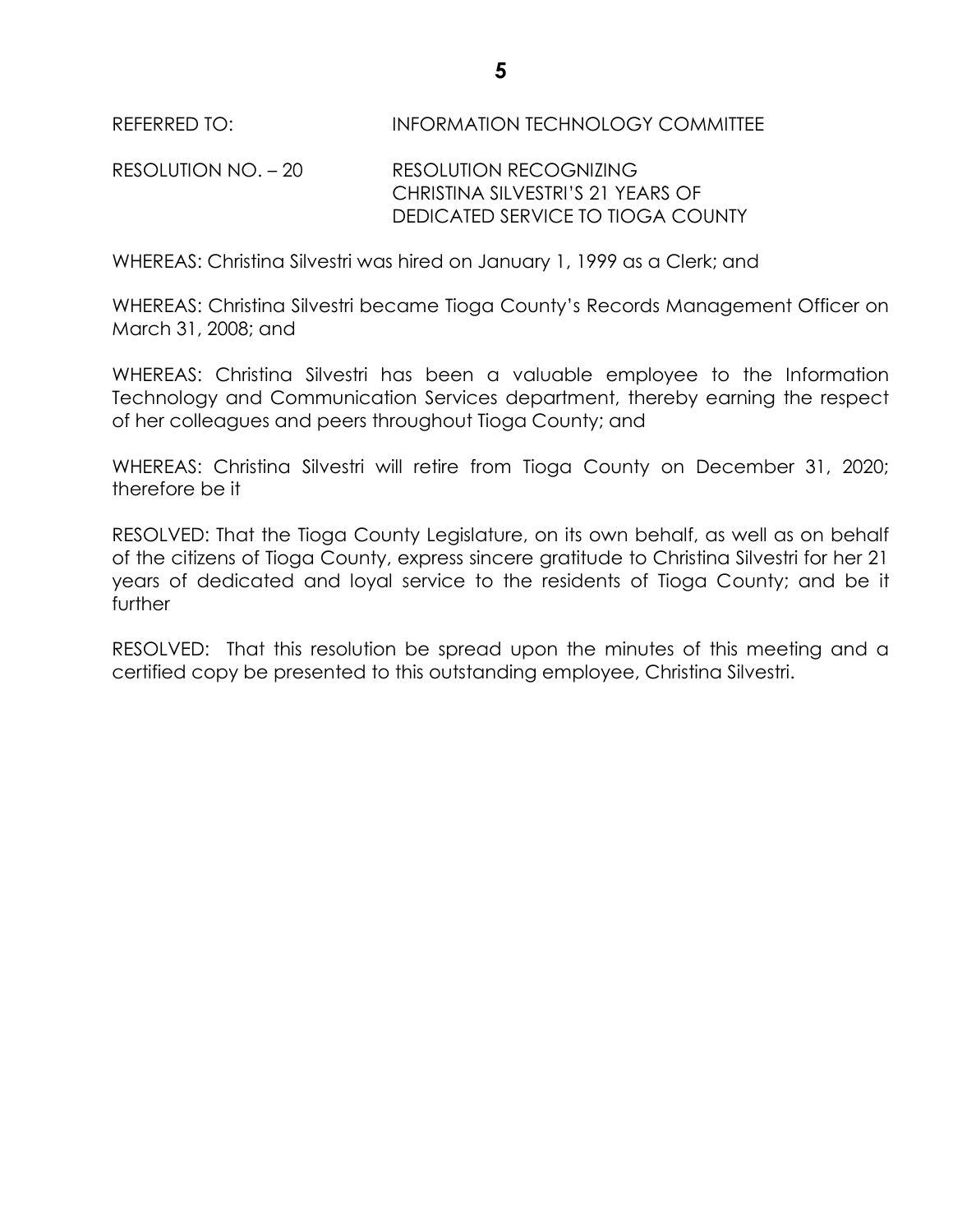REFERRED TO: LEGISLATIVE WORKSESSION

RESOLUTION NO. - 20 FIX TIME OF ORGANIZATIONAL MEETING

RESOLVED: That the Organizational Meeting of this Legislature be held at 9:00 a.m., Monday, January 4, 2021.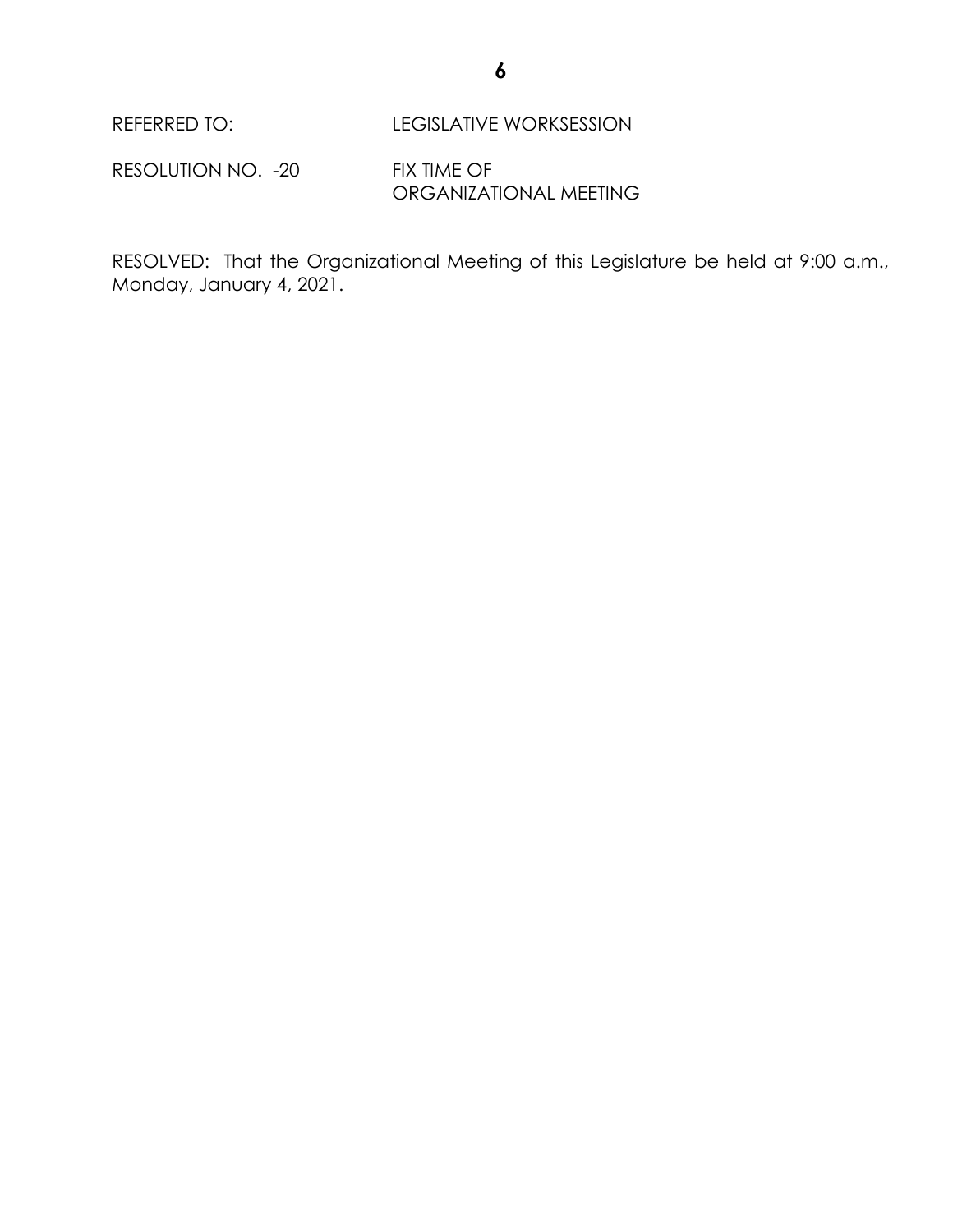REFERRED TO: HEALTH & HUMAN SERVICES COMMITTEE

RESOLUTION NO. -20 REAPPOINT MEMBER TO THE TIOGA COUNTY BOARD OF HEALTH

WHEREAS: Section 344 of the Public Health Law requires that members of the Board of Health shall serve six (6) year staggered terms; and

WHEREAS: The appointed term for Erica Haray-Butcher, MS CHES, on the Board of Health expires 12/31/20; and

WHEREAS: The Board of Health recommends re-appointment and Ms. Haray-Butcher has agreed to serve for another term; therefore be it

RESOLVED: That Erica Haray-Butcher, MS CHES, be re-appointed to the Board of Health for a term of 1/1/21-12/31/26.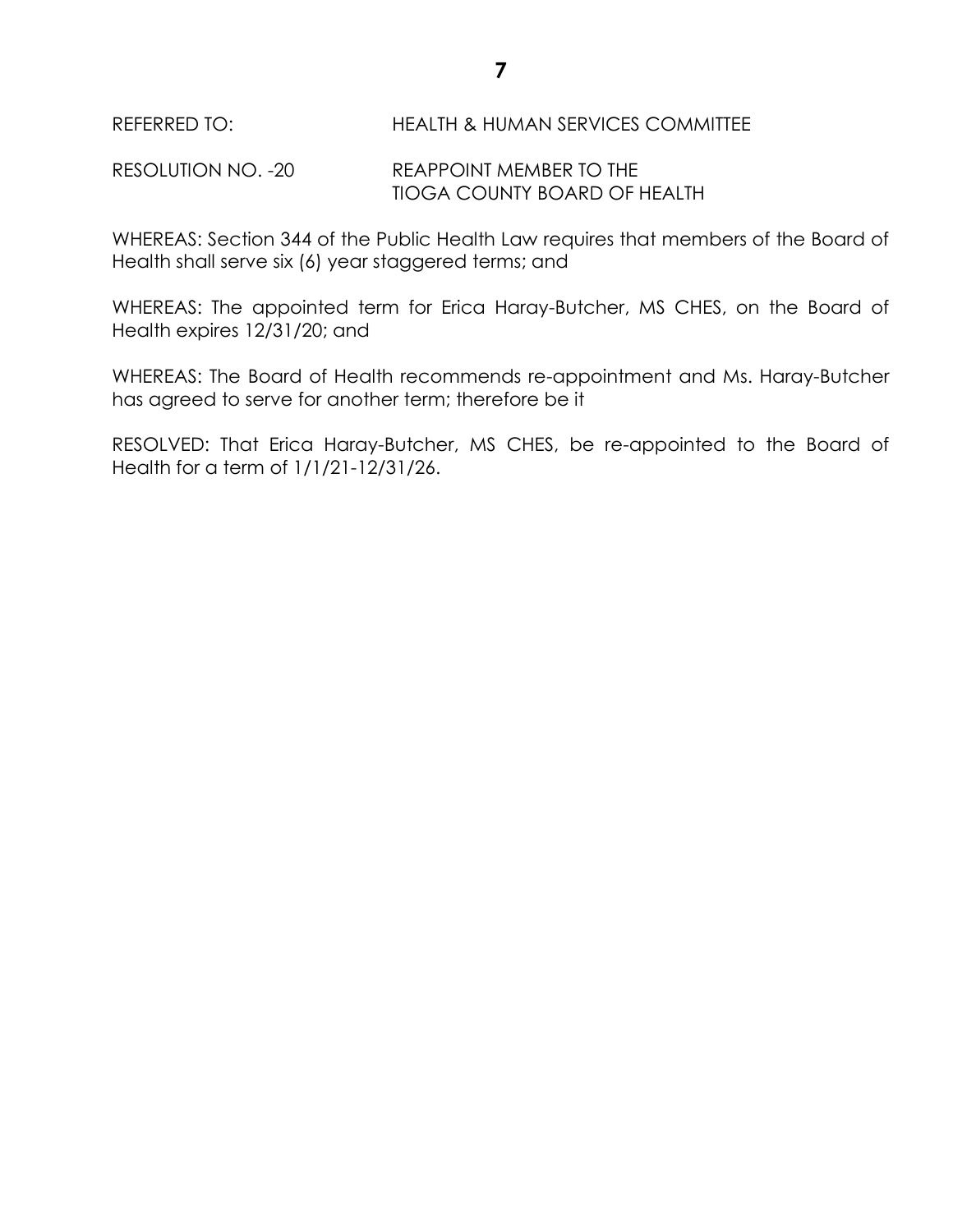RESOLUTION NO. -20 REAPPOINT MEMBER TO THE TIOGA COUNTY PLANNING BOARD

WHEREAS: Georgeanne Eckley's position on the Tioga County Planning Board representing the Village of Owego expires on 12/31/2020; and

WHEREAS: The Village of Owego Board of Trustees has nominated Georgeanne Eckley to serve another three-year term as their representative, and she is willing and able to do so; therefore be it

RESOLVED: That the Tioga County Legislature hereby reappoint Georgeanne Eckley to the Tioga County Planning Board for another three-year term of 1/1/21 – 12/31/23.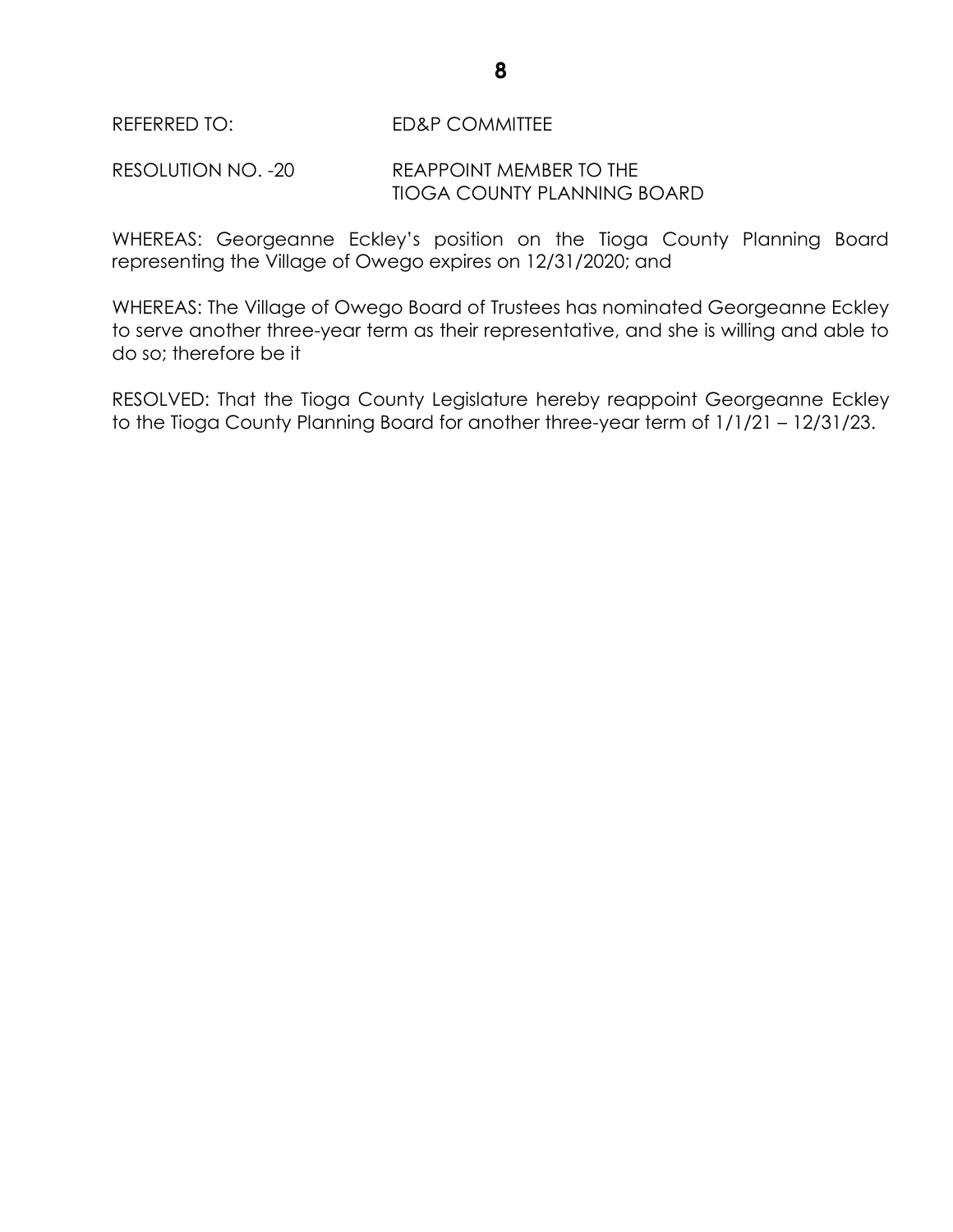RESOLUTION NO. -20 REAPPOINT MEMBER TO THE TIOGA COUNTY PLANNING BOARD

WHEREAS: Art Cacciola's position on the Tioga County Planning Board representing the Town of Candor expires on 12/31/2020; and

WHEREAS: The Town of Candor Board has nominated Art Cacciola to serve another three-year term as their representative, and he is willing and able to do so; therefore be it

RESOLVED: That the Tioga County Legislature hereby reappoint Art Cacciola to the Tioga County Planning Board for another three-year term of 1/1/21 – 12/31/23.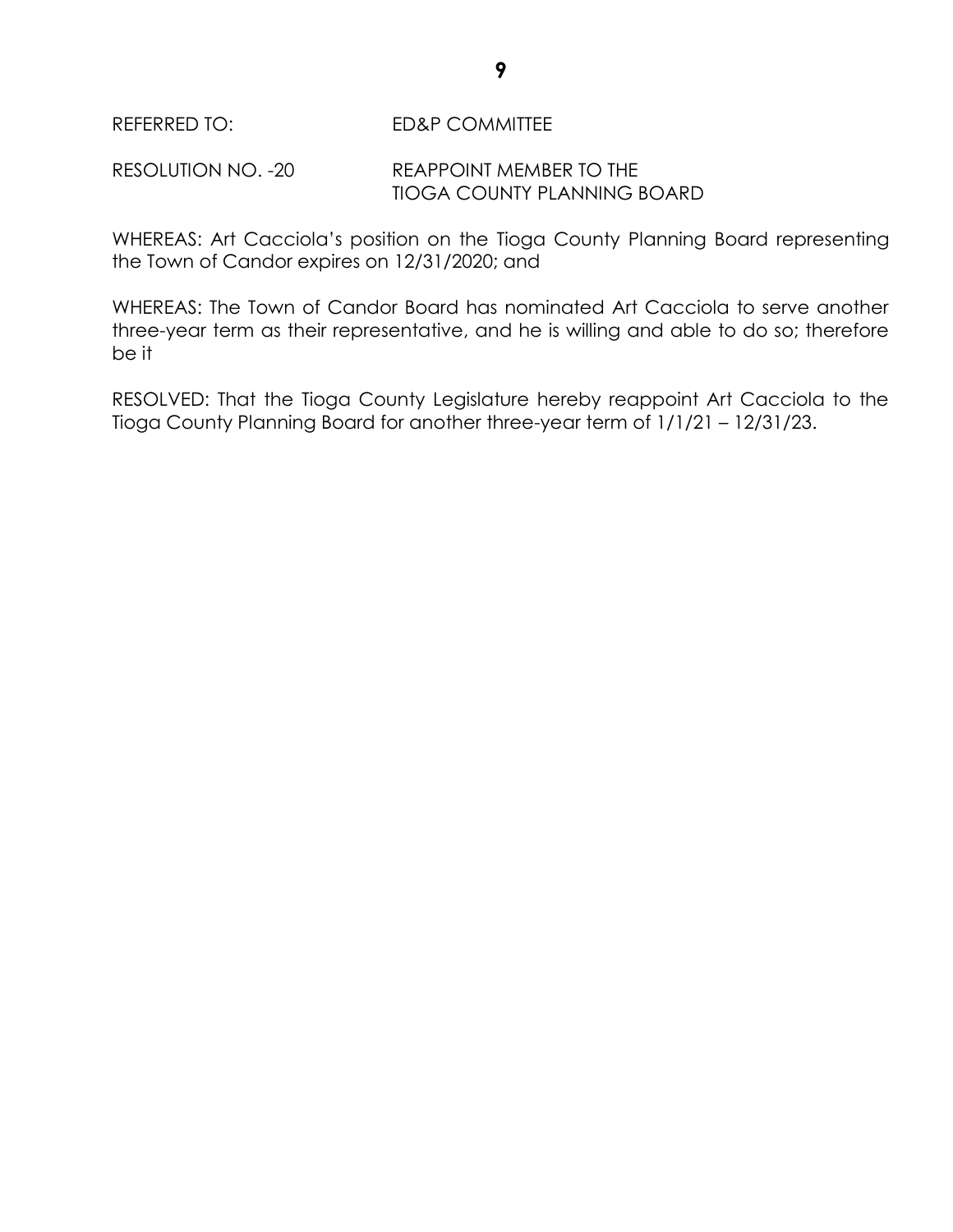#### RESOLUTION NO. -20 APPOINT MEMBER TO THE TIOGA COUNTY PLANNING BOARD

WHEREAS: Sarah Titus's position on the Tioga County Planning Board as the representative from the Town of Newark Valley expires on 12/31/2020; and

WHEREAS: The Newark Valley Town Board has found and nominated Matt Tomazin to serve a three-year term on the Tioga County Planning Board representing the Town of Newark Valley; therefore be it

RESOLVED: That the Tioga County Legislature hereby appoint Matt Tomazin to the Tioga County Planning Board for a three-year term of 1/1/21 – 12/31/23 replacing Sarah Titus.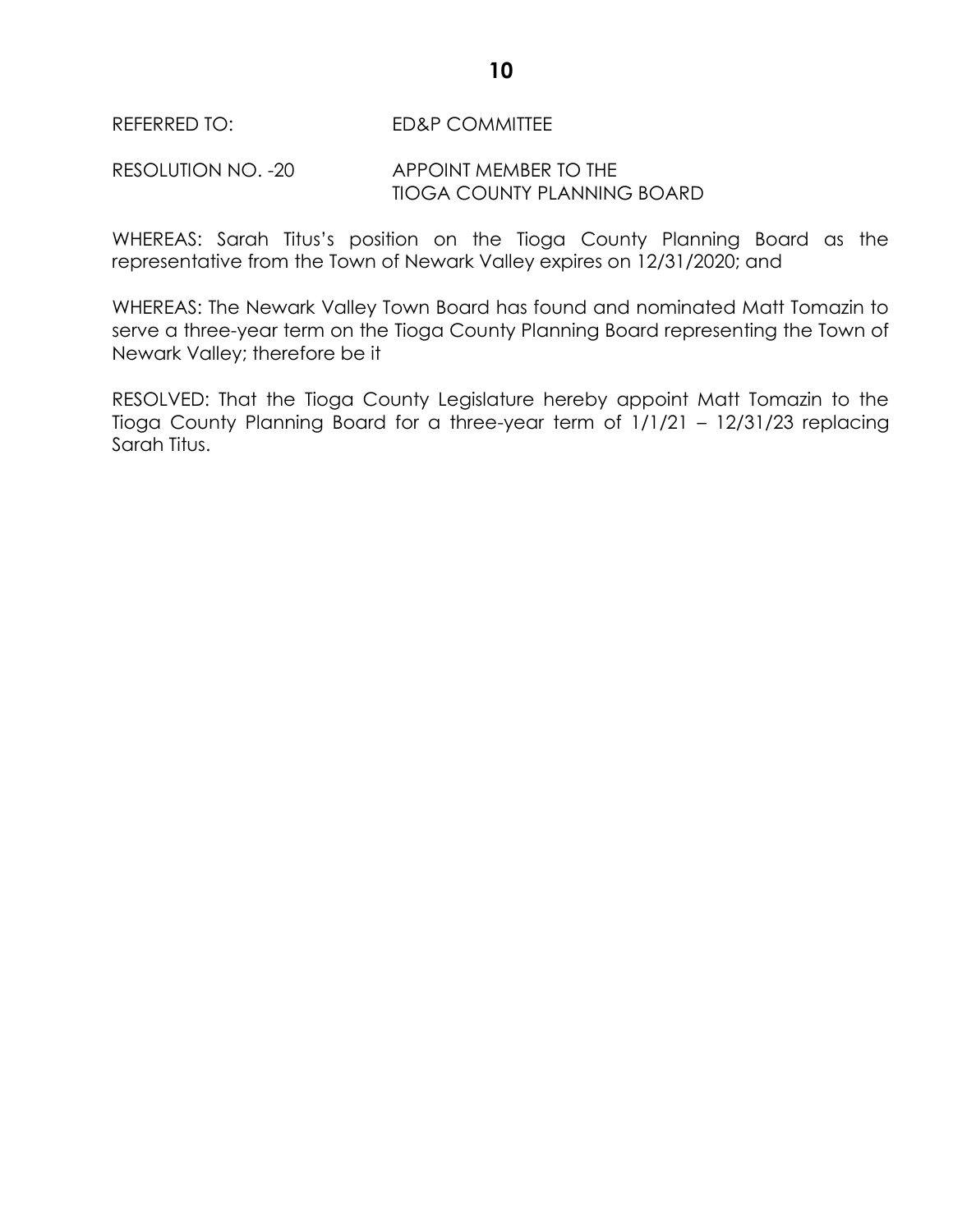REFERRED TO: FINANCE COMMITTEE

RESOLUTION NO. -20 ADOPT COUNTY BUDGET FOR 2021, APPROPRIATIONS AND SALARY SCHEDULE

RESOLVED: That the tentative budget for Tioga County for the year 2021 submitted by the Budget Officer on November 10, 2020 and approved by the Finance Committee be, and the same hereby is adopted as the official Budget for the year 2021; and be it further

RESOLVED: That the several amounts specified in such budget as to the total for the several objects as set forth in Schedule 1 therein be appropriated for such objects, effective January 1, 2021; and be it further

RESOLVED: That the full-time Salary Schedule 5 set forth in the budget be adopted effective January 1, 2021.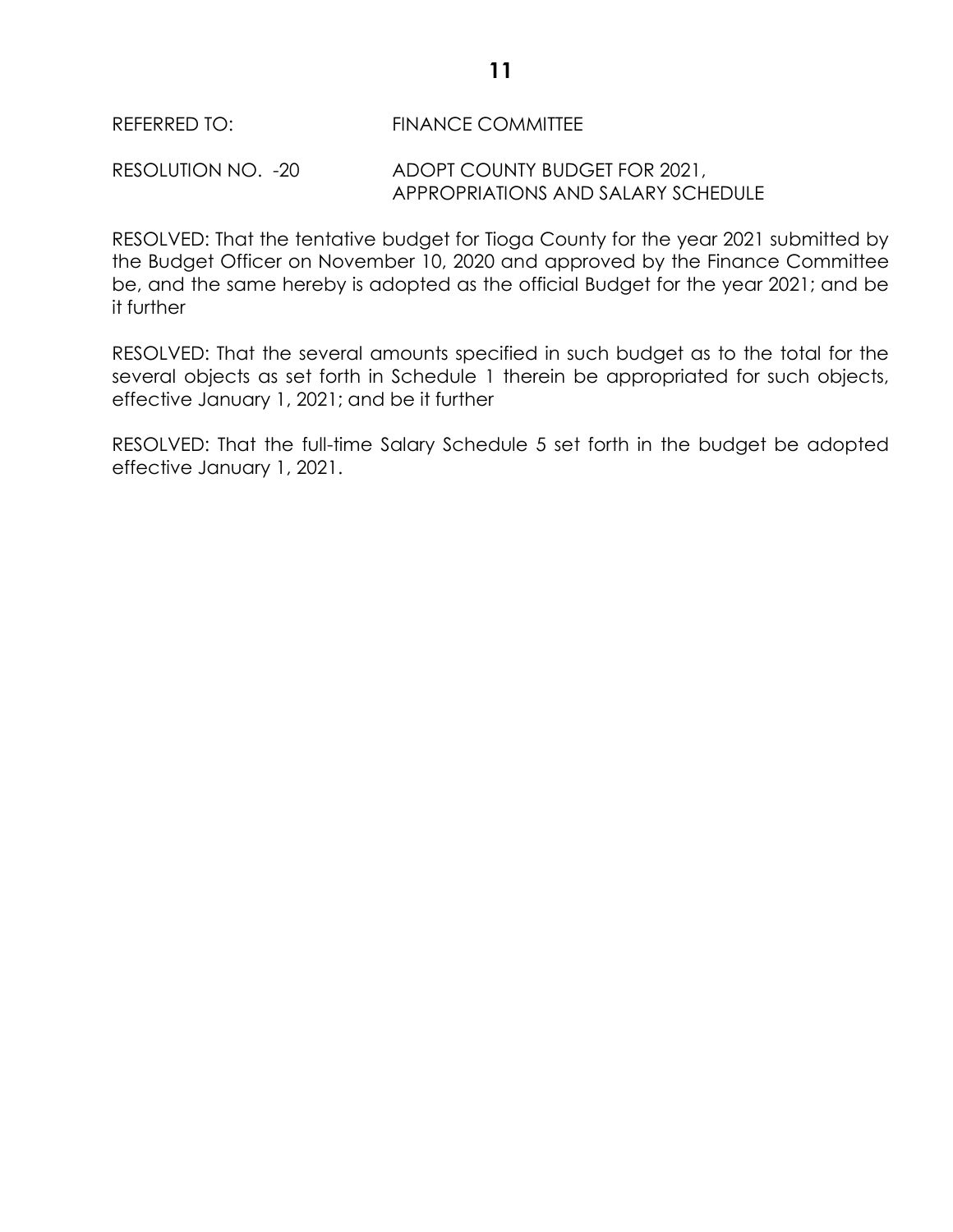RESOLUTION NO. -20 YEAR END TRANSFERS

RESOLVED: That unencumbered balances of appropriation accounts, unanticipated revenue fund balances in the amount equal to the sum of overdrawn appropriation accounts in all funds be, and hereby are appropriated to overdrawn accounts; and be it further

RESOLVED: That the County Treasurer is hereby authorized and directed to effect this resolution.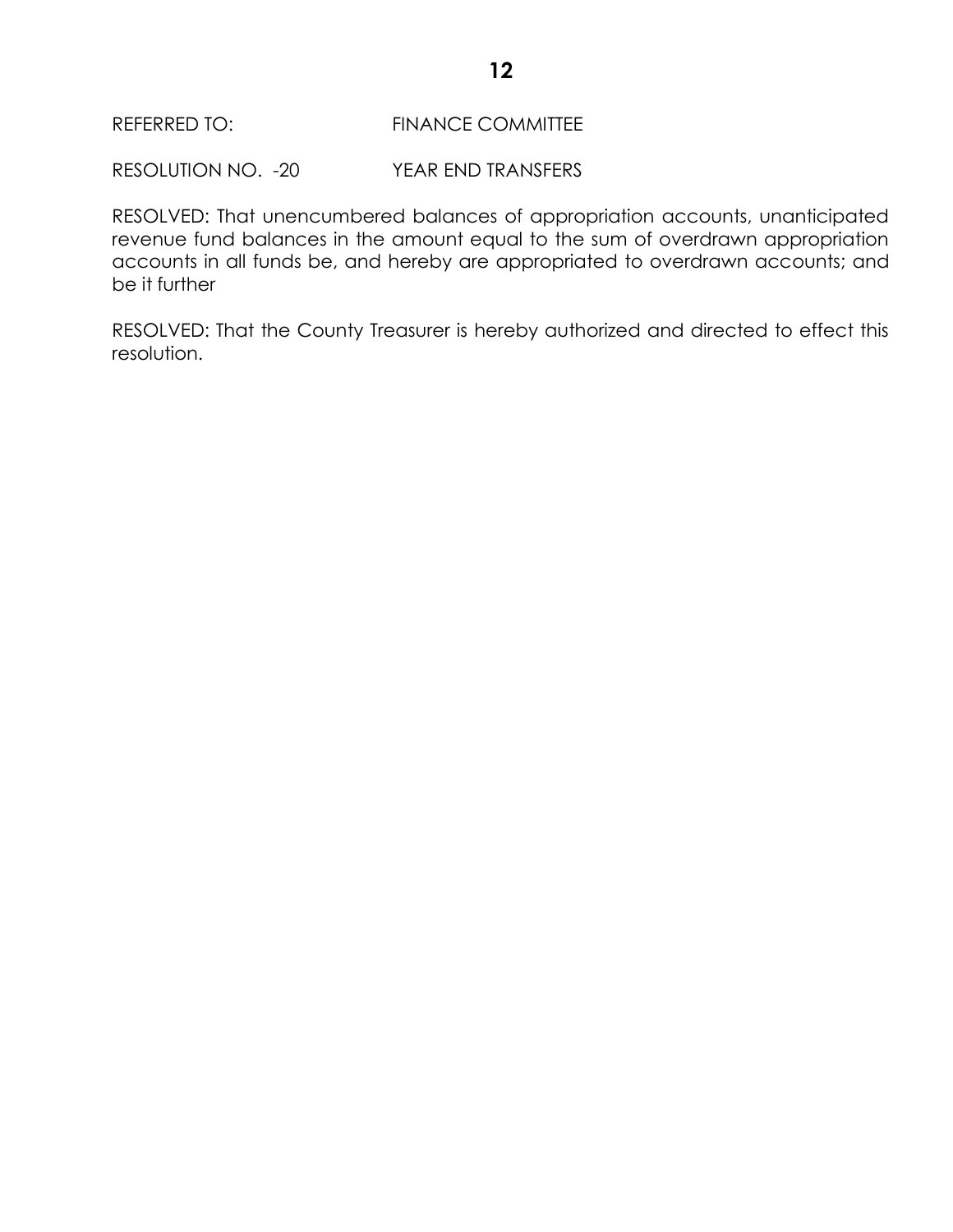REFERRED TO: FINANCE COMMITTEE

RESOLUTION NO. -20 AUTHORIZE TREASURER TO ENCUMBER FUNDS

RESOLVED: That the County Treasurer be and hereby is authorized to encumber whatever funds he deems necessary, subject to the approval of the Finance Committee; and be it further

RESOLVED: That said funds be encumbered before December 31, 2020 to allow proper coding of bills for payment through February 28, 2021.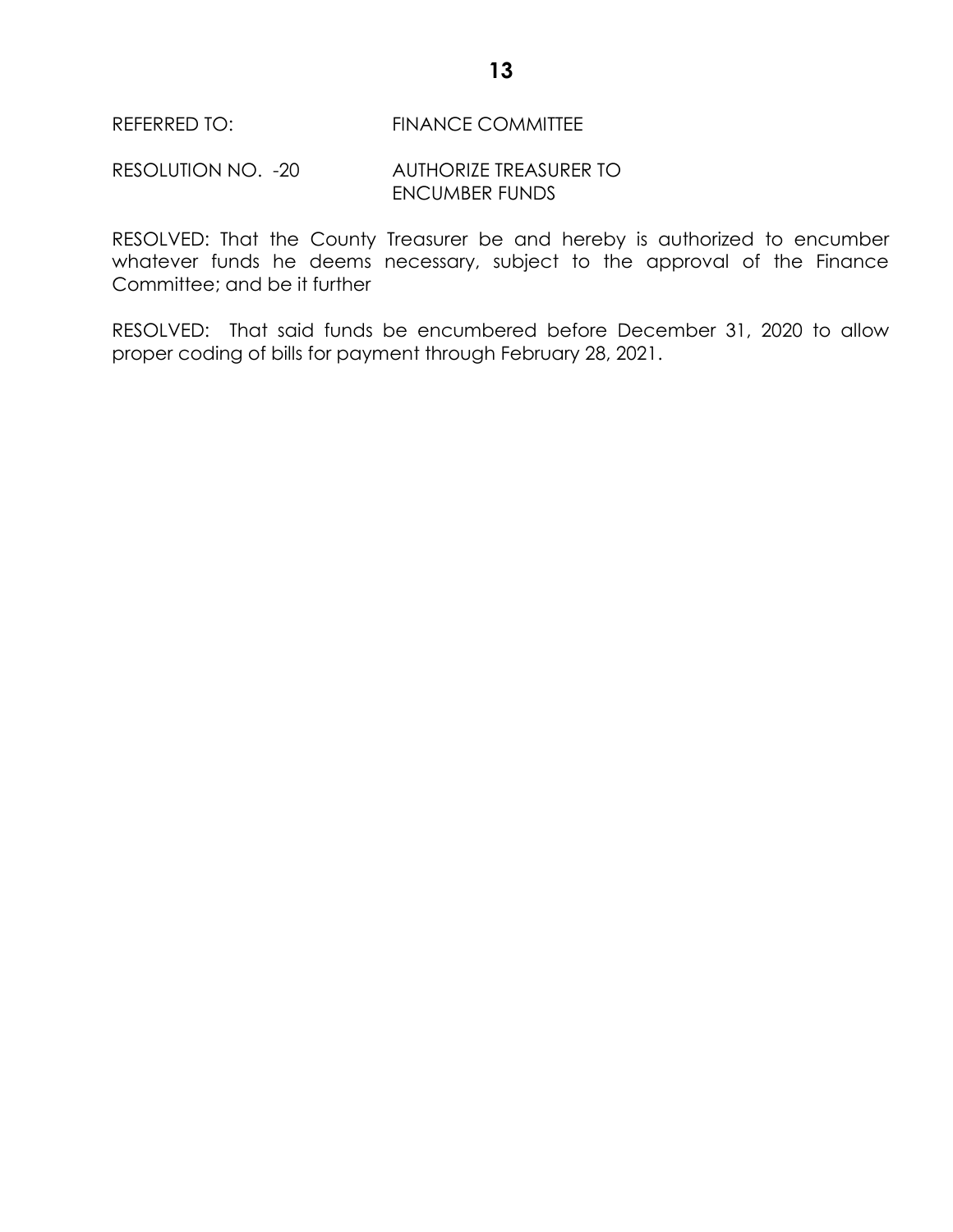| REFERRED TO:       | <b>PUBLIC SAFETY COMMITTEE</b><br><b>FINANCE COMMITTEE</b> |
|--------------------|------------------------------------------------------------|
| RESOLUTION NO. -20 | MODIFY 2020 BUDGET AND<br>TRANSFER FUNDS                   |
|                    | <b>EMERGENCY SERVICES</b>                                  |

WHEREAS: Resolution #219-20 amended the Non-Union Benefits Policy to allow for the compensation of additional time worked, during a state of emergency, for non-union employees; and

WHEREAS: Non-union employees of the Emergency Management Services Office have been working additional time related to the declared state of emergency; therefore be it

RESOLVED: That the 2020 budget be modified and transfer of funds be made as follows to allow for compensation of additional time worked:

| FROM:                                            |         |
|--------------------------------------------------|---------|
| A3410.510050 Fire All Other                      | \$2,500 |
|                                                  |         |
| TO:                                              |         |
| A3640.510010 Emergency Services Full-Time Salary | \$2,500 |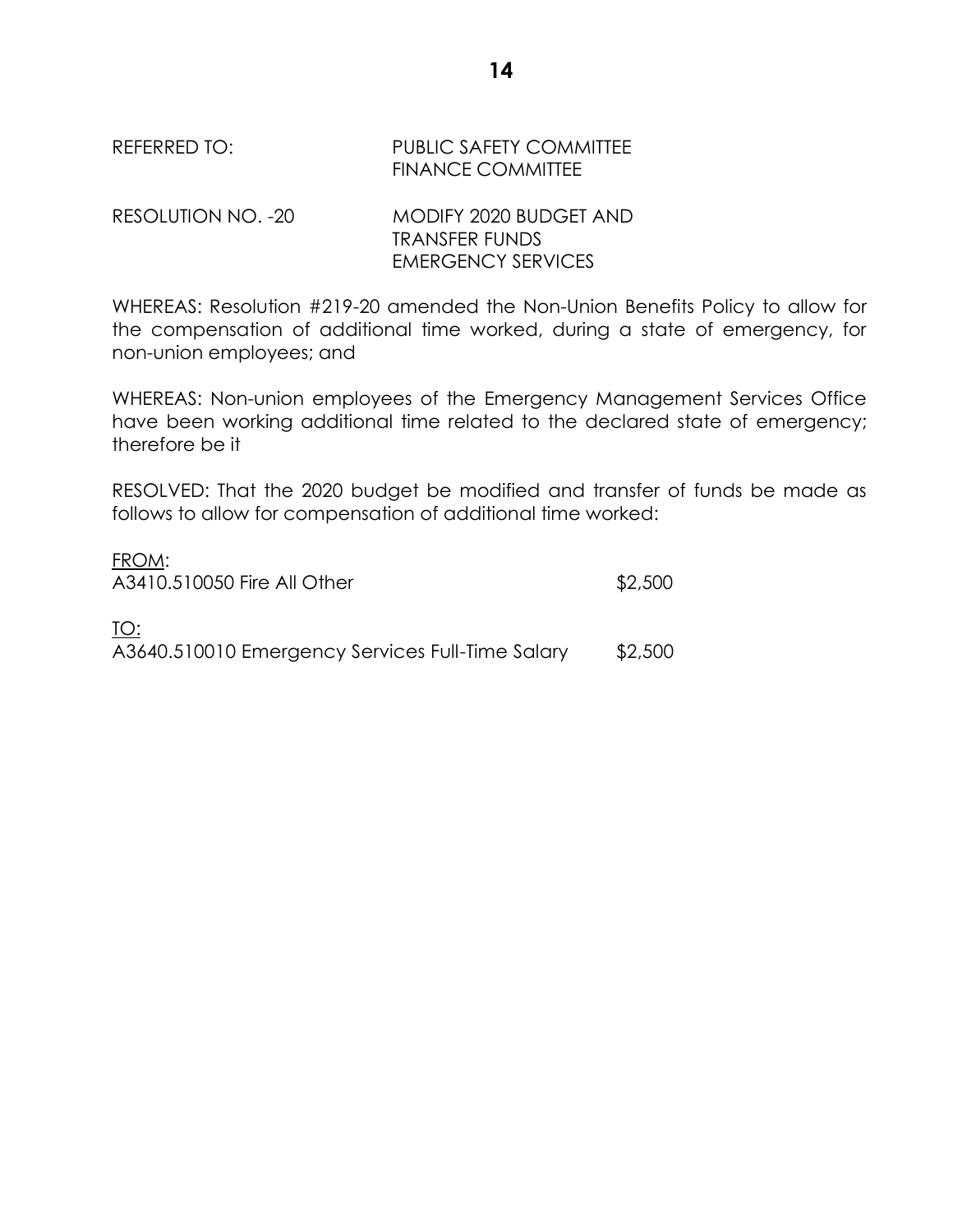| REFERRED TO:       | <b>PUBLIC SAFETY COMMITTEE</b><br><b>FINANCE COMMITTEE</b> |
|--------------------|------------------------------------------------------------|
| RESOLUTION NO. -20 | MODIFY 2020 BUDGET AND<br><b>TRANSFER FUNDS</b>            |
|                    | <b>SHERIFF'S OFFICE</b>                                    |

WHEREAS: Funds need to be transferred from various accounts to pay for expenses incurred in 2020; and

WHEREAS: Legislative approval is needed to modify the 2020 budget and transfer funds between object of expenses; therefore be it

RESOLVED: That the 2020 budget be modified and transfer of funds be made as follows:

| $\sim$<br>A3020.510010      | Full time                | \$65,000 |
|-----------------------------|--------------------------|----------|
| <u> TO:</u><br>A9950.593715 | Transfer to Capital Fund | \$65,000 |
| FROM:<br>H1340.450310       | Inter fund Transfer      | \$65,000 |
| <u> TO:</u><br>H3110.521060 | Car / truck              | \$65,000 |

 $FPOMA$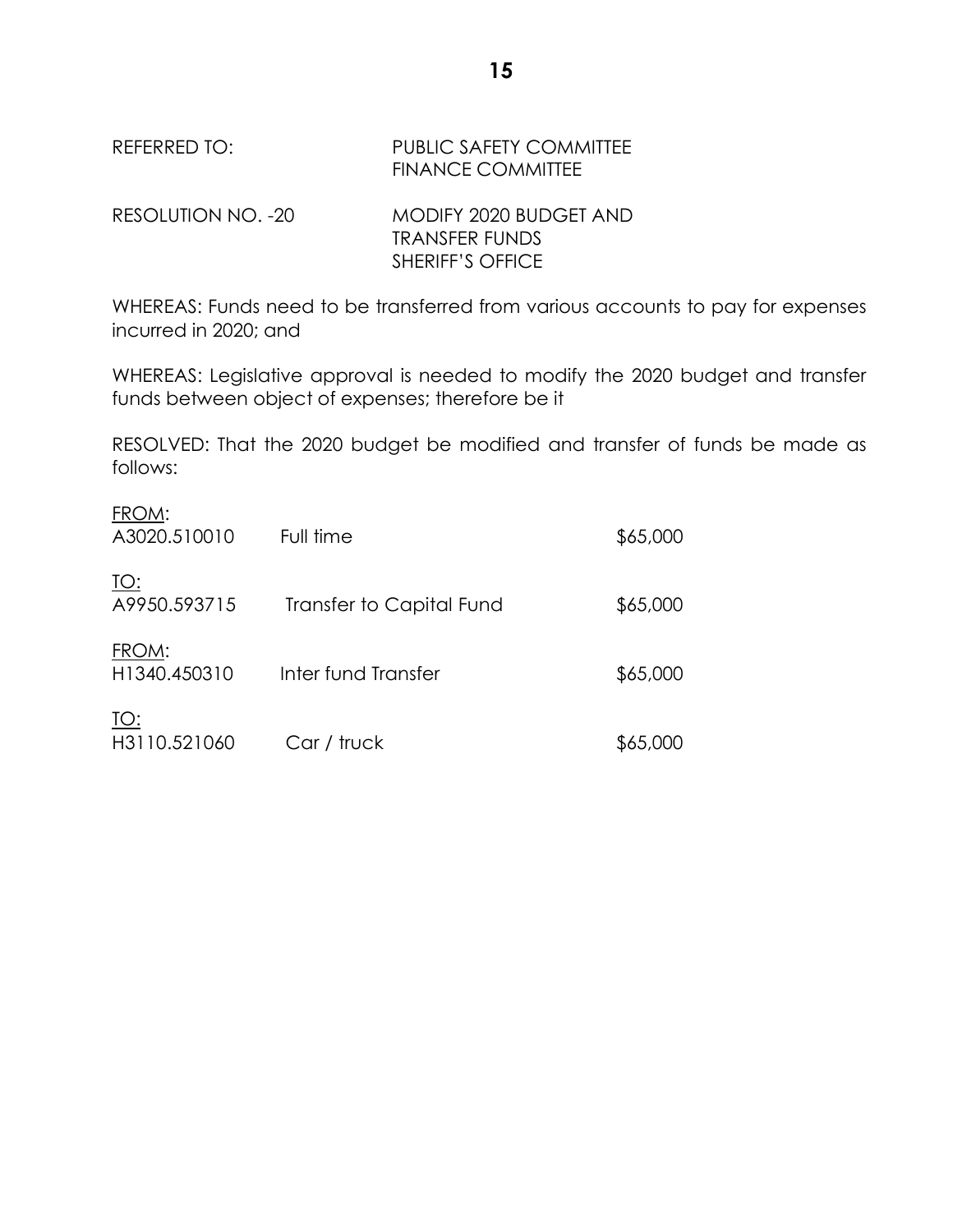| REFERRED TO:       | <b>PUBLIC SAFETY COMMITTEE</b><br><b>FINANCE COMMITTEE</b>                                                                 |
|--------------------|----------------------------------------------------------------------------------------------------------------------------|
| RESOLUTION NO. -20 | <b>APPROPRIATION OF FUNDS</b><br>2020 HOMELAND SECURITY GRANT (SHSP)<br>MODIFY 2020 BUDGET<br>OFFICE OF EMERGENCY SERVICES |

WHEREAS: The New York State Office of Homeland Security Program (SHSP) has been awarded a grant of \$66,824 (contract #C973900) to the Tioga County Office of Emergency Management; and

SHERIFF'S OFFICE

WHEREAS: 75% (\$50,118) of said grant will be appropriated to Emergency Management and 25% (\$16,706) will be appropriated to the Sheriff's Office; and

WHEREAS: Appropriation of funds requires Legislative approval; therefore be it

RESOLVED: That the 2020 NYS Homeland Security Grant (contract # C973900) be appropriated as follows:

| FROM:<br>A3360.433567 SHS19 Homeland Security 2020 Revenue                                                                                                                                          | \$66,824                        |
|-----------------------------------------------------------------------------------------------------------------------------------------------------------------------------------------------------|---------------------------------|
| TO:<br>A3360.540140 SHS20 Homeland Security Grant-Contracting Services<br>A3360.540620 SHS20 Homeland Security Grant - Software<br>A3360.520130 SHS20 Homeland Security Grant - Equipment (Not Car) | \$11,000<br>\$8,341<br>\$30,777 |
| AND:                                                                                                                                                                                                |                                 |
| FROM:<br>A3361.433567 SHS20 Homeland Security 2020 Revenue                                                                                                                                          | \$16,706                        |
| TO:                                                                                                                                                                                                 |                                 |

A3361.520130 SHS20 Homeland Security Grant – Equipment (Not Car) \$16,706

And be it further

RESOLVED: That the 2020 Emergency Management budget and the Sheriff's Office budget be modified to reflect the above changes.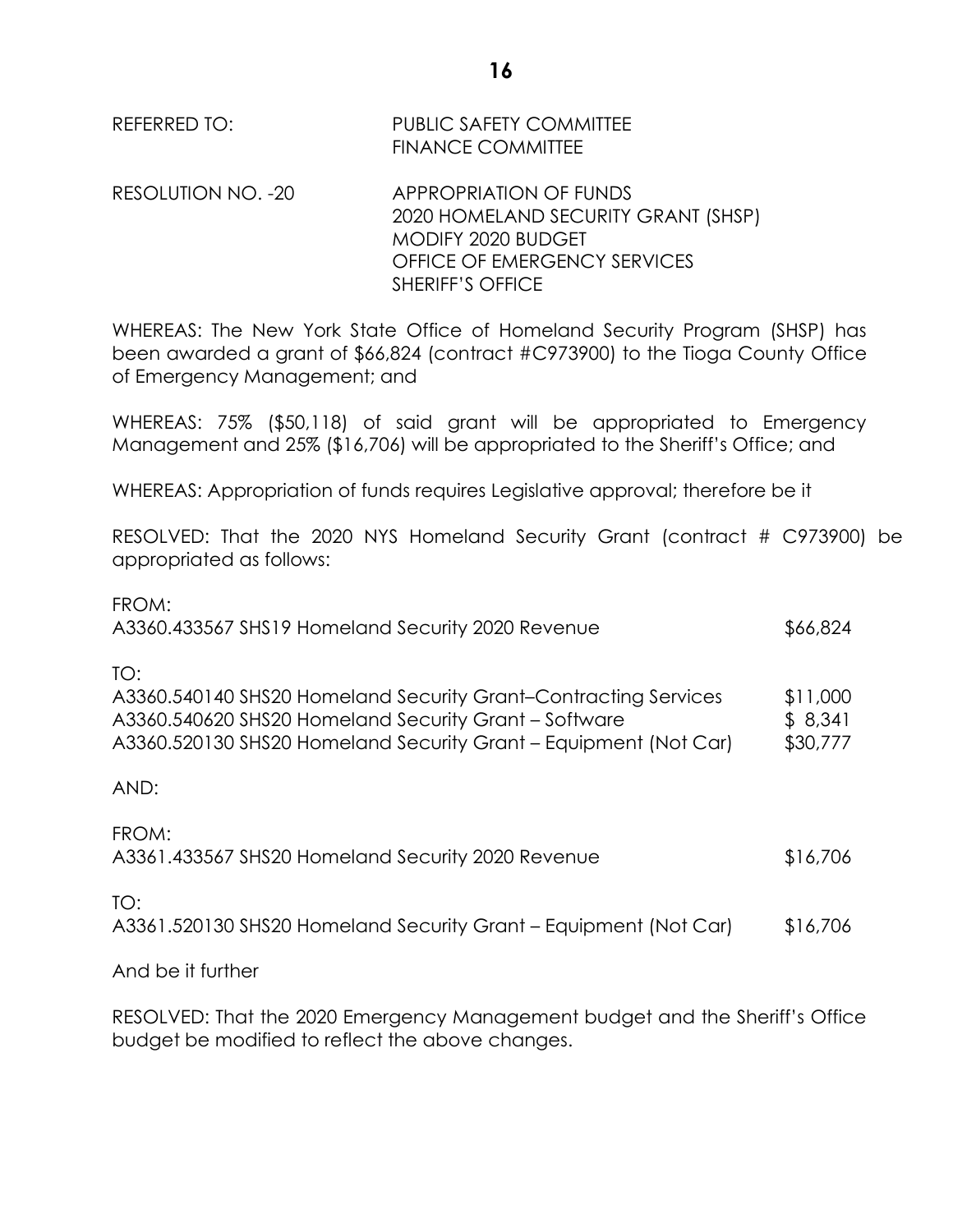REFERRED TO: FINANCE COMMITTEE

RESOLUTION NO. -20 MODIFY UNEMPLOYMENT INSURANCE FRINGE BUDGET

WHEREAS: Unemployment claims for year to date for 2020 total \$66,231.74, exceeding the budgeted \$60,000.00 by \$6,631.74; and

WHEREAS: In anticipation of fourth quarter claims; and

WHEREAS: Resolution 108-20 authorizes a standing approval to expend funds from the Unemployment Reserve as needed; and

WHEREAS: Legislative approval is needed to modify the 2020 Budget and transfer funds; therefore be it

RESOLVED: That \$20,000.00 be appropriated as follows:

TO: A9050 585088 Unemployment Insurance Fringe \$20,000.00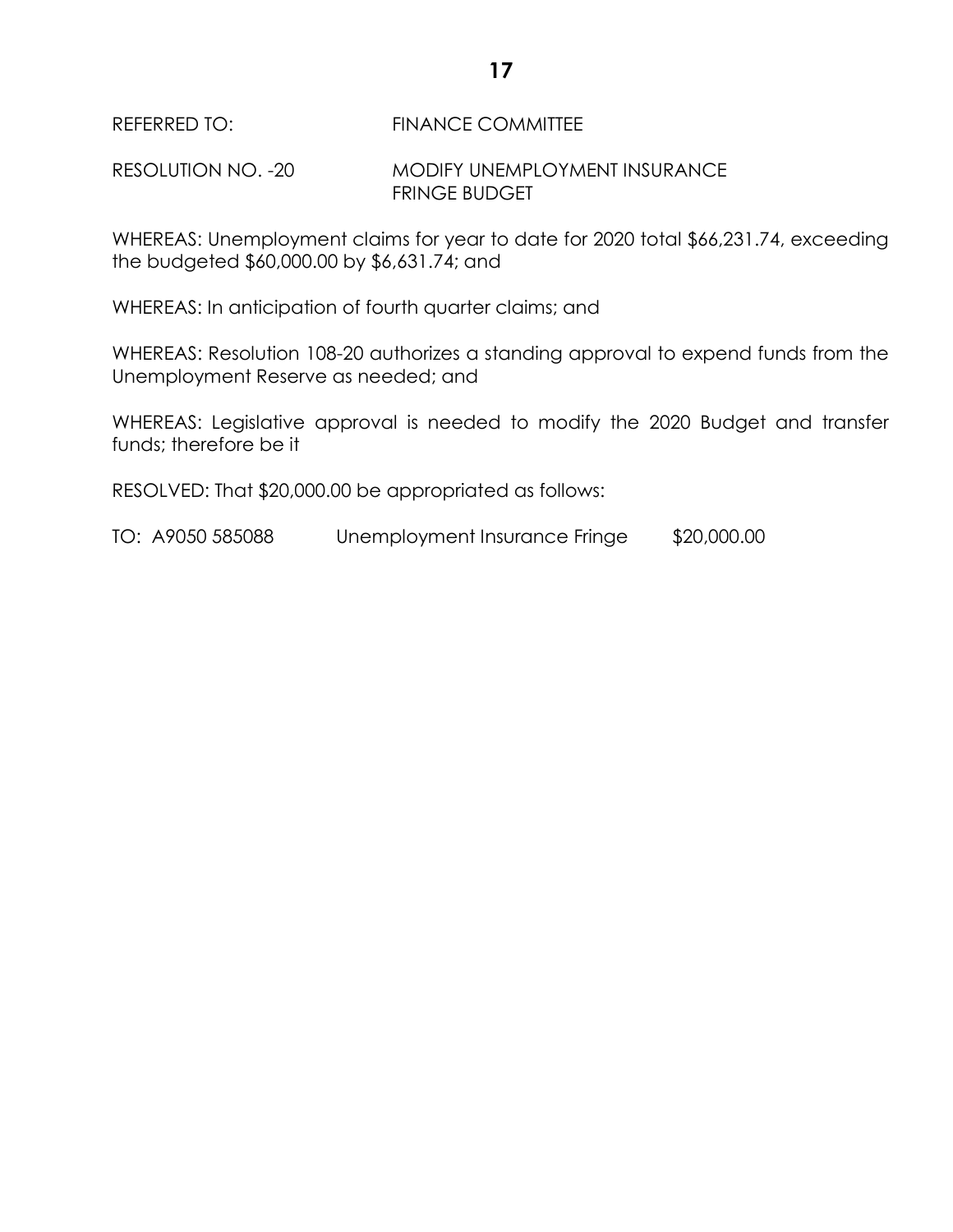RESOLUTION NO. -20 TRANSFER OF FUNDS BUDGET MODIFICATION DISTRICT ATTORNEY

WHEREAS: The District Attorney's Office has a need for a Surface Pro, a portable computer, and a portable printer, for Assistant District Attorneys to take with them to local courts to document the proceedings; and

WHEREAS: Amending of Budget and Transfer of Funds requires Legislative approval; therefore be it

RESOLVED: That the District Attorney's budget be modified and the following sums be transferred from within the District Attorney's budget to cover the costs of said office furnishings as follows:

|     | From: A1165 540480 Postage | \$1,341.73 |
|-----|----------------------------|------------|
| To: | A1165 520090 Computer      | \$1,341.73 |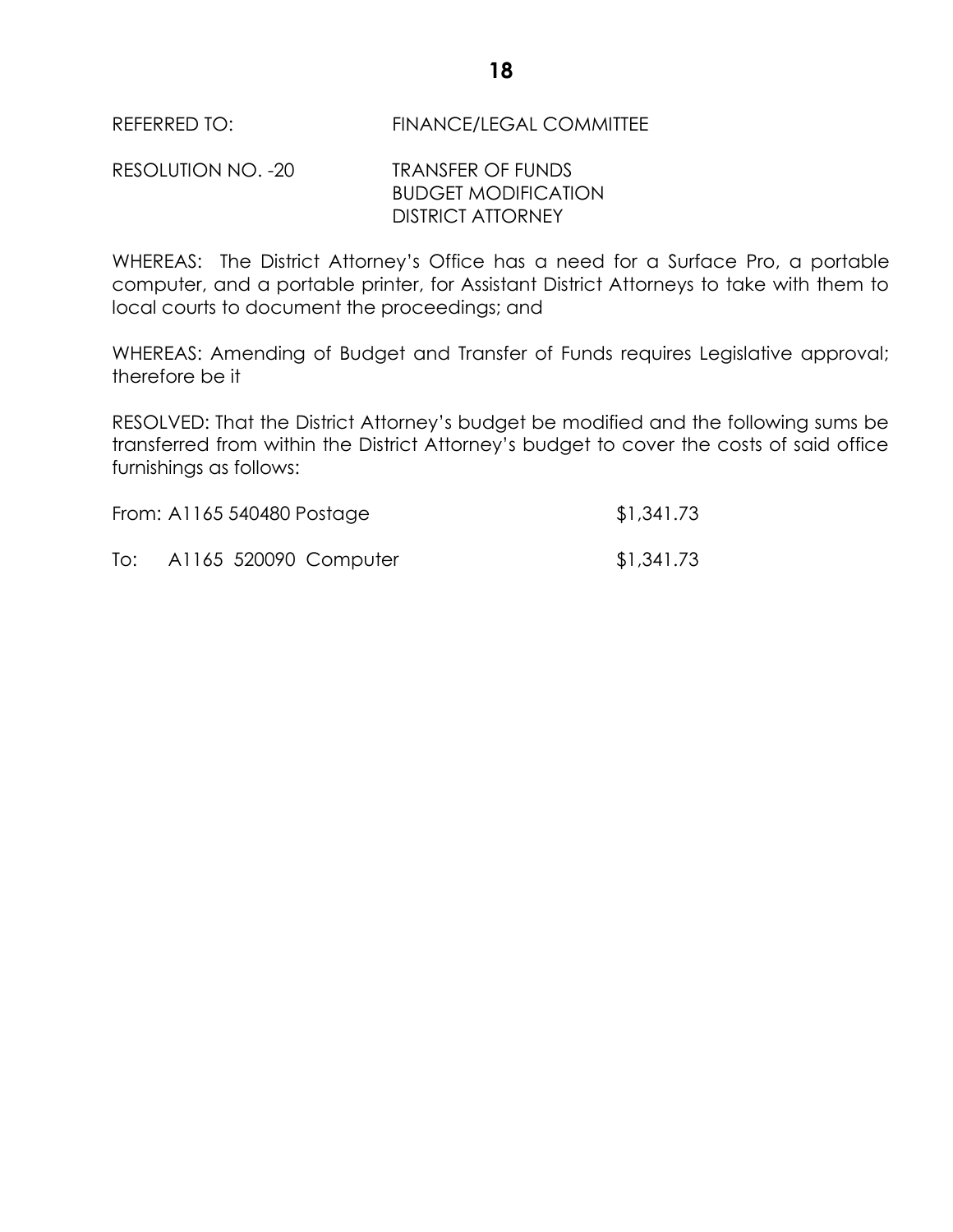| REFERRED TO:       | ADMINISTRATIVE SERVICES COMMITTEE<br>FINANCE/LEGAL COMMITTEE |
|--------------------|--------------------------------------------------------------|
| RESOLUTION NO. -20 | <b>TRANSFER OF FUNDS</b>                                     |

2020 BUDGET MODIFICATION FOR PURCHASE OF EQUIPMENT COUNTY CLERK

WHEREAS: The County Clerk's office has need to upgrade the recording scanners which are currently more than 10 years old to improve efficiency; and

WHEREAS: Tioga County Fixed Asset policy requires the purchase of computer equipment to be invoiced from a equipment account; and

WHEREAS: Tioga County IT has approved the purchase; and

WHEREAS: The County Clerk has money in their budget for the purchase of this equipment and such funds need to be moved into an equipment account; therefore be it

RESOLVED: That the County Clerk be authorized to purchase the equipment at a total amount not to exceed \$435.00 and that the following sums be transferred:

| From: | A1410 - 540520 Recording/Microfilm | \$435.00 |
|-------|------------------------------------|----------|
| To:   | A1410 – 520621 Computer Equipment  | \$435.00 |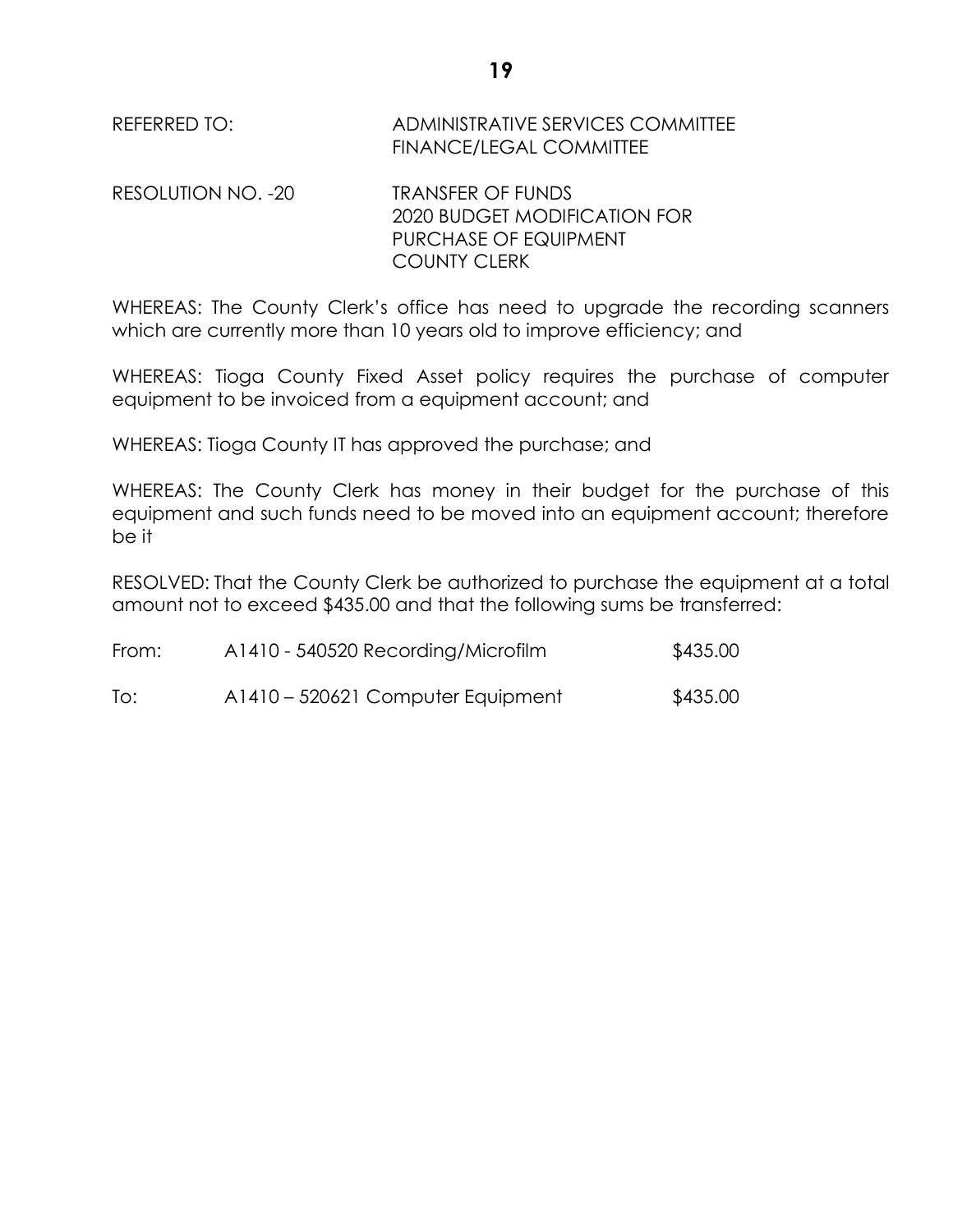REFERRED TO: HEALTH & HUMAN SERVICES COMMITTEE FINANCE COMMITTEE

RESOLUTION NO. -20 TRANSFER OF FUNDS PUBLIC HEALTH

WHEREAS: Tioga County Public Health (TCPH) has need of additional equipment for the TCPH Emergency Operations Center; and

WHEREAS: TCPH has worked with Information Technology and Communication Services regarding this equipment; and

WHEREAS: If purchased with Public Health funds these costs are eligible for reimbursement; and

WHEREAS: TCPH has the funds available in their 2020 approved budget, yet require transfer of funds into the appropriate budgetary lines; and

WHEREAS: Transfer of Funds require Legislative approval; therefore be it

RESOLVED: That funding be transferred as follows:

| From:<br>A4064 540080 | Public Health: Dental Clinic Supplies | \$ 8,500 |
|-----------------------|---------------------------------------|----------|
| To:<br>A4011 520130   | Public Health: Equipment              | \$8,500  |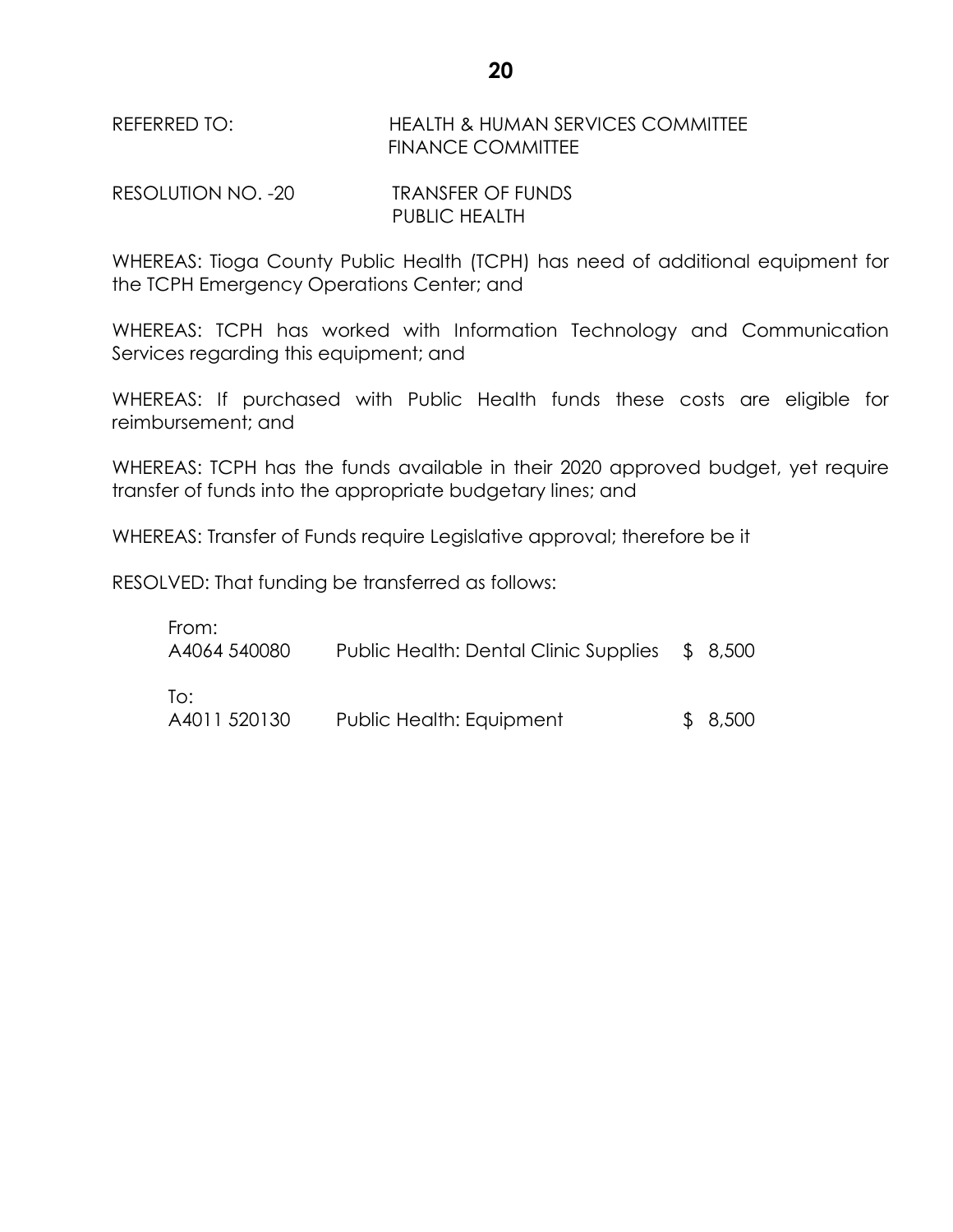REFERRED TO: ED&P COMMITTEE FINANCE COMMITTEE

RESOLUTION NO. -20 AUTHORIZE TRANSFER OF FUNDS FOR PURCHASE OF A STORAGE CABINET IN THE ECONOMIC DEVELOPMENT & PLANNING OFFICE

WHEREAS: The Economic Development & Planning Department has an end table in the office that needs replacing; and

WHEREAS: The Economic Development & Planning Department would like to replace it with a storage cabinet; and

WHEREAS: The Economic Development and Planning file cabinet expense account #A6422-520150 has no funds available at this time; therefore be it

RESOLVED: That the Director of Economic Development & Planning be authorized to purchase the storage cabinet for the Economic Development and Planning Department and that the following sums be transferred for this purchase:

| From: | ED&P Account A6422 - 540420 | \$255.99 |
|-------|-----------------------------|----------|
| To:   | ED&P Account A6422 - 520150 | \$255.99 |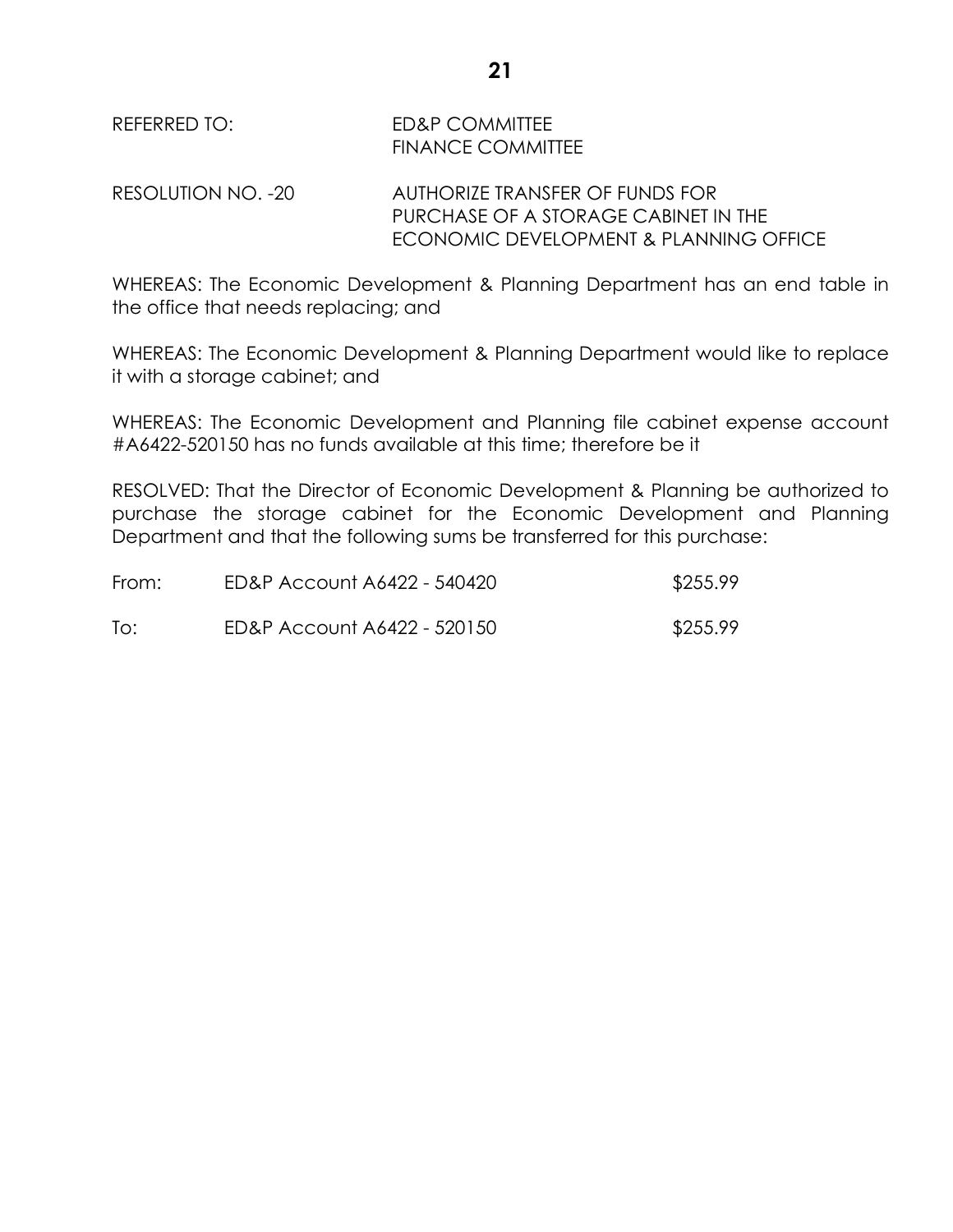## RESOLUTION NO. -20 COUNTY TAX LEVY

WHEREAS: This Legislature by Resolution No. -20 dated December , 2020 adopted a Budget for the fiscal year 2021 and by Resolution No. -20 dated December , 2020 has made appropriations for the conduct of the County Government during said fiscal year and has by Resolution No. -20 dated December , 2020 levied the taxes required for the support of the Government of the several Towns; therefore be it

RESOLVED: That pursuant to Section 360 of the County Law and Section 900 of the Real Property Tax Law, this Legislature hereby levied the following for County purposes upon the taxable real property in the County upon valuation as heretofore equalized by it.

Upon all the taxable property liable for the support of County Government, the sum of \$24,948,721.00 and in addition thereto upon the real property liable therefore, and following taxes:

| For Returned Village Taxes                                                             | 550,859.90   |
|----------------------------------------------------------------------------------------|--------------|
| For School Tax Returned                                                                | 3,399,810.01 |
| For Deficits from prior years' taxes                                                   | .09          |
| For Reimbursement of Erroneous taxes, etc.                                             | 29,482.88    |
| All of the forgoing being subject to<br>Credit for excess collection the prior year of | 16.33        |

**Further** 

RESOLVED: That the County Treasurer's Office be directed to extend the taxes as aforesaid and also the taxes for Town purposes set forth in Resolution No. -20 on the rolls of the several Towns against each parcel of property set forth in said rolls, and that the Chair and the Clerk of the County Legislature be directed and empowered to execute under the seal of this Legislature the several Tax warrants for the collection of said taxes, and to cause the several tax rolls with said warrants annexed to be delivered to the Collectors of the several Town Tax Districts of the County on or before December 31, 2020; and be it further

RESOLVED: That the County tax rates for each of the Towns are as follows: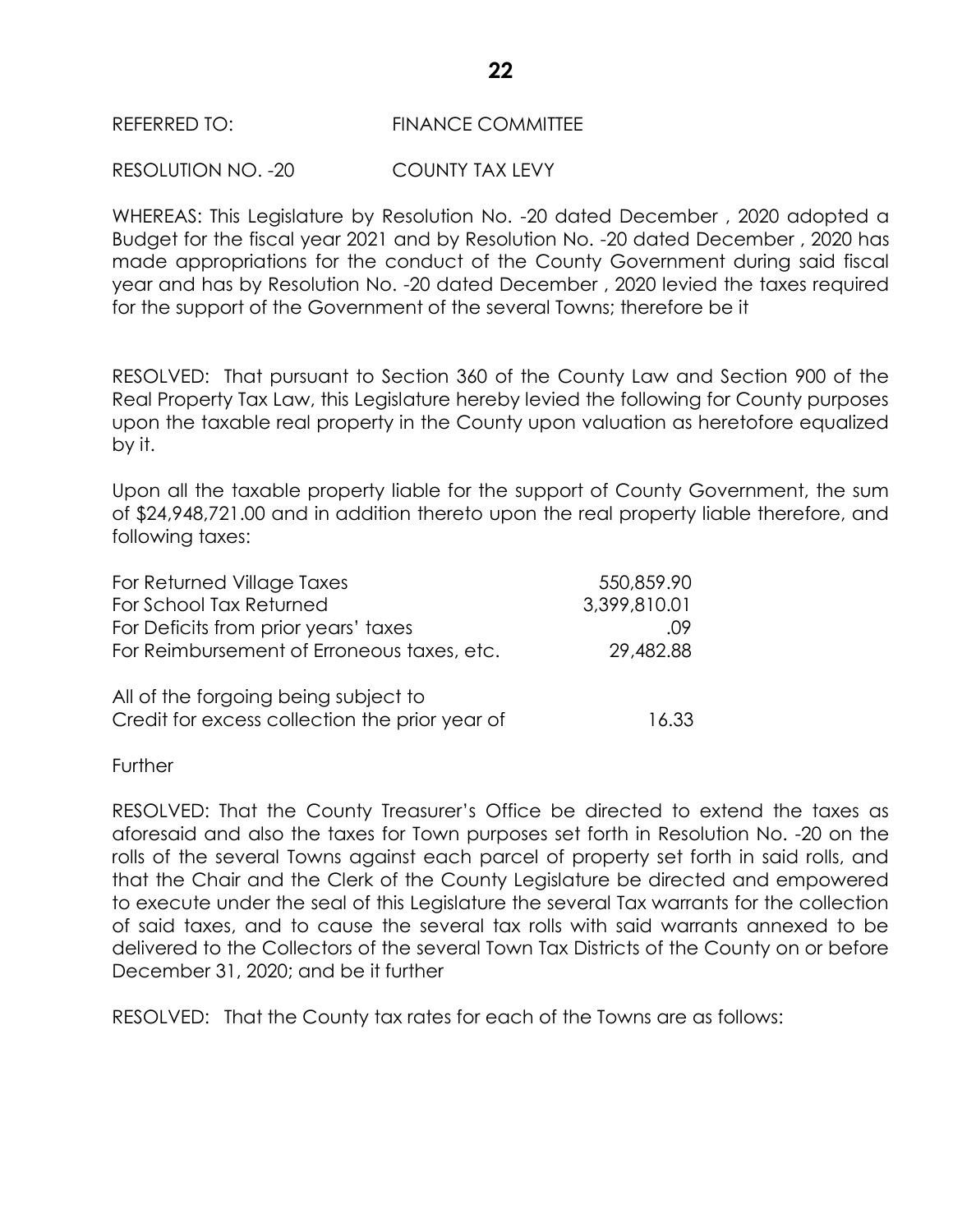| <b>Barton</b>    | Out | 11.243855  |
|------------------|-----|------------|
|                  | In  | 11.243855  |
| <b>Berkshire</b> | Out | 9.318031   |
| Candor           | Out | 9.423081   |
|                  | In  | 9.423081   |
| Newark Valley    | Out | 13.283669  |
|                  | In  | 13.283669  |
| <b>Nichols</b>   | Out | 33.626842  |
|                  | In  | 33.626842  |
| Owego            | Out | 12.850958  |
|                  | In  | 12.850958  |
| Richford         | Out | 7.511172   |
| Spencer          | Out | 8.693997   |
|                  | In  | 8.693997   |
| Tioga            | Out | 148.356628 |
|                  |     |            |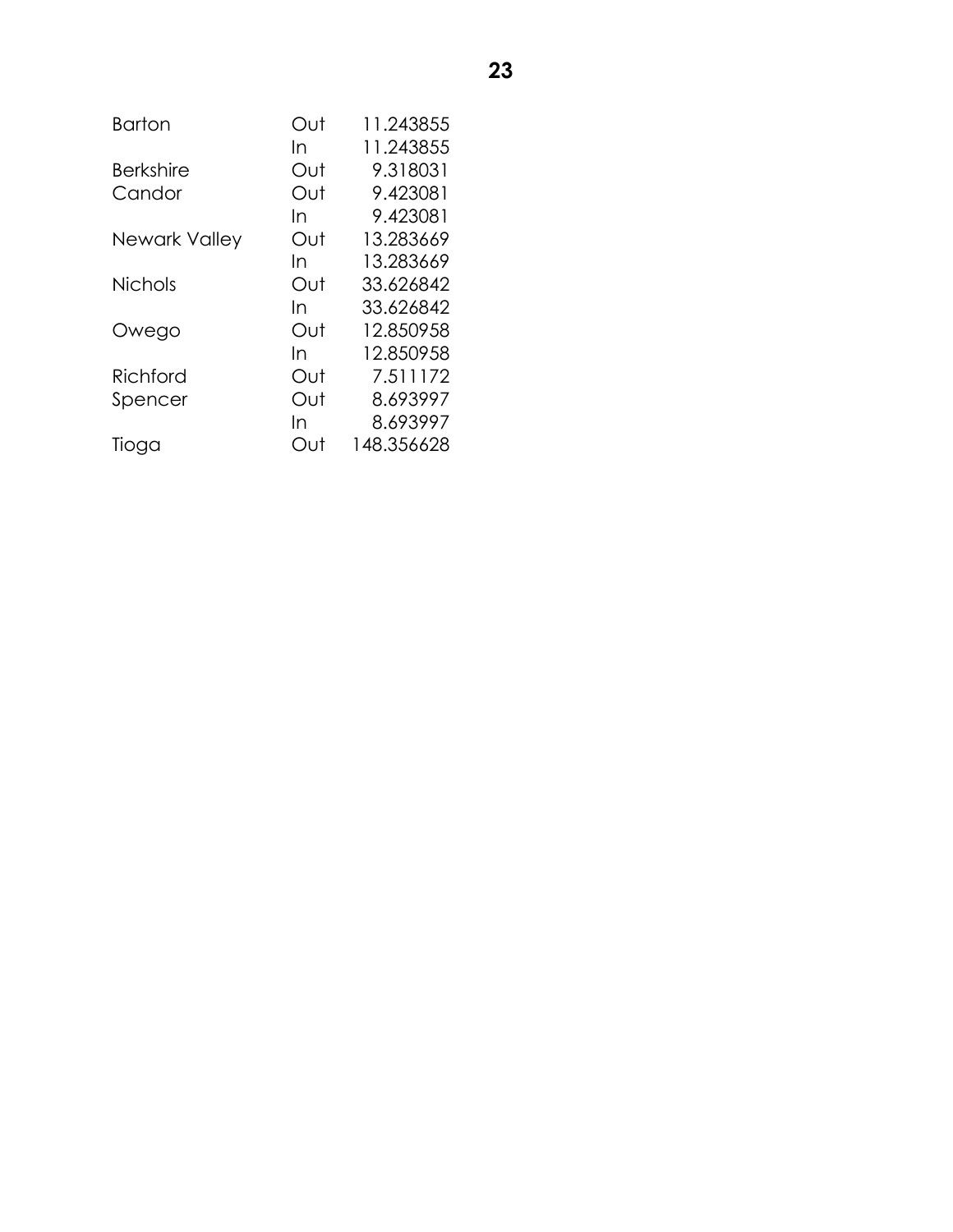### REFERRED TO: FINANCE COMMITTEE

RESOLUTION NO. -20 TOWN TAX LEVY

WHEREAS: There has been presented to this Legislature a duly certified copy of the annual Budgets of each of the several Towns of the County of Tioga for the fiscal year beginning January 1, 2021; and therefore be it

RESOLVED: That there shall be, and there is, assessed against and levied upon and collected from the taxable property situate in the following Towns outside the incorporated Villages or partially located therein, the amounts indicated for Town purposes as specified in the Budgets of the respective Towns as follows:

| General Outside | <b>Highway Outside</b> |
|-----------------|------------------------|
|                 |                        |
| 6,250.00        | 260,492.00             |
|                 | 11,000.00              |
| 4,625.00        |                        |
|                 | 2,199,000.00           |
| 16,393.00       | 449,136.00             |
|                 |                        |

And be it further

RESOLVED: That there shall be and there hereby is, assessed against and levied upon and collected from the taxable property liable therefore within the respective Fire and Fire protection Districts in the Towns, the following amounts for the purposes of such Districts as specified on their annual Budgets:

| Town of Barton<br><b>Halsey Valley Fire Protection</b>             | 20,167.91               |
|--------------------------------------------------------------------|-------------------------|
| Lockwood Fire Protection<br><b>Waverly Joint Fire Protection</b>   | 45,413.50<br>290,658.00 |
| Town of Berkshire<br><b>Berkshire Fire District</b>                | 152,016.00              |
| Town of Candor<br><b>Candor Fire District</b>                      | 453,694.00              |
| <b>Town of Newark Valley</b><br><b>Newark Valley Fire District</b> | 315,468.15              |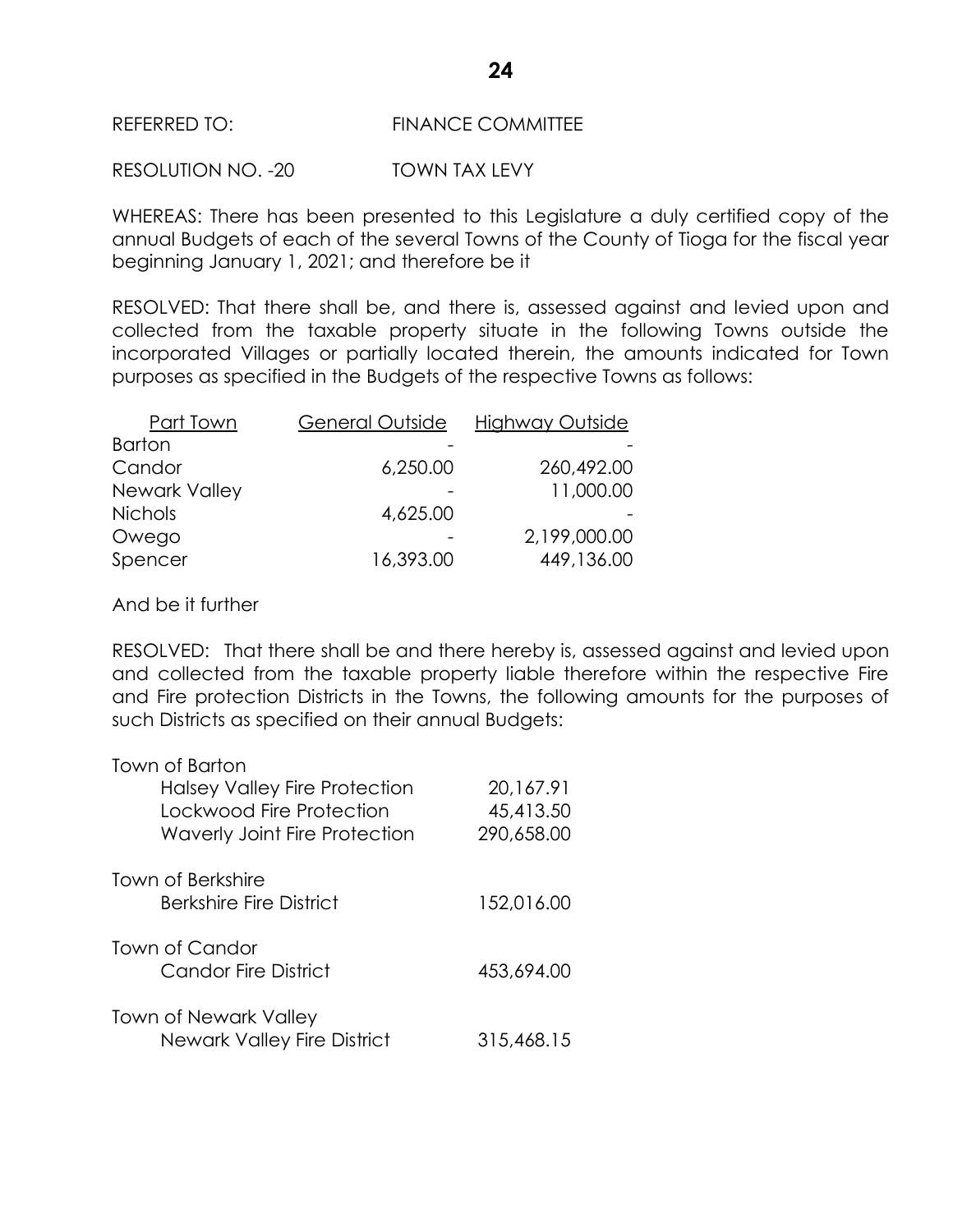| Town of Nichols<br>Nichols Joint Fire Protection                                                             | 491,894.53                                |
|--------------------------------------------------------------------------------------------------------------|-------------------------------------------|
| Town of Owego<br><b>Apalachin Fire District</b><br>Owego Fire District<br><b>Newark Valley Fire District</b> | 1,071,416.00<br>1,805,148.00<br>45,311.00 |
| Town of Richford<br>Richford Fire District                                                                   | 109,150.00                                |
| Town of Spencer<br>Spencer Fire<br>Protection<br>District                                                    | 80,000.00                                 |
| Town of Tioga<br>Tioga Fire District                                                                         | 290,527.87                                |

And be it further

RESOLVED: That there shall be, and there hereby is, assessed against and levied upon and collected from the taxable property liable therefore within certain sewer, water and lighting Districts in the Town of Owego and the amounts specified in their annual budgets as follows:

| Water District No. 4/Ext. 13 | 11,908.00 |
|------------------------------|-----------|
| Water District No. 4/Ext. 15 | 10,020.00 |
| Water District No. 4/Ext. 17 |           |
| Water District No. 4/Ext. 20 | 17,762.00 |
| Sewer District No. 2/Ext. 14 | 11,829.00 |
| Sewer District No. 2/Ext. 15 | 11,638.00 |
| Lighting District No. 1      | 5,827.00  |
| Lighting District No. 2      | 10,099.00 |
| Lighting District No. 3      | 11,134.00 |
| Lighting District No. 4A     | 777.00    |
| Lighting District No. 4B     | 2,072.00  |
| Lighting District No. 5      | 7,121.00  |
| Lighting District No. 6      | 11,912.00 |
| Lighting District No. 7      | 2,072.00  |
| Lighting District No. 8      | 1,294.00  |
| Lighting District No. 9      | 648.00    |
| Lighting District No. 10     | 907.00    |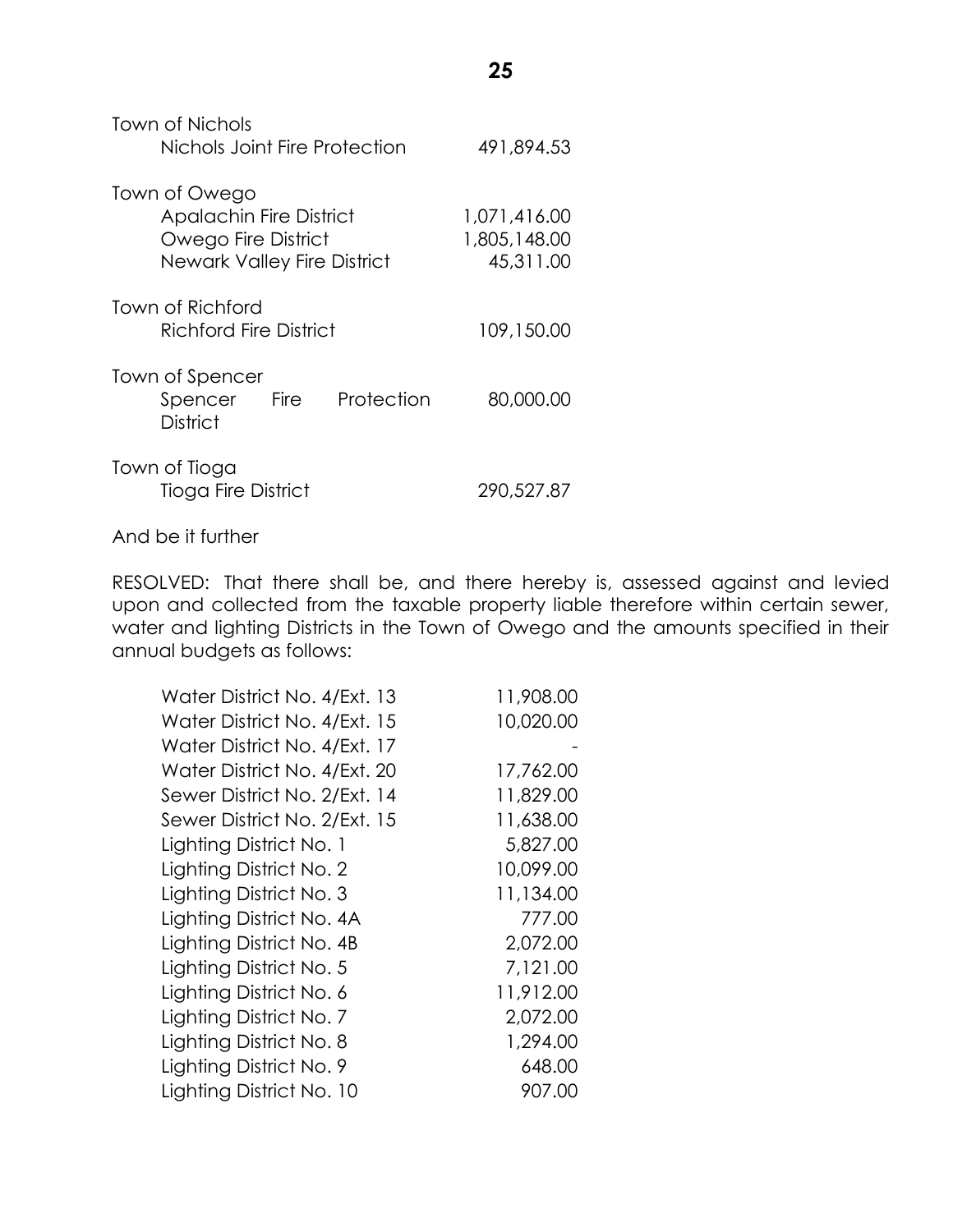And be it further

RESOLVED: That there shall be and there hereby is, assessed against and levied upon and collected from the taxable property liable therefore in the Town of Owego returned sewer and water rents in the amount of \$362,825.51; and be it further

RESOLVED: That there shall be and there hereby is, assessed against and levied upon and collected from the taxable property liable therefore in the Town of Barton returned sewer and water rents in the amount of \$3,267.87; and be it further

RESOLVED: That the amounts to be raised by tax for all other purposes as specified in the several annual Budgets shall be, and they hereby are, assessed against and levied upon and collected from the taxable properties in the Towns except as otherwise provided by law as follows:

| Townwide         | General      | Highway    |
|------------------|--------------|------------|
| <b>Barton</b>    | 227,000.00   | 574,500.00 |
| <b>Berkshire</b> | 84,463.00    | 341,573.00 |
| Candor           | 585,747.00   | 729,860.00 |
| Newark Valley    | 306,076.00   | 385,000.00 |
| <b>Nichols</b>   | 9,310.00     | 220,400.00 |
| Owego            | 1,020,000.00 |            |
| Richford         | 237,093.00   | 467,447.00 |
| Spencer          | 367,896.00   | 275,175.00 |
| Tioga            | 263,623.00   | 597,833.00 |

And be it further

RESOLVED: That such taxes and assessments, when collected, shall be paid to the Supervisors of the several Towns in the amounts as shown by this resolution for distribution by them in the manner provided by law.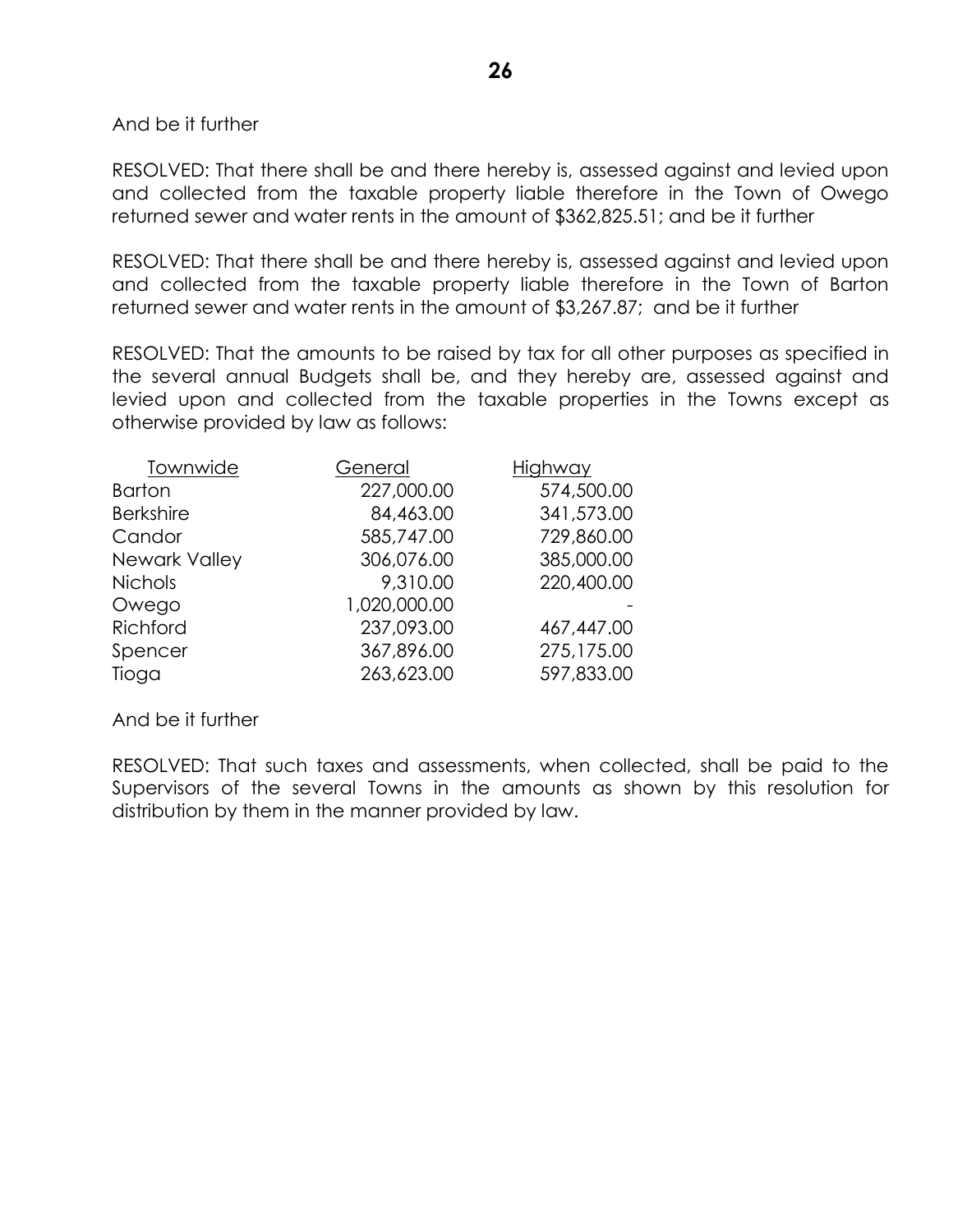RESOLUTION NO. -20 TIOGA COUNTY LEGISLATIVE SUPPORT OF TERMINATION OF CENTRAL NEW YORK OIL AND GAS COMPANY LLC PAYMENT IN LIFU OF TAX AGREEMENT AND ESTABLISHMENT OF STAGECOACH GAS SERVICES LLC PAYMENT IN LIFU OF TAX AGREEMENT

WHEREAS: The State of New York Supreme Court issued a Stipulation of Settlement and Order between Central New York Oil and Gas Company LLC and the Town of Owego, the Board of Assessment Review for the Town of Owego, the County of Tioga and the Owego Apalachin School District; and

WHEREAS: The Stipulation of Settlement and Order called for the establishment of a Payment in Lieu of Tax Agreement to include seven (7) properties identified as Parcel 1 and two (2) properties as identified as Parcel 2; and

WHEREAS: The term of said Payment in Lieu of Tax Agreement expired in January of 2019; and

WHEREAS: By request of the Owego Apalachin Central School District Board of Education the Payment in Lieu of Tax Agreement was extended by the Tioga County Industrial Development Agency to cover a period up to March of 2021; and

WHEREAS: The Tioga County Industrial Development Agency will reconvene all properties noted under Parcel 1 and Parcel 2 by the terms of the Payment in Lieu of Tax Agreement entered into by and among Central New York Oil and Gas Company LLC and the taxing authorities, the PILOT agreement with the herein mentioned conveyance will be terminated; and

WHEREAS: The Central New York Oil and Gas Company LLC has since been acquired by Stagecoach Gas Services LLC, a joint venture between Crestwood and Con Edison; and

WHEREAS: It is the desire of the Tioga County Legislature to establish a new Payment in Lieu of Tax Agreement between Stagecoach Gas Services LLC and the taxing authorities; and

WHEREAS: The new Payment in Lieu of Tax Agreement should incorporate two (2) tax map properties identified as 161.00-1-25.1 and 107.00-1-8.12; and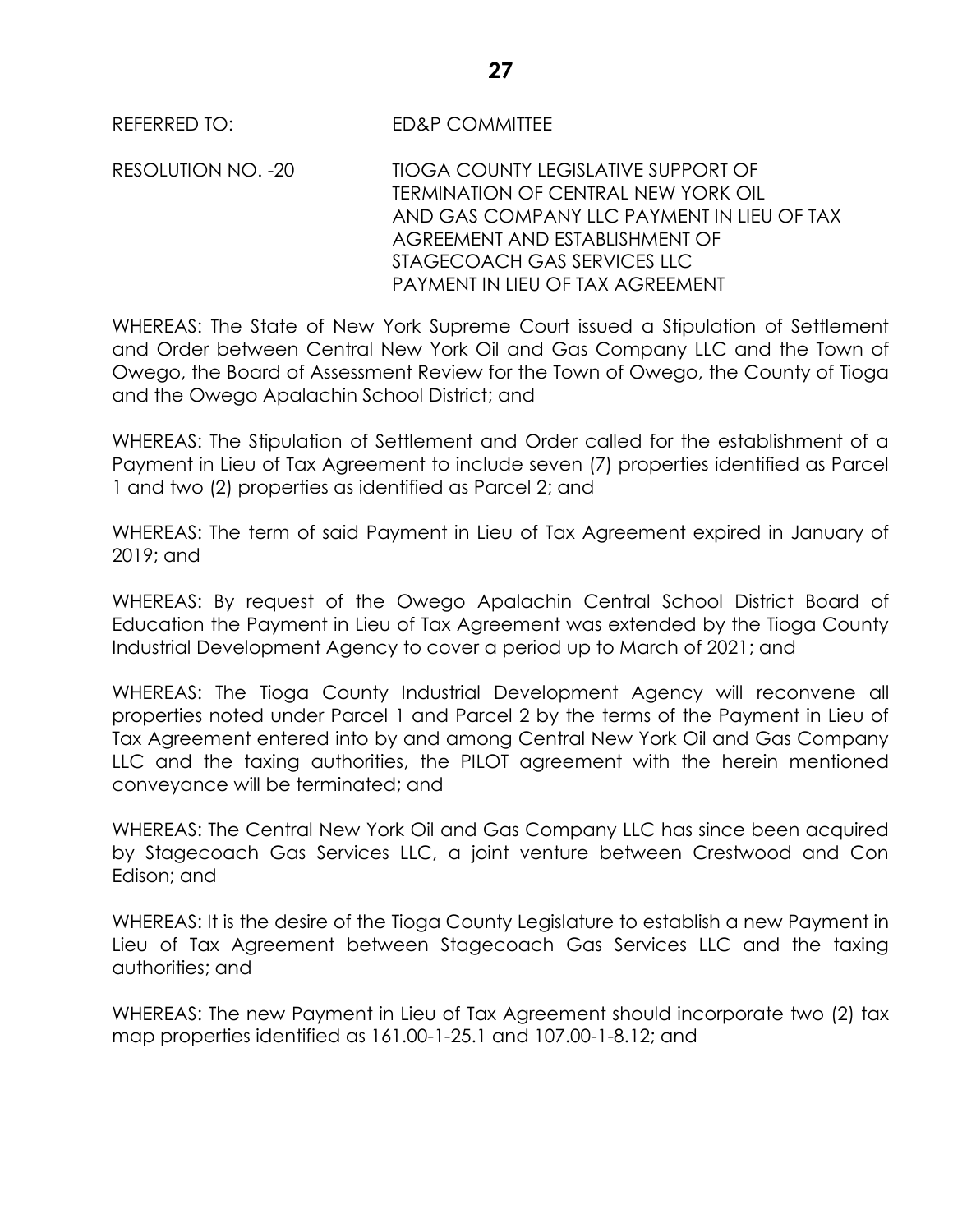WHEREAS: The newly established Payment in Lieu of Tax Agreement should call for the payment of one hundred percent (100%) of real property taxes to be paid on the assessed value of the identified tax map 161.00-1-25.1 for the tax year 2022 and ninety percent (90%) of real property taxes to be paid on the assessed value of the identified tax map 107.00-1-8.12 for the tax year 200 to be increased to one hundred percent (100%) for each subsequent years by Stagecoach Gas Services LLC to be collected from the commencement of the Agreement; and

WHEREAS: A five (5) year term shall commence on the first taxable status date following the execution of the Agreement; therefore be it

RESOLVED: That the Tioga County Legislature supports the termination of the Central New York Oil and Gas Company LLC Payment in Lieu of Tax Agreement and the establishment of a Stagecoach Gas Services LLC Payment in Lieu of Tax Agreement.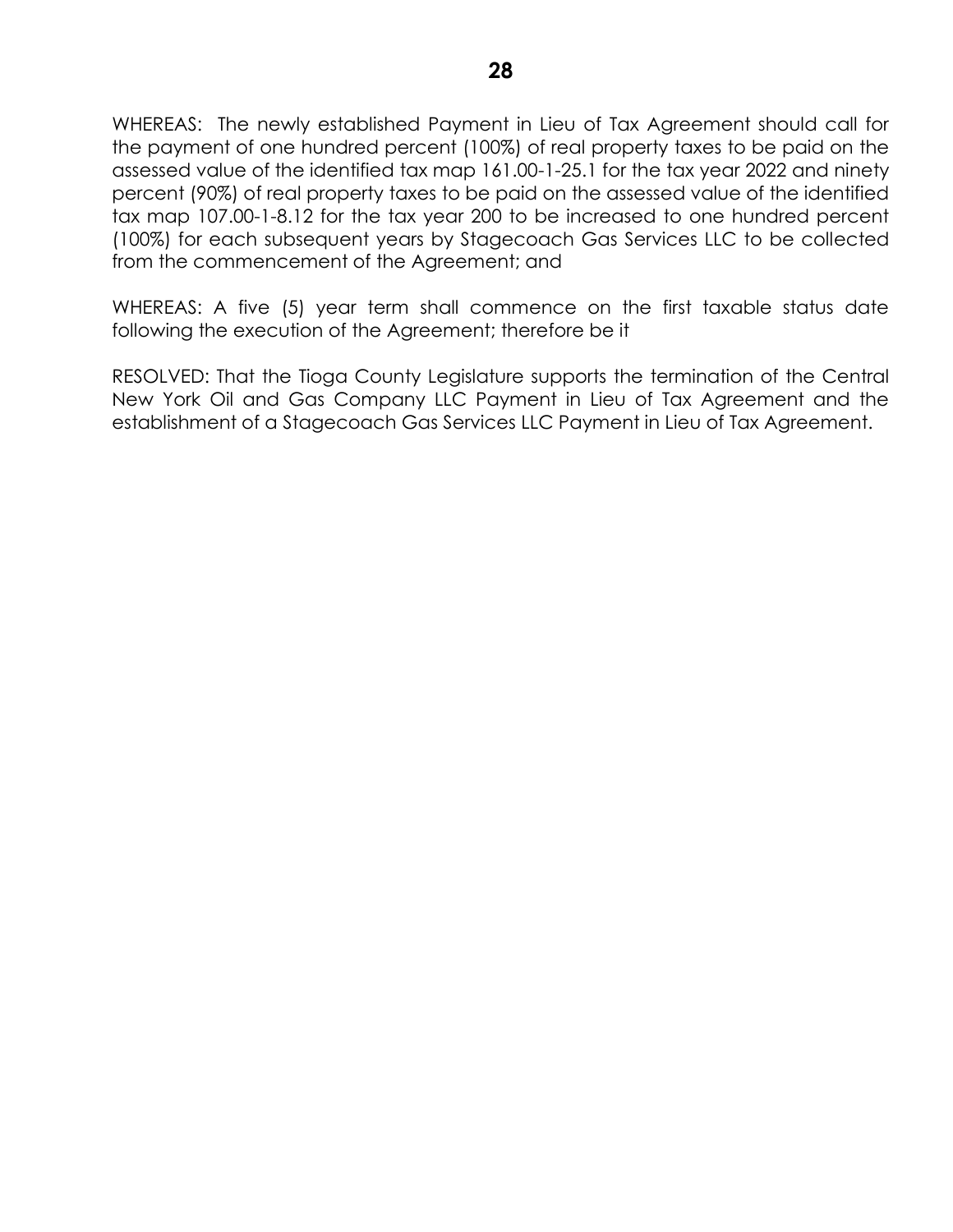RESOLUTION NO. -20 RESOLUTION TO RENEW CONSULTANT CONTRACT FOR HAZARD MITIGATION PLAN COORDINATOR FOR 2021

WHEREAS: Per Resolution 193-12 and Resolution 218-13, the Tioga County Legislature contracted with the Tioga County Soil & Water Conservation District to perform the Hazard Mitigation Plan Coordinator services based on a mutually agreeable work plan with specific tasks; and

WHEREAS: The Tioga County Planning Department still does not have the existing capacity to perform these FEMA-required services; and

WHEREAS: The Tioga County Planning Department has sufficient funds in the 2021 budget to cover these expenses, in the amount of \$18,500 from Planning Appropriation account A8020 540140; therefore be it

RESOLVED: That the Tioga County Legislature does hereby authorize the renewal of said contract with Tioga County Soil & Water Conservation District, to perform Hazard Mitigation Coordinator services from January 1 - December 31, 2021, not to exceed \$18,500 from Planning Appropriation account A8020 540140, and authorizes the Tioga County Legislative Chair to sign all related contract paperwork, contingent upon review and approval of the County Attorney.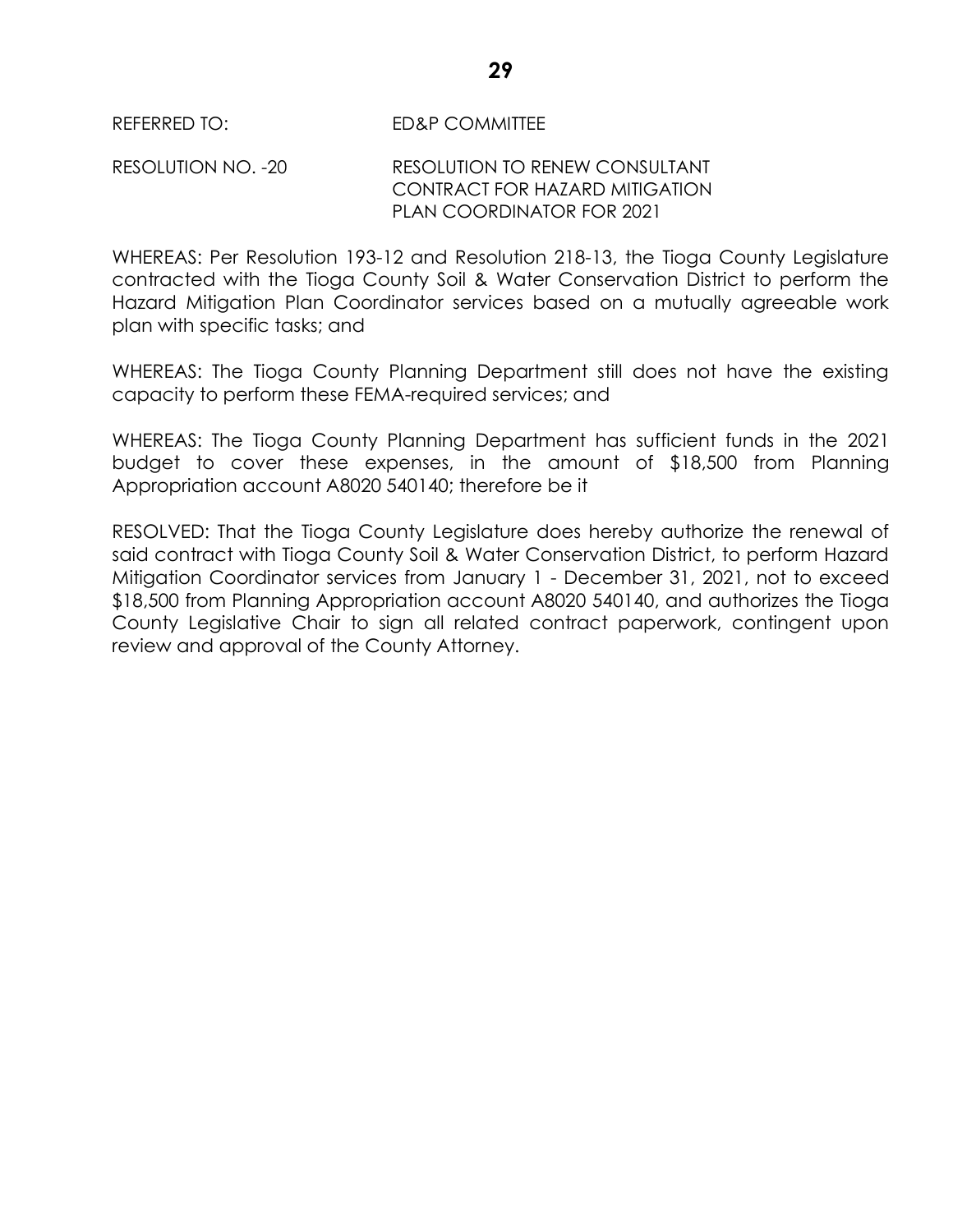# RESOLUTION NO. -20 AUTHORIZE CONTRACT RENEWAL CSEA EMPLOYEE BENEFIT FUND

WHEREAS: Resolution #276-11 authorized a contract with CSEA Benefit Fund to administer Solstice Vision and Dental plans for CSEA and Non-Union employees; and

WHEREAS: The Dental and Vision plans are contractual benefits for CSEA employees, to be continued for 2021; therefore be it

RESOLVED: That the Chair of the Legislature is hereby authorized to sign a contract, subject to review by the County Attorney, with CSEA Employee Benefit Fund for the purpose of facilitating the Solstice Dental and Solstice Vision plans for the period of January 1, 2021 – December 31, 2021.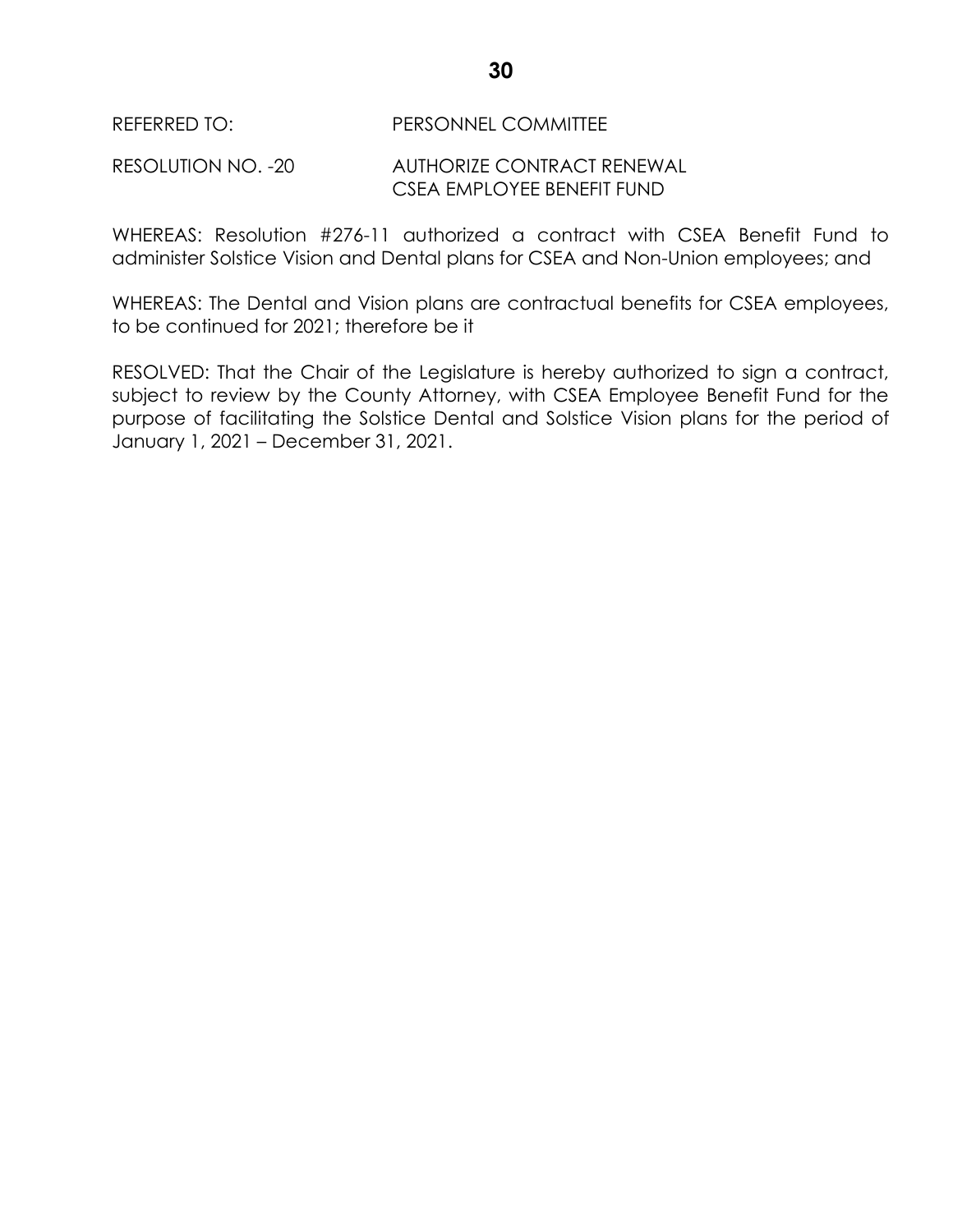REFERRED TO: PUBLIC SAFETY COMMITTEE

RESOLUTION NO. -20 RESOLUTION TO APPROVE A CONTRACT BETWEEN THE TIOGA CO. PROBATION DEPT. & FAMILY AND CHILDREN'S COUNSELING SERVICES TO PROVIDE ADULT & JUVENILE SEXUAL OFFENDER ASSESSMENT AND TREATMENT SERVICES IN THE JOURNEY PROJECT

WHEREAS: The Legislature approved a contract between Tioga County Probation Department and Family Counseling Services of Cortland County, Inc. for the provision of adult and juvenile sex offender treatment in 2020; and

WHEREAS: The agency has changed their name to Family and Children's Counseling Services- Journey Project; and

WHEREAS: The agency's contract with Tioga County Probation provides for a total of 21 sexual offender slots as follows: Adults age 18 and up who sexually offend against children, Adolescents with illegal sexual behavior for juveniles ages 13-17 and Children with problematic sexual behavior for juveniles ages 7 to 12. The contract also covers Adult and Juvenile Safety Monitor programming. The 21 treatment slots can be used for either an adult or juvenile depending on the Department's census, for the cost of \$123,840; therefore be it

RESOLVED: That the Probation Director is approved to contract in 2021 with The Family and Children's Counseling Services for the Journey Project to provide adult and juvenile sexual offender assessment and treatment and educational sessions for adult supervisors and parent supervisors in the amount of \$123,840 annually, upon approval of the County Attorney.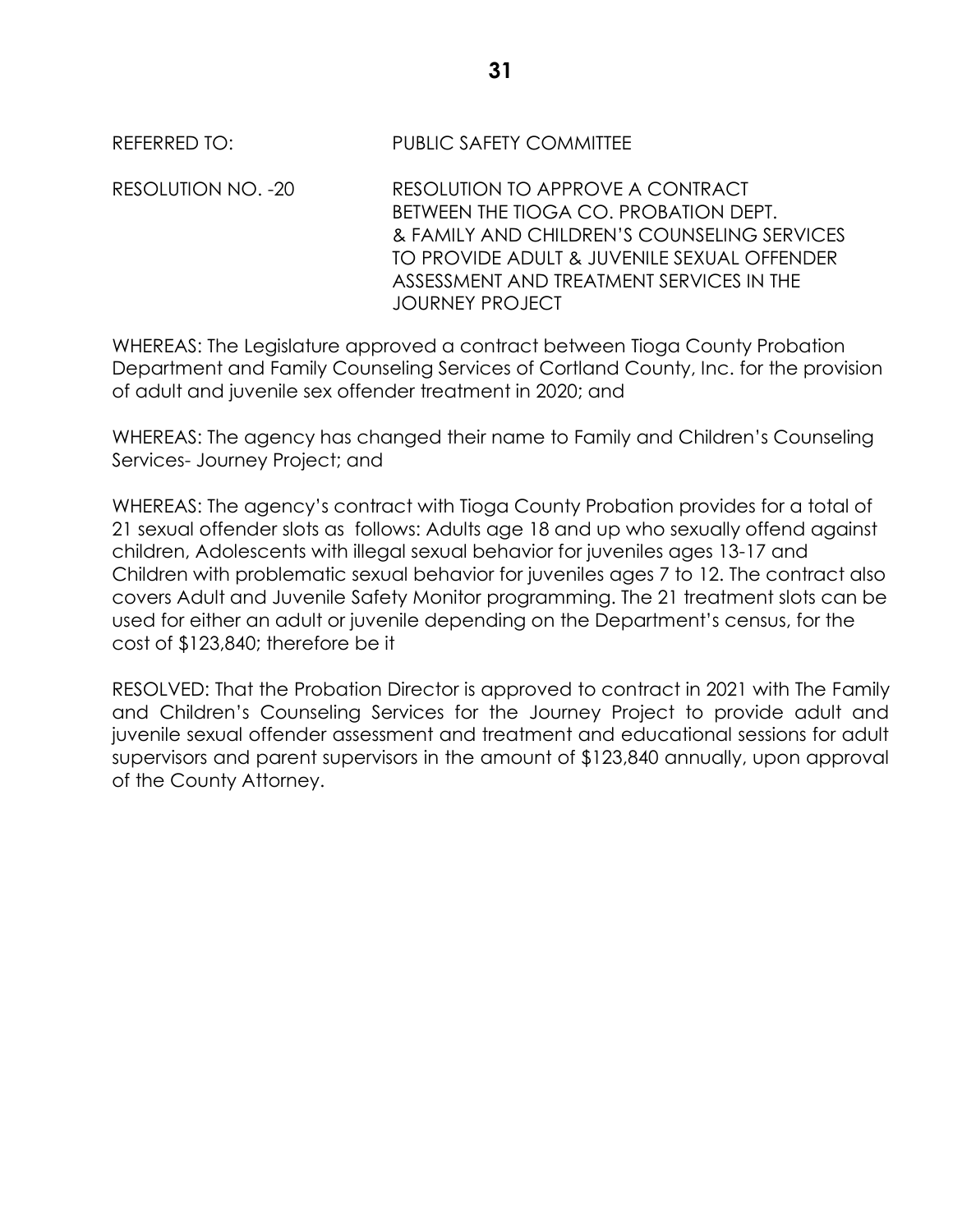RESOLUTION NO. -20 AUTHORIZATION TO ENTER INTO A CONTRACT WITH THOMAS REUTERS (WESTLAW) FOR A THREE YEAR SUBSCRIPTION TO WESTLAW EDGE

WHEREAS: The County is desirous of entering into a contract with Thomas Reuters (Westlaw) for a subscription to their legal research service starting December 2020 through June 2024 at a cost of \$32,685.24; and

WHEREAS: The services provided through this subscription will be utilized by personnel in the County Attorney's office, Public Defender's office, District Attorney's office, DSS and Personnel; now therefore be it

RESOLVED: That the Chair of the Legislature is authorized to execute a contract with Thomas Reuters for a three-year subscription to Westlaw Edge legal research services.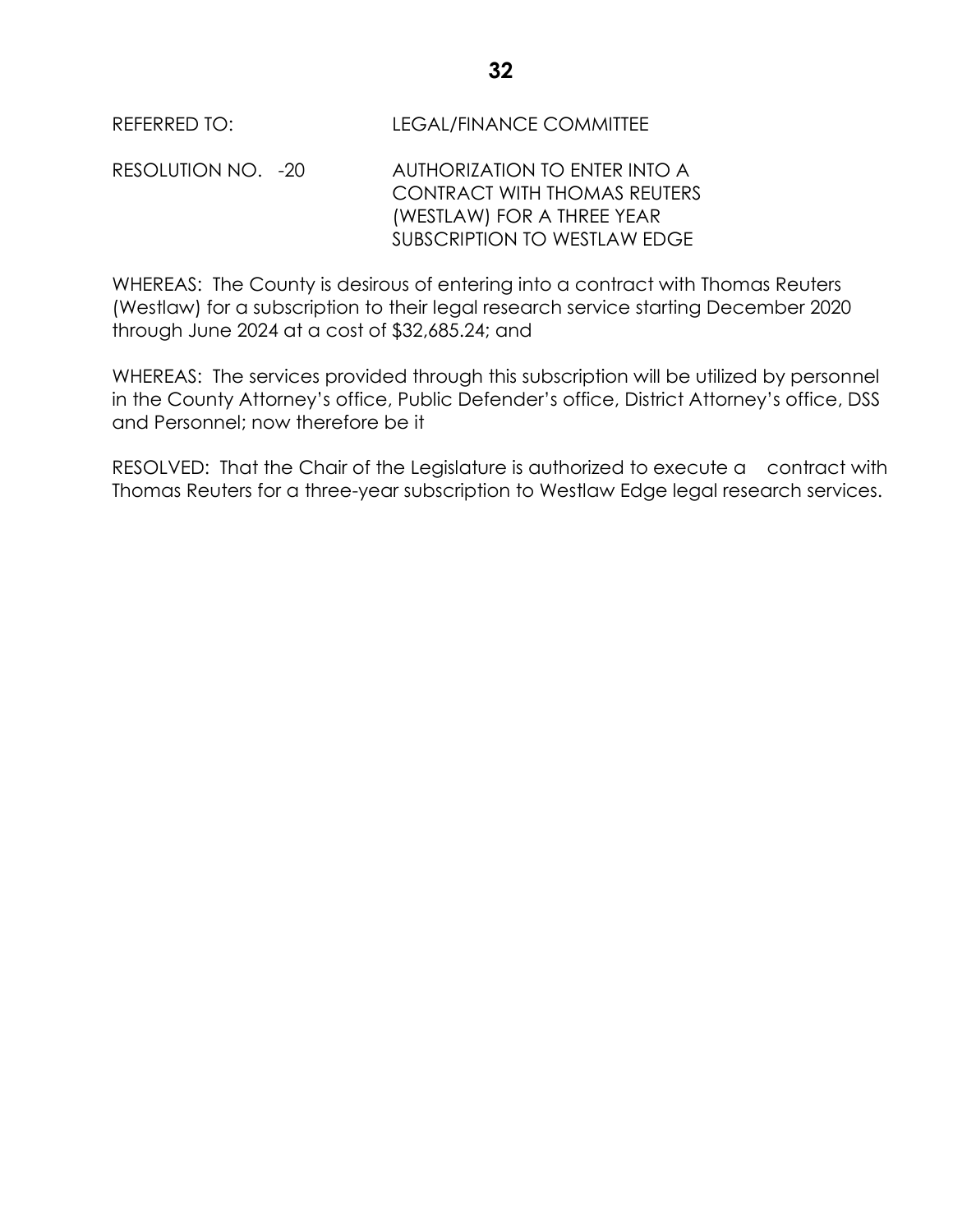REFERRED TO: LEGAL/FINANCE

RESOLUTION NO. -20 ENTER INTO CONTRACT WITH TWIN TIERS DRUG & ALCOHOL TESTING, LLC FOR CDL DRUG AND ALCOHOL TESTING

WHEREAS: Federal law requires random drug and alcohol testing of CDL drivers performing "safety sensitive" tasks; and

WHEREAS: Tioga County has coordinated with towns and villages within Tioga County to have testing done by an outside agency; and

WHEREAS: Tioga County has received a proposal from Twin Tiers Drug & Alcohol Testing, LLC to perform this service; therefore be it

RESOLVED: That the Tioga County Legislature authorizes the Chair of the Legislature to enter into a one-year contract for 2021 with Twin Tiers Drug & Alcohol Testing, LLC to perform this service at the rates indicated:

Complete DOT/Non-DOT Random Testing Program: \$30.00 per employee per year, which includes:

- Random Selection of Employees Calculated Quarterly (50% for drug, 10% for alcohol)
- All Random Drug & Alcohol Tests performed quarterly on-site
- Record Management
- DOT Audit Assistance
- Regulatory Updates
- MIS Reports
- Collection Site Management
- Supervisor Training
- Laboratory and MRO Set-up with own Laboratory Account
- Online Access to Reporting 24 hours a day
- Online Order of Pre-employment, Follow-up, or Return to Duty Testing
- Training to Navigate Online Portal
- Assistance with Mediation Between MRO and DER
- Over 50 years of collective DOT knowledge

Additional Charges: Pre-employment, post-accident, reasonable suspicion, followup, or return to duty tests:

Normal Business Hours:

- Quest Diagnostics/Medical Facilities, Hospitals, etc.: \$65.00 per test
- Breath alcohol test (in office or on-site): \$40.00 per test
- Drug Test On-site:  $$60.00$  per test
- Scheduled On-site fee  $$150.00$  one-time fee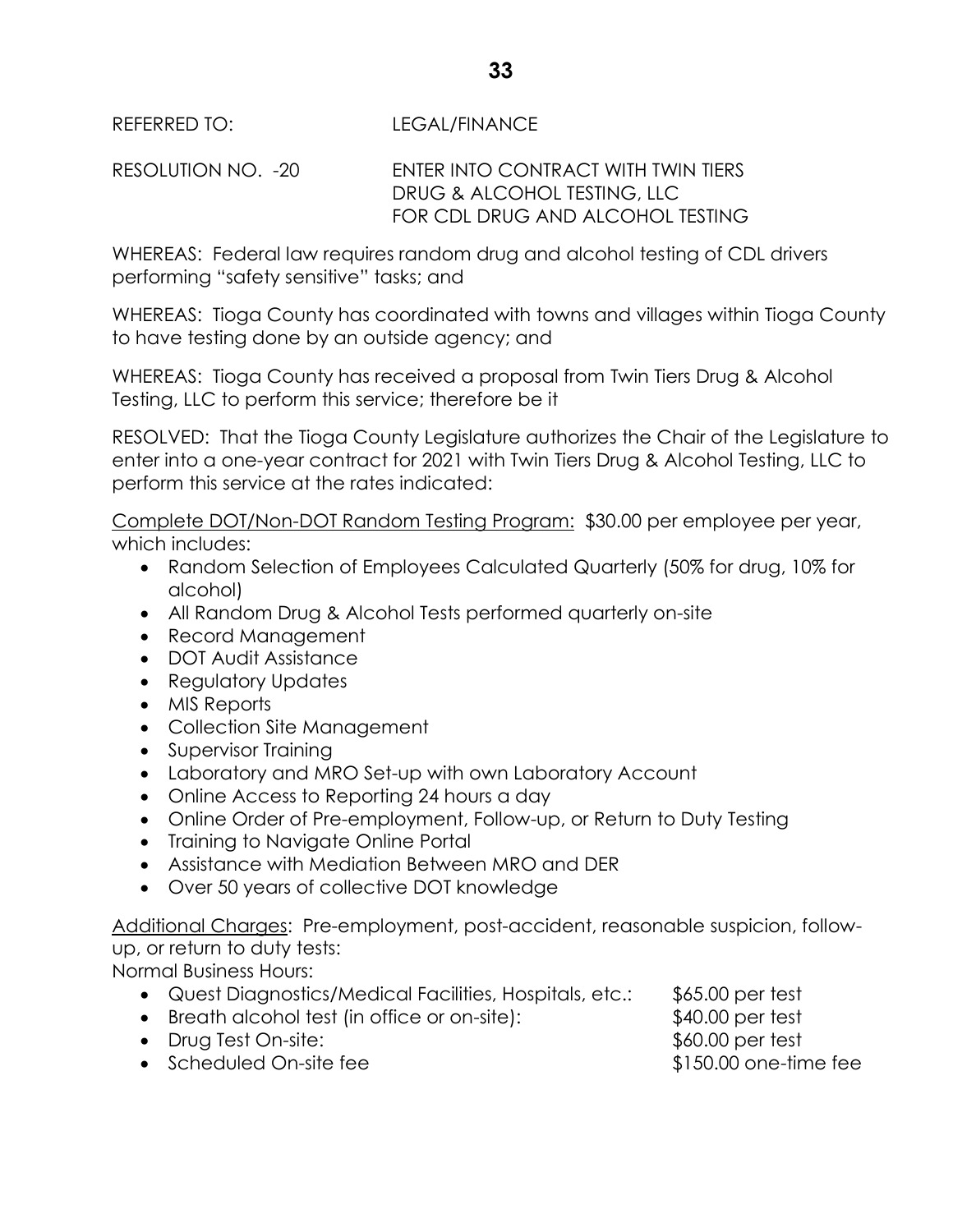Emergency and After Hours:

- 
- After hours fee:  $$25.00 \text{ per test}$
- Holiday fee: \$25.00 per test
- Shy Bladder fee: \$1.00 per minute
- 

 Emergency On-site fee: \$150.00/hr. with 2 hr. minimum • Wait fee:  $$1.00$  per minute

Split Specimen Testing (re-test of positive specimen by another SAMHSA certified lab) Includes shipping and maintenance of chain of custody; only when requested by employee within 72 hours of MRO's notification: \$200.00 per test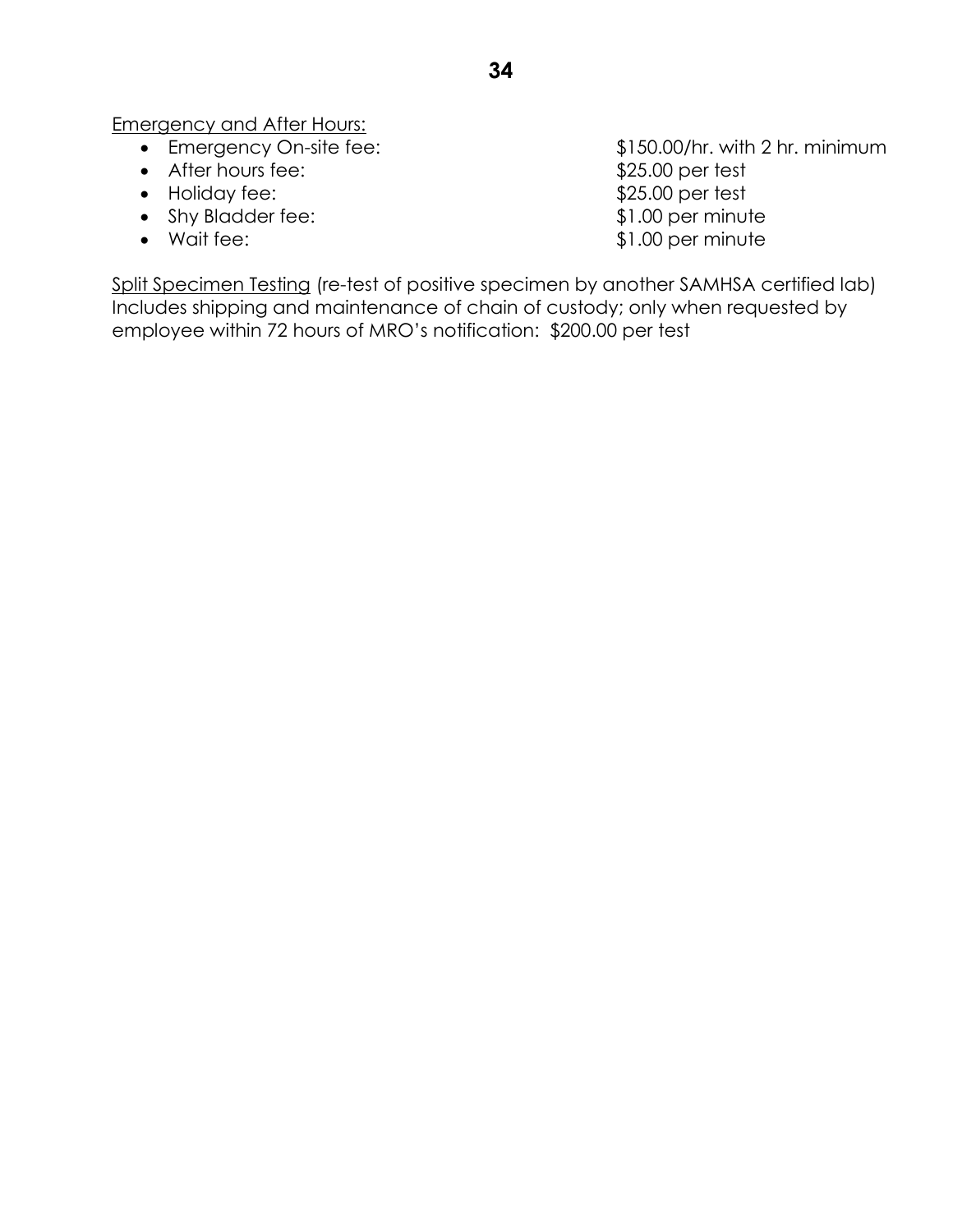# REFERRED TO: LEGAL/FINANCE COMMITTEE PERSONNEL COMMITTEE

RESOLUTION NO. -20 AUTHORIZE RETAINER AGREEMENT FOR PERSONNEL SERVICES

WHEREAS: The hiring of outside counsel appears to be necessary and appropriate for comprehensive personnel services; and

WHEREAS: The law firm of Roemer, Wallens, Gold & Mineaux LLP has proposed a retainer agreement to provide Tioga County with said comprehensive personnel services; therefore be it

RESOLVED: That the Chair of the Legislature is authorized to execute a retainer agreement with the law firm of Roemer, Wallens, Gold & Mineaux LLP, retaining their services from January 1, 2021 through December 31, 2023 for comprehensive personnel services as set forth in said retainer agreement.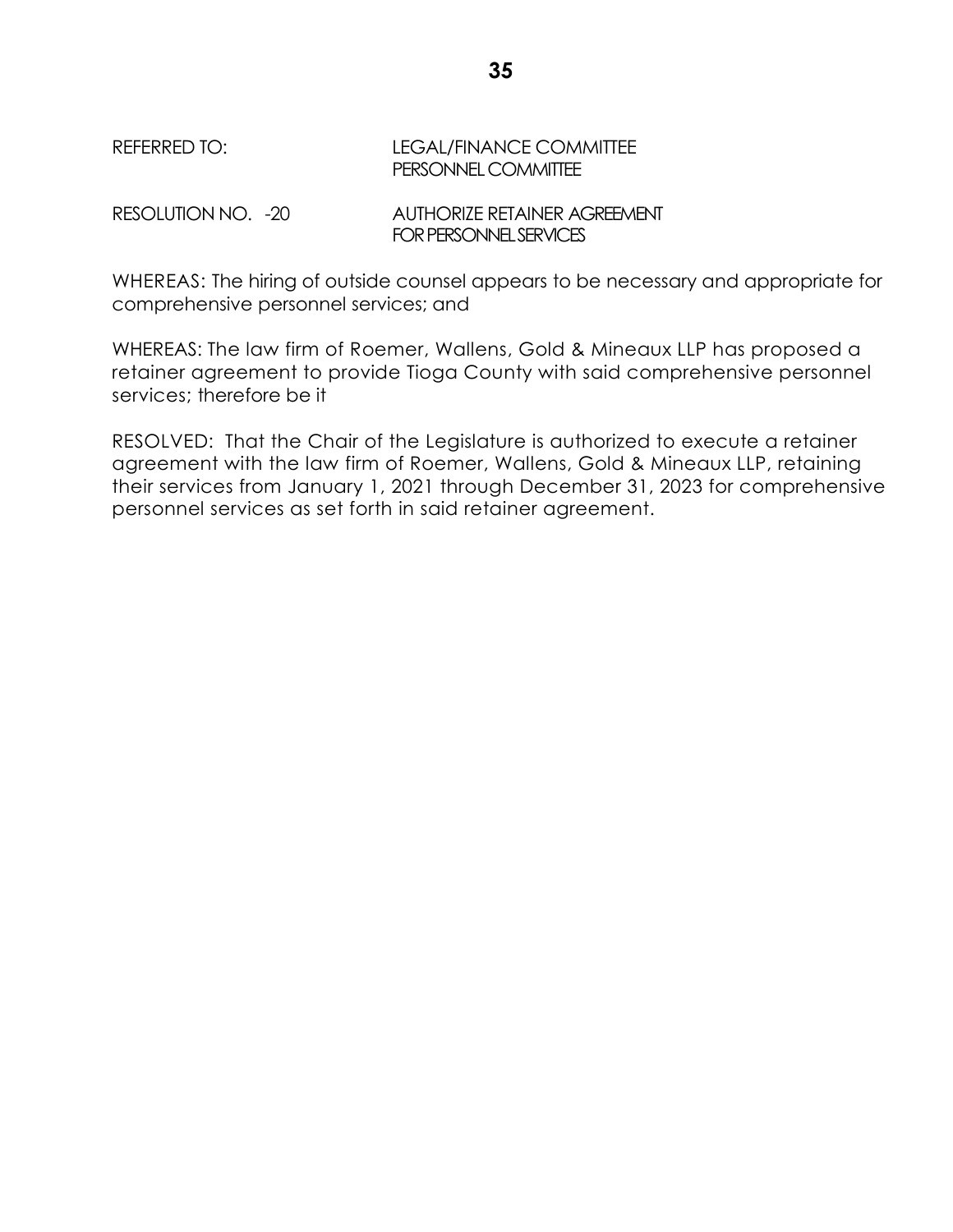REFERRED TO: PUBLIC SAFETY COMMITTEE LEGISLATIVE WORKSESSION

RESOLUTION NO. -20 AWARD CONTRACT

CBH MEDICAL FOR JAIL MEDICAL AND MENTAL HEALTH SERVICES SHERIFF'S OFFICE

WHEREAS: A Request for Proposal (RFP) for providing comprehensive medical and mental health services to inmates at the Tioga County Jail was distributed to six companies; and

WHEREAS: Two companies (CBH Medical; CFG Health Systems) responded and submitted proposals which were thoroughly evaluated; and

WHEREAS: It was determined that CBH Medical submitted the best proposal to meet the scope of work detailed in the RFP; and

WHEREAS: A recommendation was made to the County Legislature to award CBH Medical a two-year agreement with the option to renew for three (3) additional oneyear terms; therefore be it

RESOLVED: That an agreement be created to have CBH Medical provide comprehensive medical and mental health services for the inmates at the Tioga County Jail for a two-year period beginning January 1, 2021 with the option to renew for three additional one-year terms; and be it further

RESOLVED: That the Tioga County Legislature authorizes the execution of this agreement with CBH Medical to provide such services.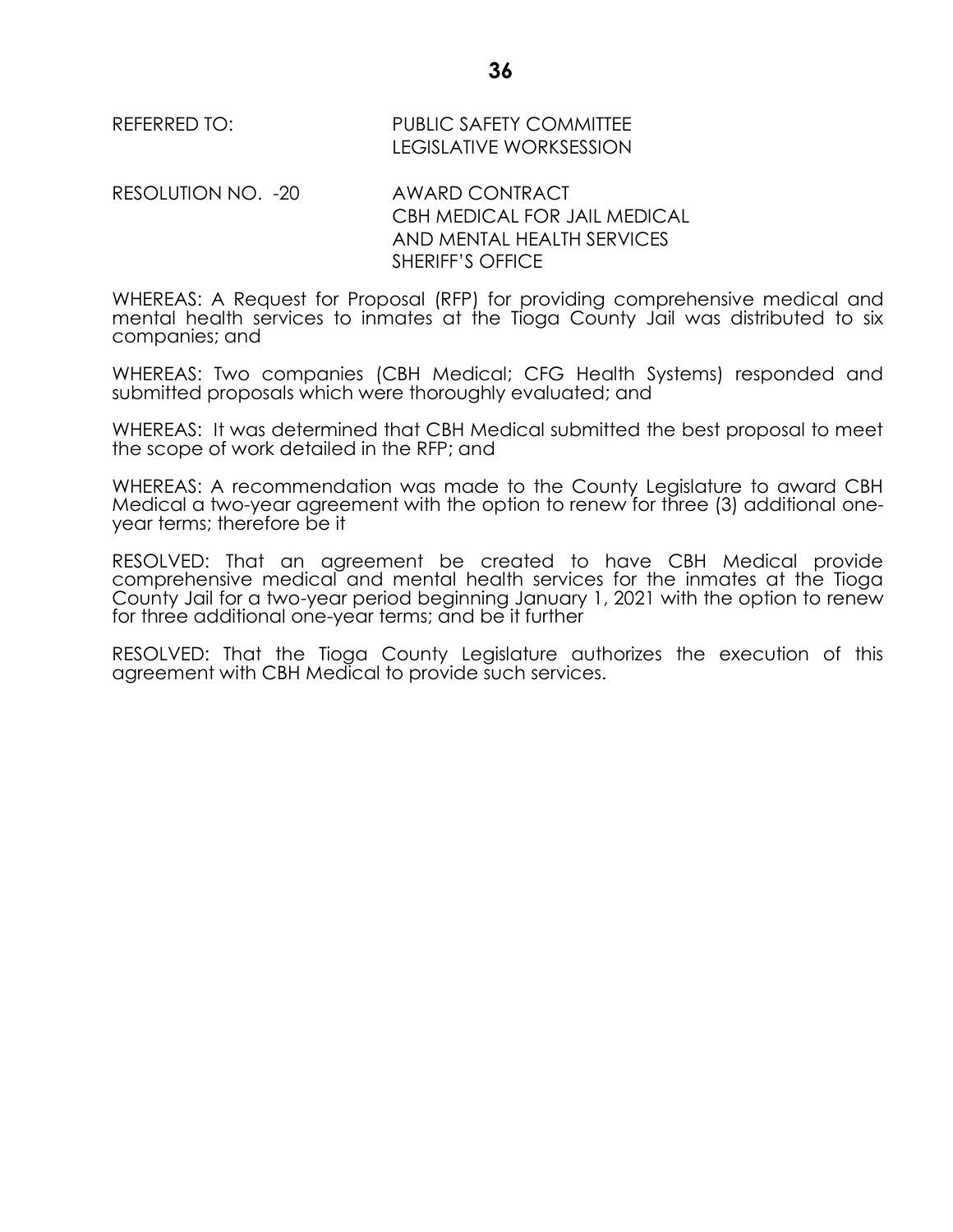Local Law Filing New York State Department of State 41 State Street Albany, NY 12231

### **TO BE INTRODUCED**

County of Tioga

Local Law No. XX of the Year 2021.

A Local Law to establish the staggered terms of Tioga County Legislators as established in Local Law No. 2 of 1994 and Local Law No. 2 of 2011.

Be It Enacted by the Legislature of the County of Tioga as follows:

# SECTION 1: TERMS OF OFFICE

Notwithstanding the provisions of any general, special or local law to the contrary, members of the Tioga County Legislature shall continue to be elected to staggered terms of three and four years over a ten-year cycle as established in Local Law No. 2 of 1994 and Local Law No. 2 of 2011.

# SECTION 2: STAGGERED TERMS OF OFFICE

- A. The seven County Legislative Districts shall be divided into two groups as follows:
	- 1. Group One shall consist of:
		- a. The representative from District No 1
		- b. The representative from District No 2
		- c. The representatives from District No. 4
		- d. The representative from District No. 5
	- 2. Group Two shall consist of:
		- a. The representative from District No. 3
		- b. The representative from District No. 6
		- c. The representatives from District No. 7
- B. The County Legislators elected from the County Legislative Districts included in Group One shall be elected for a term of four (4) years at the general election to be held in the year Two Thousand Twenty-One (2021) and shall be elected for a term of three (3) years at the general elections to be held Two Thousand Twenty-Five (2025) and Two Thousand Twenty-Eight (2028).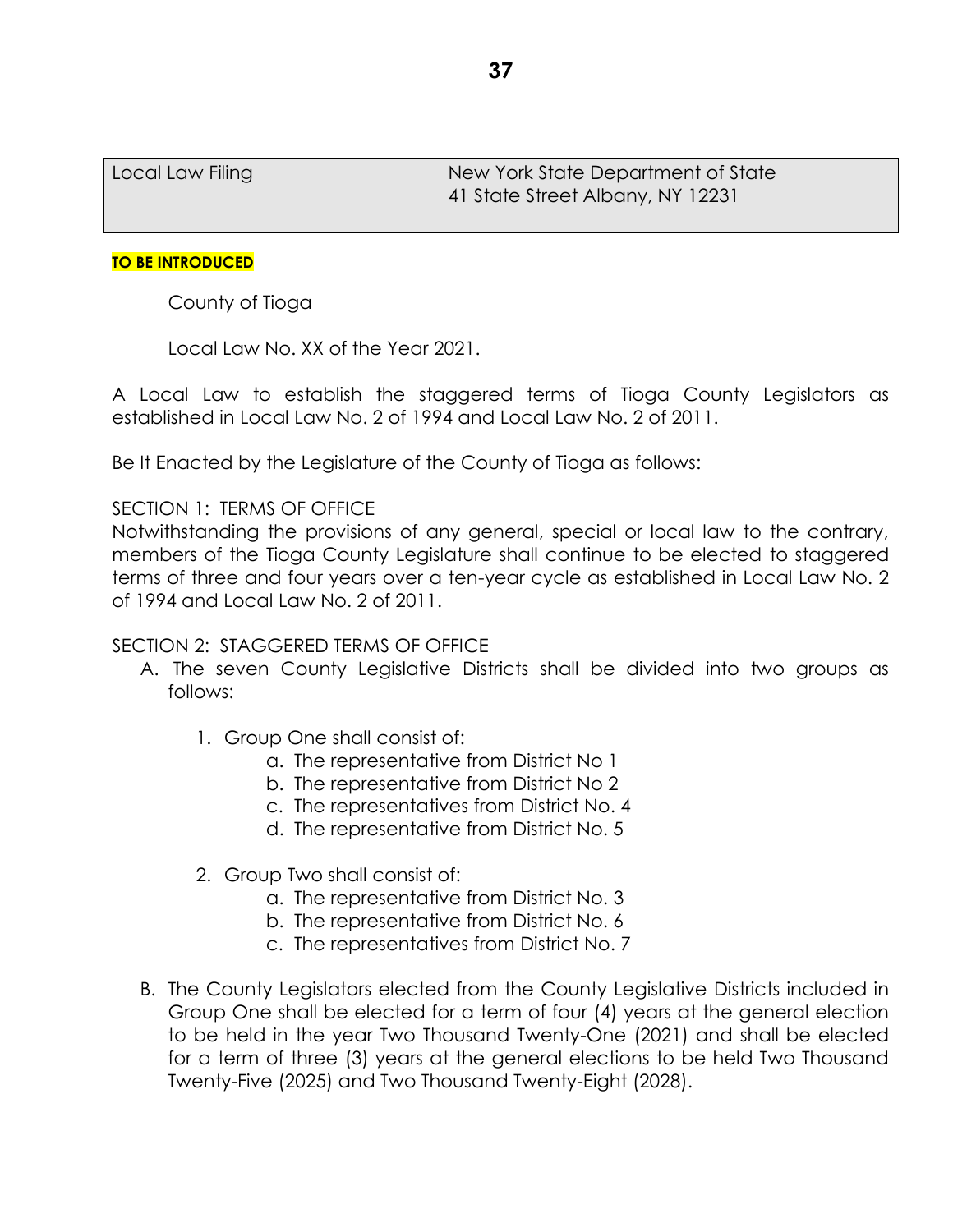- C. The County Legislators elected from the County Legislative Districts included in Group Two shall be elected for a term of three (3) years at the general elections to be held in the years Two Thousand Twenty-One (2021) and Two Thousand Twenty-Four (2024) and shall be elected for a term of four (4) years at the general election to be held in Two Thousand Twenty-Seven (2027).
- D. Subject to reapportionment, if necessary, staggered terms shall be utilized in the general elections following succeeding federal decennial censuses.

SECTION 3: COUNTY ATTORNEY

The term of office of the County Attorney shall be the same as the term of office of the Legislators in Group One.

SECTION 4: LEGISLATIVE CLERK

The term of office of the Legislative Clerk shall be the same as the term of office of the Legislators in Group One.

SECTION 5: BUDGET OFFICER The term of office of the Budget Officer shall be the same as the term of office of the Legislators in Group One.

SECTION 6: FEFECTIVE DATE This local law shall be effective on the date of adoption.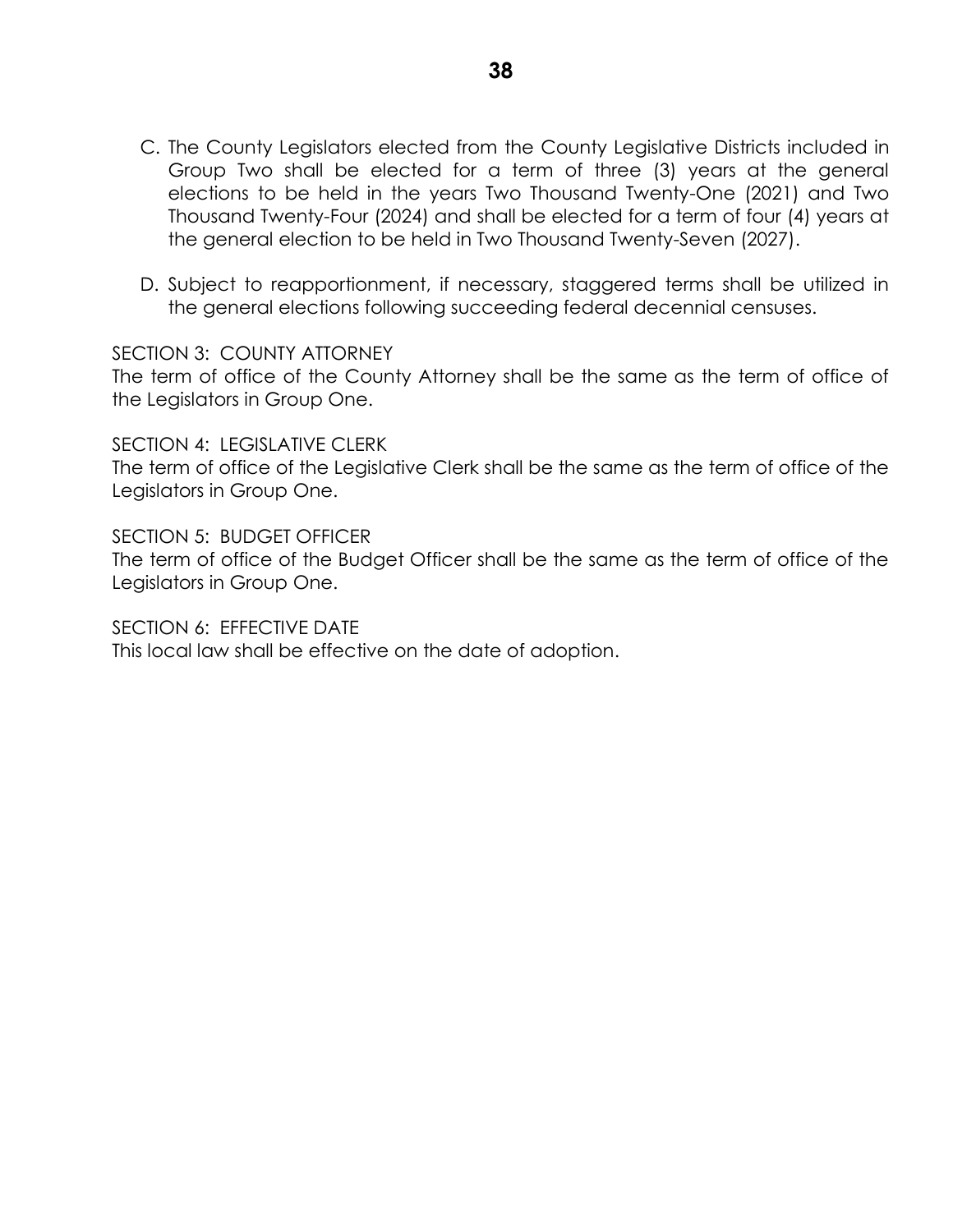#### RESOLUTION NO. -20 SCHEDULE PUBLIC HEARING LOCAL LAW INTRODUCTORY NO. A of 2021

RESOLVED: That a public hearing shall be held on Local Law Introductory No. A of 2021 A Local Law establishing the staggered terms of Tioga County Legislators as established in Local Law No. 2 of 1994 and Local Law No. 2 of 2011 in the Edward D. Hubbard Auditorium of the Ronald E. Dougherty County Office Building, 56 Main Street, Owego, New York 13827 on Thursday, January 7, 2021 at 1:00 P.M. All persons desiring to present written or oral comments may do so at said time.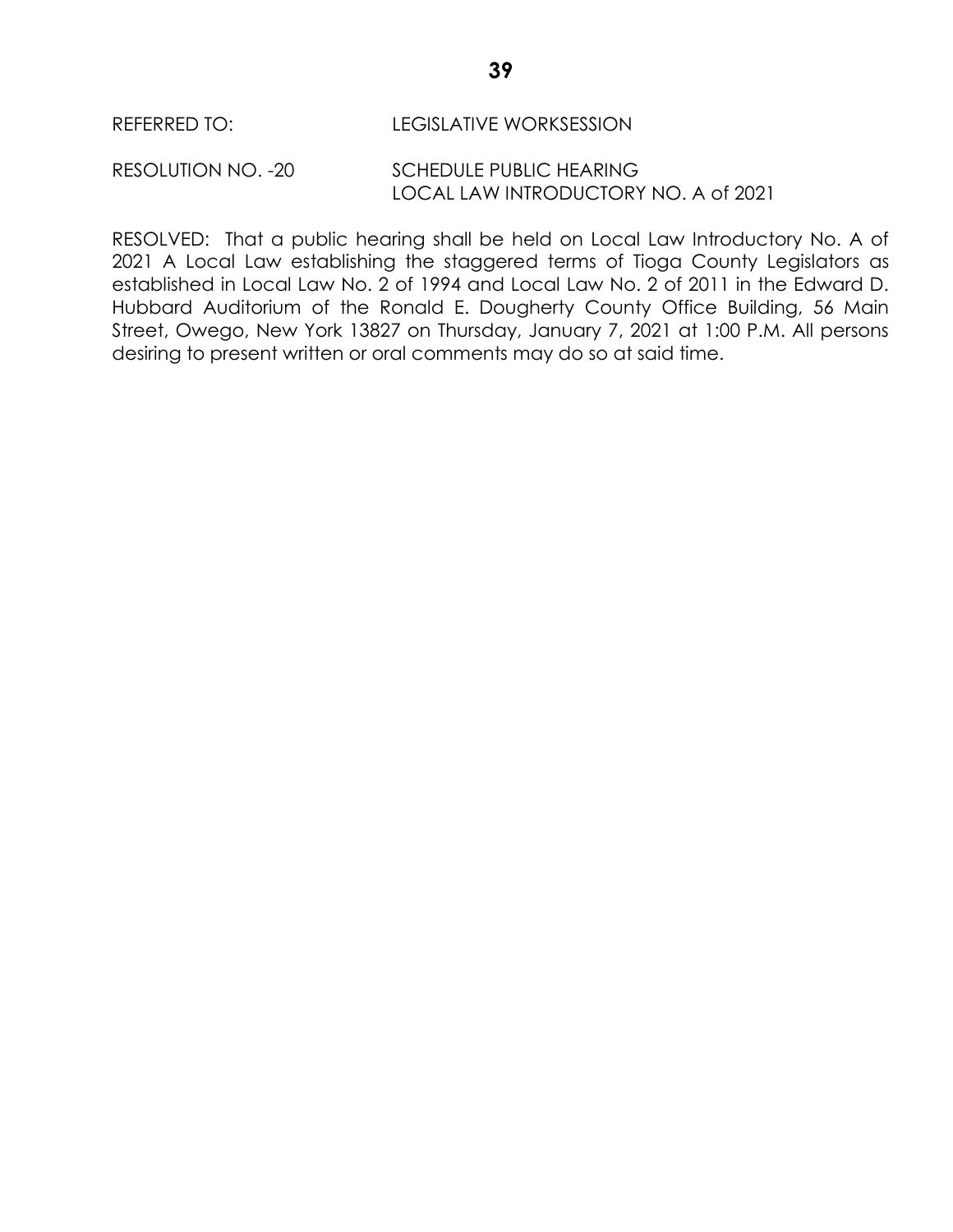RESOLUTION NO.- 20 AMEND RESOLUTION 176-94 AS AMENDED BY RESOLUTION 281-17 MEDICARE REIMBURSEMENT

WHEREAS: Resolution 281-17 amended Resolution 176-94 to set the Medicare Part B reimbursement rate for eligible retirees at \$115 per month for the period of February 1, 2018 through January 31, 2021 to be reviewed every three years; and

WHEREAS: The Legislature has reviewed this at various meetings in 2020; and

WHEREAS: 2020 has been an unprecedented year due to COVID-19 and the economic impact is yet known; therefore be it

RESOLVED: That the Medicare Part B reimbursement rate for eligible retirees will remain at \$115 per month through January 31, 2022; and be it further

RESOLVED: That the Legislature will review again in 2021; and be it further

RESOLVED: That this resolution shall amend Resolution 176-94 only as to the Medicare reimbursement portion of said Resolution.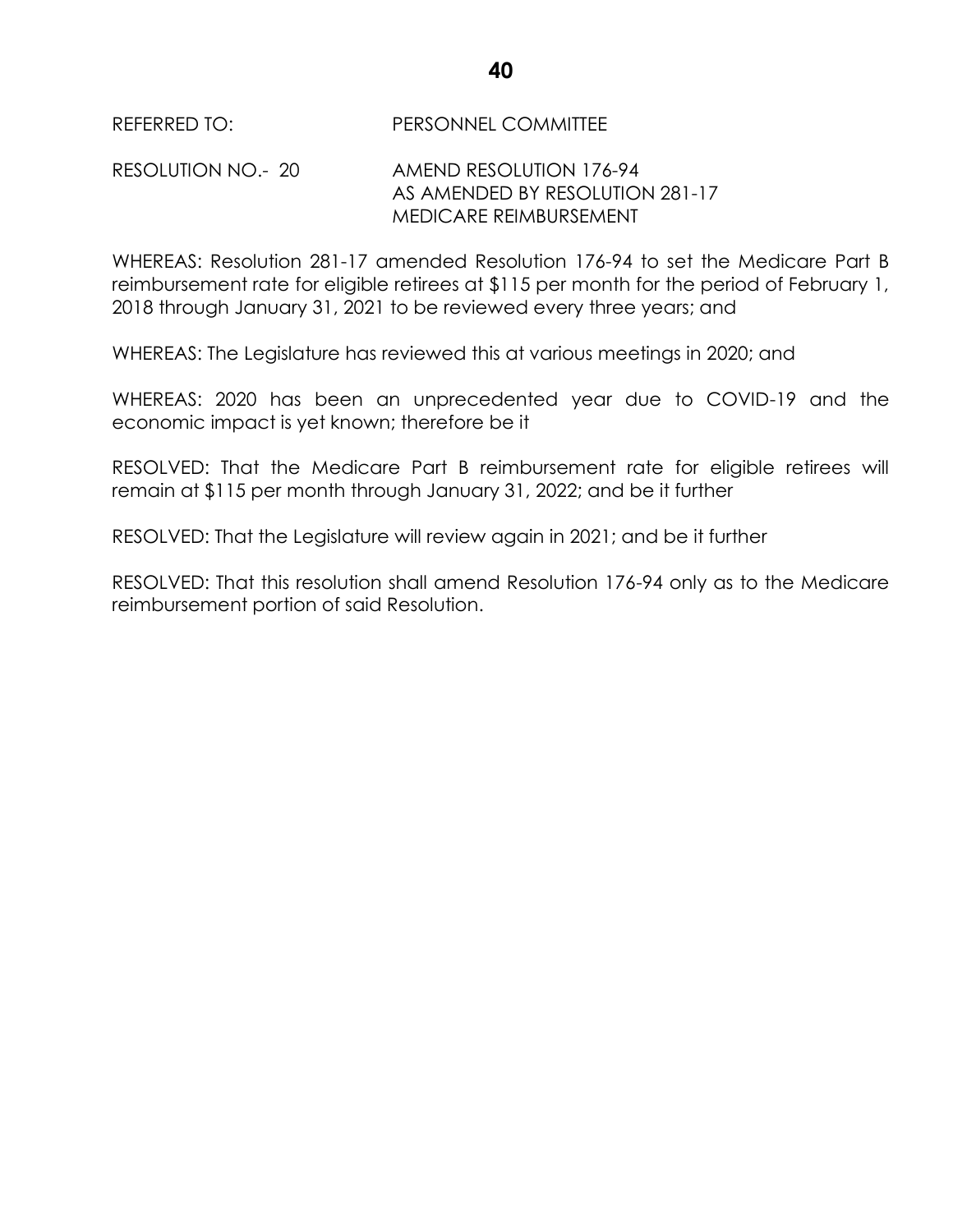RESOLUTION NO. -20 AMEND RESOLUTION 209-20 AUTHORIZE PURCHASE OF SPECIFIC EXCESS AND EMPLOYER'S LIABILITY INSURANCE FOR WORKERS' COMPENSATION PROGRAM

WHEREAS: Resolution 209-20 authorizes the purchase of specific excess insurance and employer's liability insurance for the period of January 1, 2021 through December 31, 2021; and

WHEREAS: Midwest Employers Casualty Company, the company which provides the specific excess policy, is offering a two-year policy term option; and

WHEREAS: This two-year policy term option will lock in the premium rate for a two-year period along with the specific retention levels; and

WHEREAS: The premium would continue to be payable in annual installments; therefore be it

RESOLVED: That Resolution 209-20 be amended to authorize the Tioga County Legislature to accept the two-year policy option and purchase specific excess insurance through Midwest Employers Casualty Company, upon approval by the County Attorney, for the period of January 1, 2021 through December 31, 2022 to be paid for out of the 2021 and 2022 Tioga County Self-Insurance budget.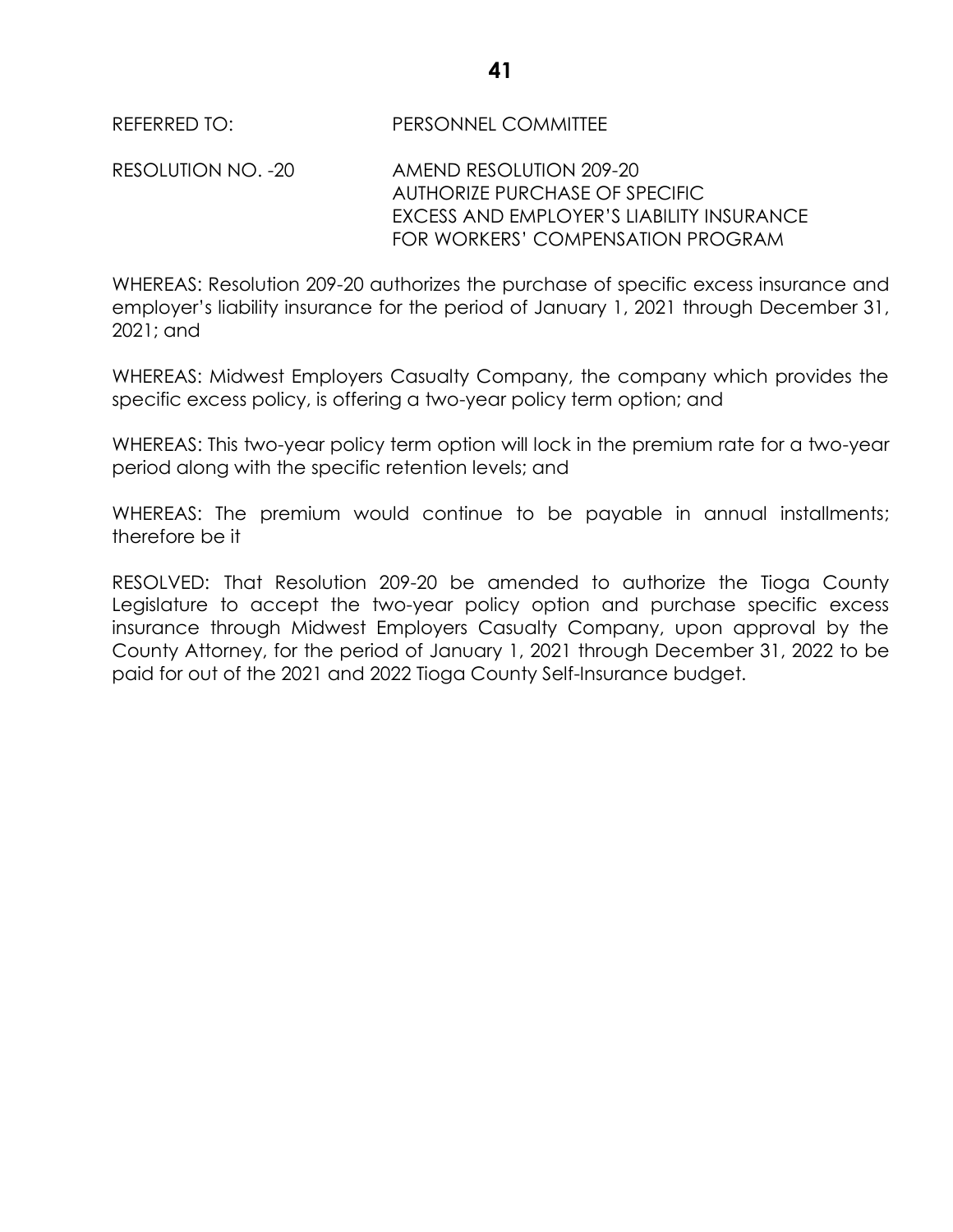RESOLUTION NO.-20 HEALTH INSURANCE COVERAGE FOR DUAL COUNTY RETIREE SPOUSES

WHEREAS: The County Policy which establishes the qualifying criteria for a retiring employee to carry health insurance into retirement is the *Orientation/Exit Interview/Recruitment/Retirement* Policy; and

WHEREAS: In addition to other criteria, that Policy indicates the employee must carry a policy into retirement and cannot have a break in coverage and come back at a later date and request coverage; and

WHEREAS: There are occasions when both spouses are employed by and retire from the County AND dependent children are included in the health insurance coverage; and

WHEREAS: In those situations it does not make economic sense for either the employees/retirees or County to require two separate health insurance policies when each employee retires; and

WHEREAS: The County recognizes this unique situation and is willing to make exception to the terms of the Policy as doing so is in the best interest of both the employees/retirees as well as the County;

NOW, THEREFORE, it is hereby resolved that:

1. When an employee is eligible for retiree health insurance coverage upon retirement (hereinafter the "Retired Employee") but instead of carrying own health insurance policy into retirement, chooses to continue coverage upon retirement under their County-retired spouse's Family health insurance plan (hereinafter the "Subscriber Spouse") the Retired Employee shall be allowed to re-enroll in County coverage at a later date when EITHER:

A) The dependent child(ren) are removed from the policy or are no longer eligible for coverage as dependents, OR B) The Subscriber Spouse pre-deceases the Retired Employee, OR

C) Subscriber Spouse removes Retired Employee from the policy,

Retired Employee may then enroll in County coverage.

2. The Retired Employee's contribution toward retiree coverage shall be in accordance with the County Policy and based on what the Retired Employee qualified for at time of retirement.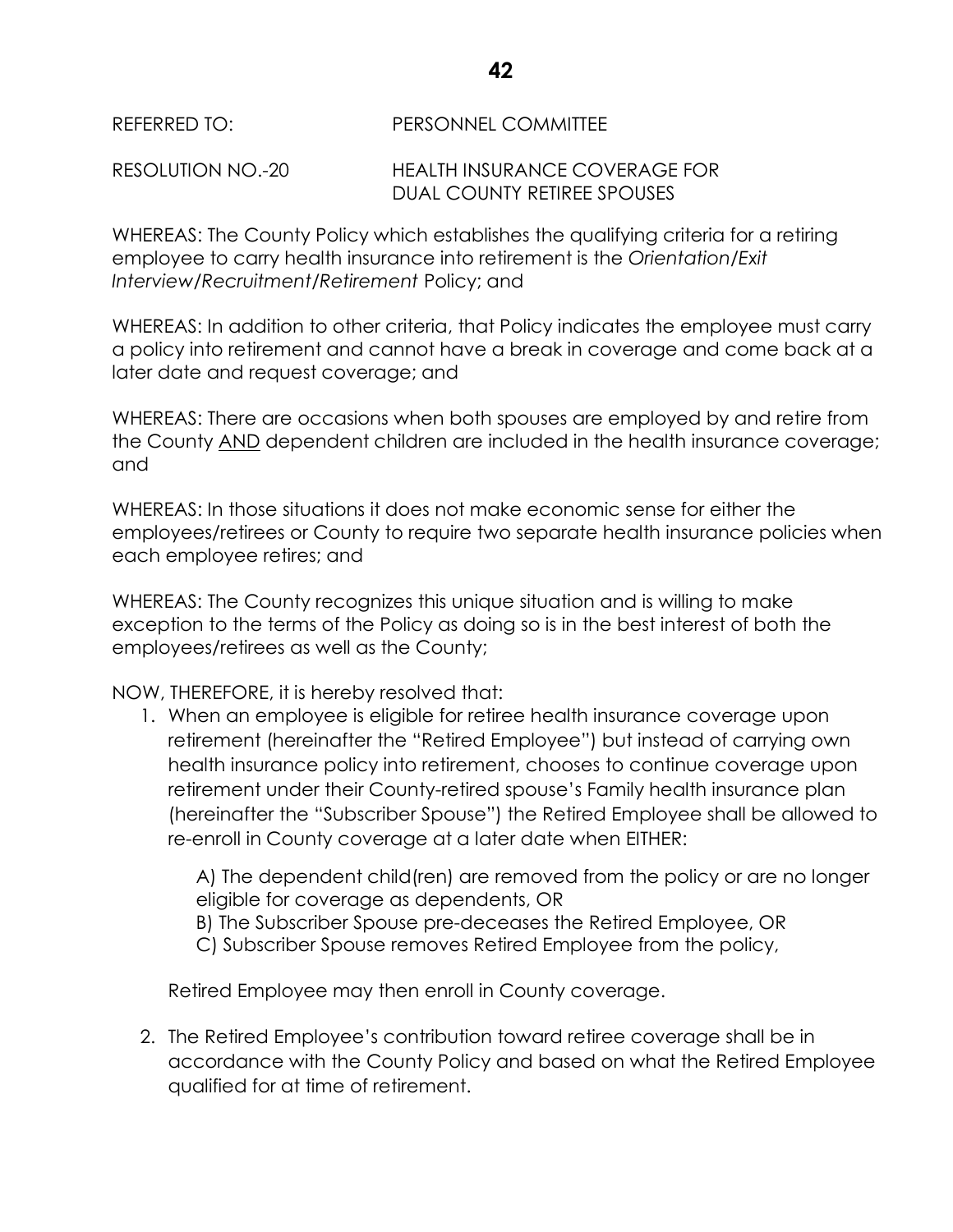3. When the Retired Employee experiences a status change as detailed in #1 A-C above, that is the only opportunity for Retired Employee to elect the retiree coverage that s/he qualified for upon retirement. If Retired Employee fails to elect coverage at time of the family status change, s/he waives the right to retiree coverage as a subscriber.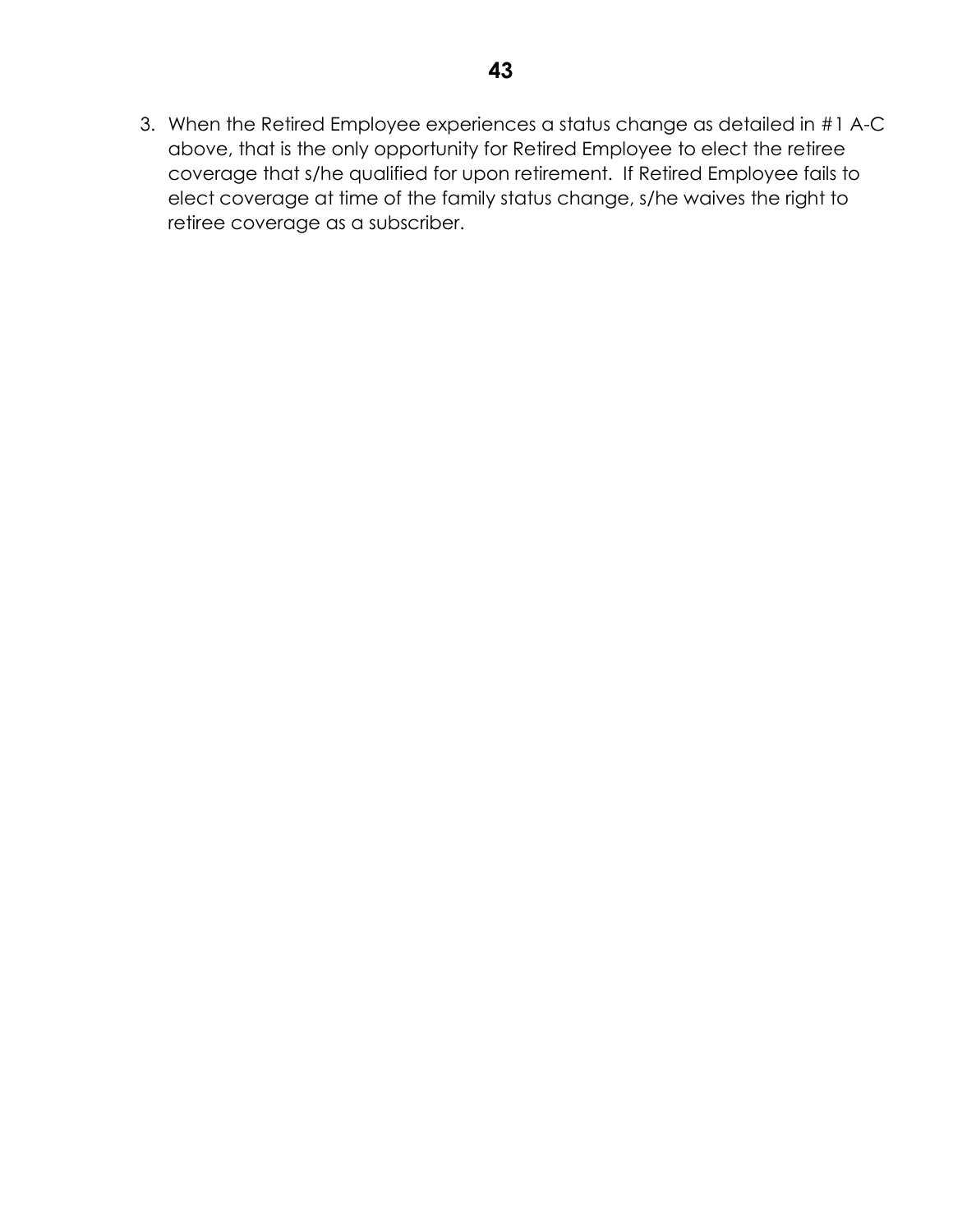| REFERRED TO: | <b>FINANCE/LEGAL COMMITTEE</b> |
|--------------|--------------------------------|
|              | <b>PERSONNEL COMMITTEE</b>     |

RESOLUTION NO. -20 REQUEST FOR AN UNACCREDITED INTERNSHIP IN THE DISTRICT ATTORNEY'S OFFICE

WHEREAS: A request was made to the District Attorney's Office to provide an unpaid internship to a Tioga County resident who attends Elmira College; and

WHEREAS: The intern, Farrah Fiacco, is enrolled in Elmira College and majoring in Legal Studies, Criminal Justice and Psychology and is required to complete 120 hours of an internship on or before May 2021 through Career Services; and

WHEREAS: The intern will attend court sessions under the supervision of Assistant District Attorney Lillian Reardon and provide office support for the District Attorney's Office under the supervision of Confidential Secretary to the District Attorney Carola Kovalovsky until her obligations have been met; and

WHEREAS: Policy 56, Section 1 allows for unpaid internships if authorized by the Legislature; therefore be it

RESOLVED: That the District Attorney's Office is hereby authorized to have an unpaid intern in the District Attorney's Office.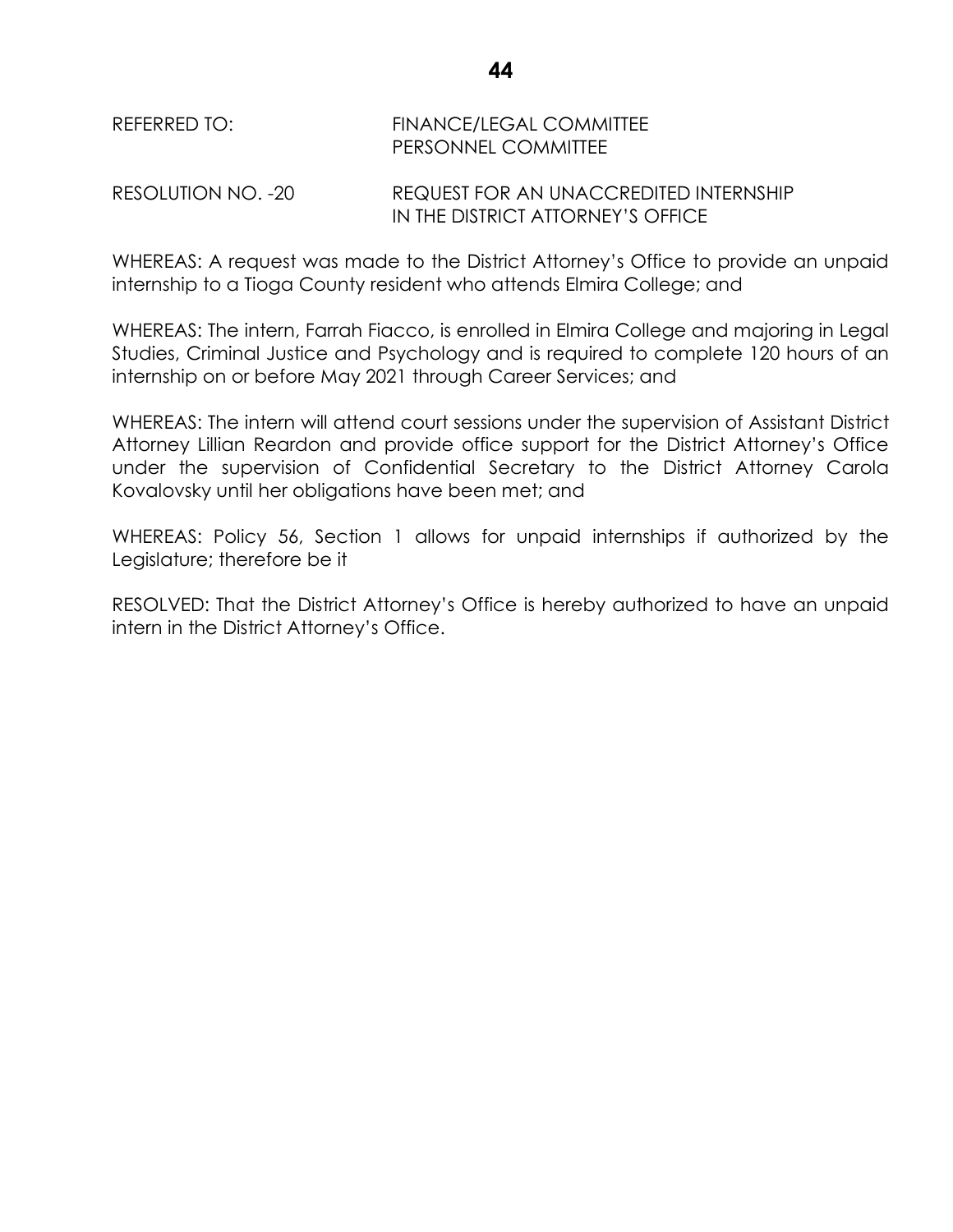| REFERRED TO: | <b>LEGISLATIVE WORKSESSION</b> |
|--------------|--------------------------------|
|              | <b>PERSONNEL COMMITTEE</b>     |

RESOLUTION NO. -20 APPOINTMENT OF PART-TIME INFORMATION SECURITY OFFICER LEGISLATIVE OFFICE

WHEREAS: Tioga County Comprehensive Information Security Policy requires the Legislature to appoint annually, a part-time Information Security Officer who will be responsible for implementing and monitoring a consistent data security program; therefore be it

RESOLVED: That Susan Haskett shall be appointed to the part-time Information Security Officer position for 2021 and will be compensated at an annual rate of \$2,511.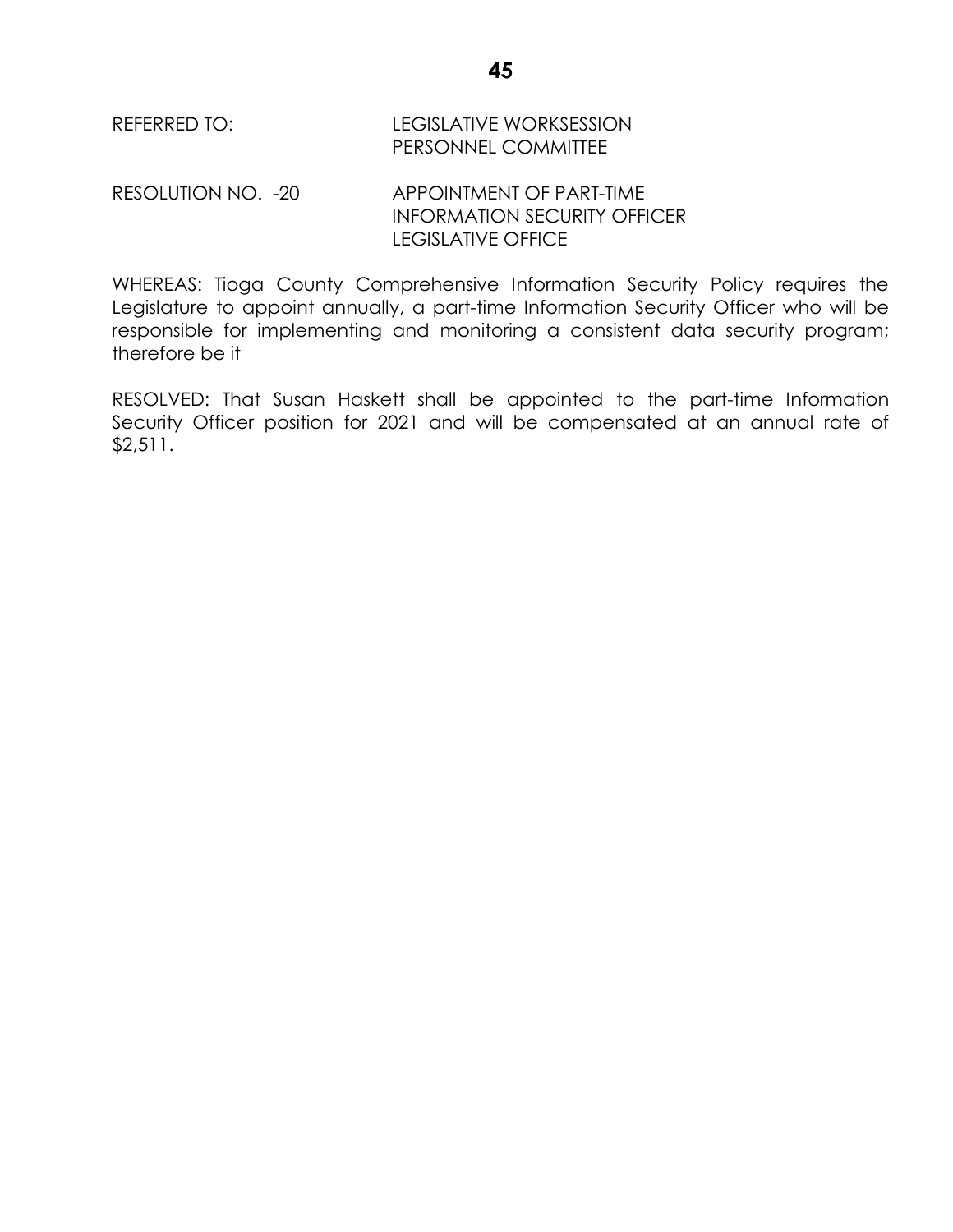| REFERRED TO:       | <b>PUBLIC SAFETY COMMITTEE</b><br>PERSONNEL COMMITTEE                  |
|--------------------|------------------------------------------------------------------------|
| RESOLUTION NO. -20 | EXTEND DURATION OF TEMPORARY<br><b>ACCOUNTING ASSOCIATE 1 POSITION</b> |
|                    | <b>SHERIFF'S OFFICE</b>                                                |

WHEREAS: Resolution 29-20 authorized the creation and hiring of one temporary, full-time Accounting Associate 1 position within the Sheriff's Office; and

WHEREAS: Resolution 127-20 authorized the extension of this position through December 31, 2020; and

WHEREAS: The Sheriff desires to extend this temporary position through December 31, 2021 but only on a part-time basis (up to 17 hours per week) as part of his 2021 budgeted cost savings; therefore be it

RESOLVED: That said temporary position be extended on a part-time basis through December 31, 2021 at the hourly rate of \$13.19.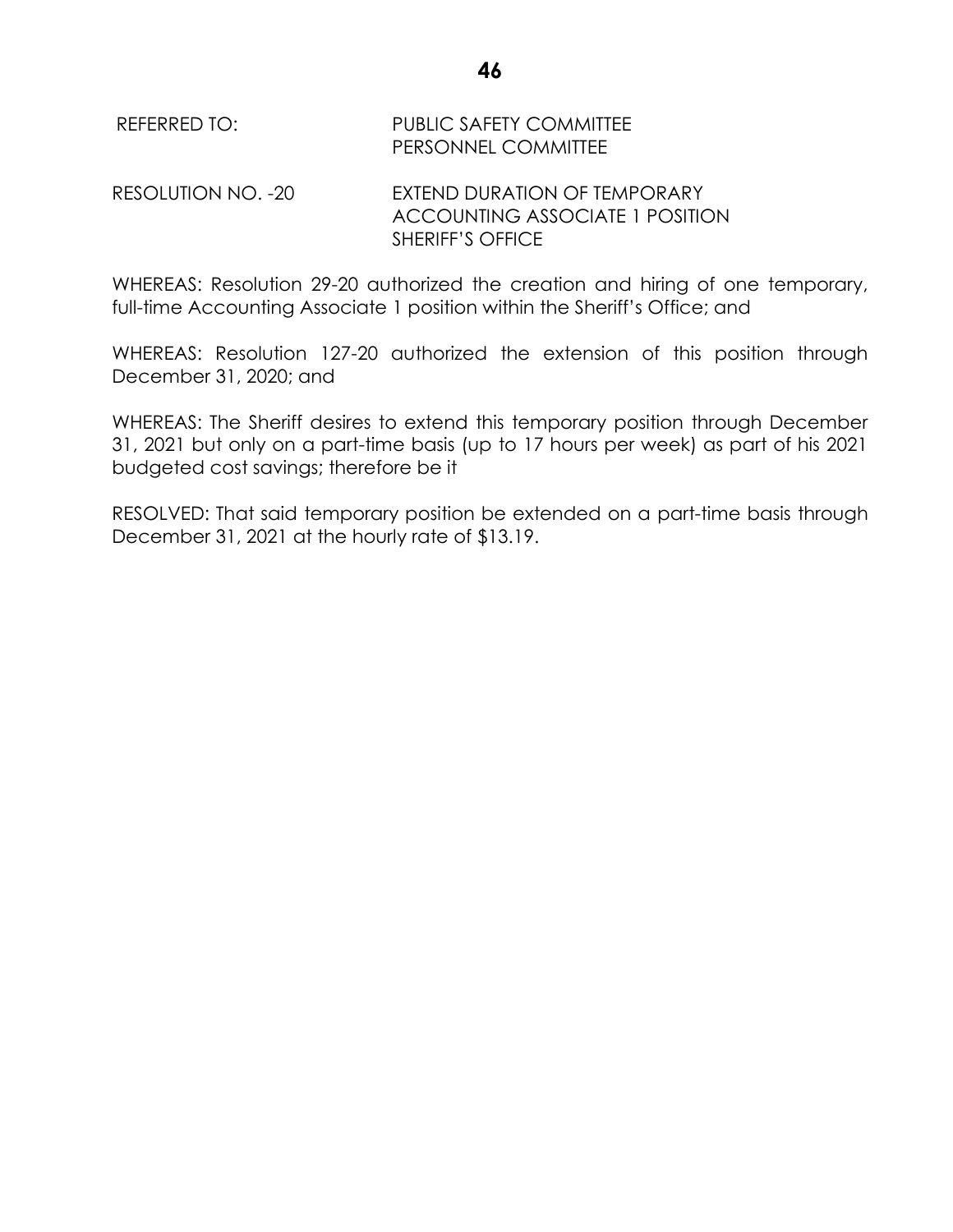| REFERRED TO: | <b>HEALTH &amp; HUMAN SERVICES COMMITTEE</b> |
|--------------|----------------------------------------------|
|              | <b>PERSONNEL COMMITTEE</b>                   |
|              |                                              |

RESOLUTION NO. -20 2021 STAFF CHANGES PUBLIC HEALTH

WHEREAS: The Public Health Department requested staffing changes as part of the 2021 Budget process; and

WHEREAS: These requests were approved by the County Legislature; therefore be it

RESOLVED: That the following staffing changes be effective January 1, 2021:

| Name                 | Current Title/<br>Salary                               | New Title/<br>Salary                                                                 | <b>Budget Impact</b> |
|----------------------|--------------------------------------------------------|--------------------------------------------------------------------------------------|----------------------|
| Vacant<br>(Unfunded) | Director of Dental                                     | Fund for 2021                                                                        | \$53,738             |
|                      | Health Services<br>(NU Salary)                         |                                                                                      |                      |
| N. Whitmore          | Dental Health<br>Coordinator<br>(CSEA salary \$42,750) |                                                                                      | Vacant Unfunded      |
| J. Marsh             | Service Coord<br>(CSEA Grade X)                        | Early Intervention Sr. Early Intervention<br><b>Service Coord</b><br>(CSEA Grade XI) | $+$ \$ 1,822         |

and be it further:

RESOLVED: That Nicole Whitmore is promoted to the Director of Dental Health Services position effective January 2, 2021at an annual Non-Union salary of \$53,738; and be it further

RESOLVED: That the Public Health Department's authorized full-time headcount is unchanged.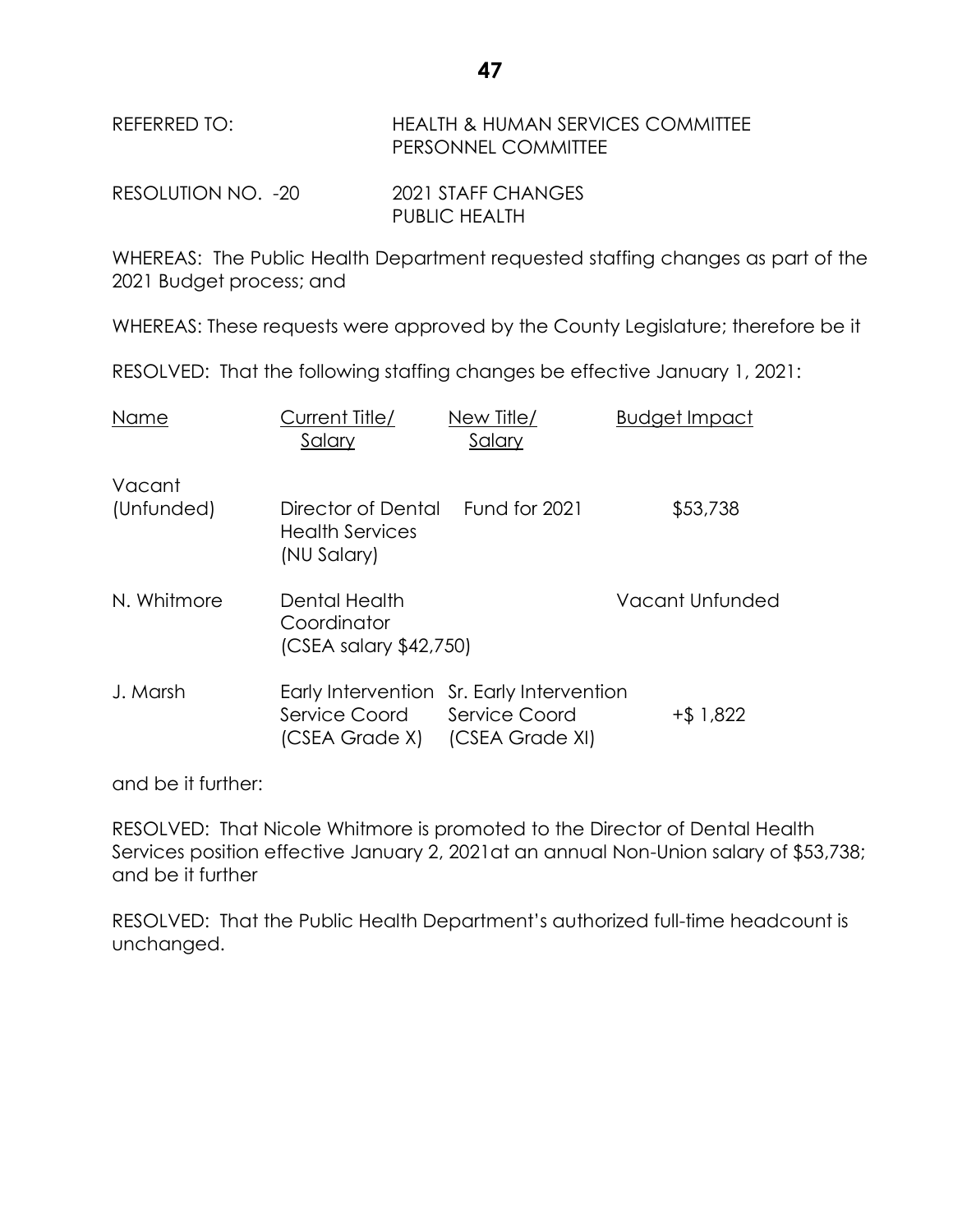| REFERRED TO: I     | <b>LEGISLATIVE WORKSESSION</b><br>PERSONNEL COMMITTEE       |
|--------------------|-------------------------------------------------------------|
| RESOLUTION NO. -20 | AUTHORIZE APPOINTMENT OF<br>DEPUTY CLERK TO THE LEGISLATURE |

WHEREAS: Legislative approval is required for any appointment to a non-union position within Tioga County; and

LEGISLATIVE OFFICE

WHEREAS: The full-time position of Deputy Clerk to the Legislature has been vacant since March 16, 2020; and

WHEREAS: The Clerk of the Legislature has identified a qualified candidate for the position who is willing and eligible for appointment; therefore be it

RESOLVED: That the Tioga County Legislature authorizes the Clerk of the Legislature to appoint Amy Eiklor as Deputy Clerk to the Legislature at an annual, non-union salary of \$38,500 effective January 4, 2021.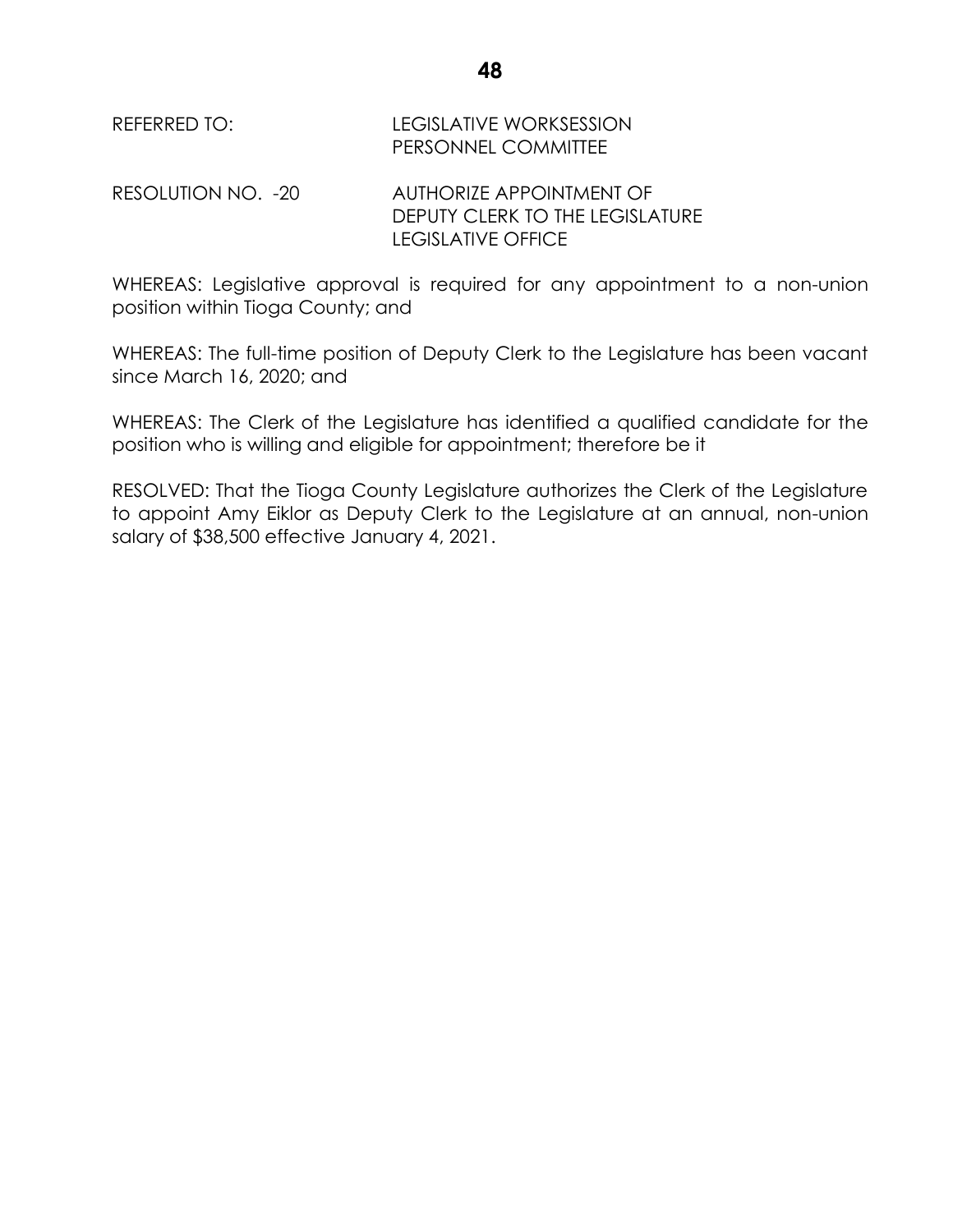RESOLUTION NO. -20 AMEND EMPLOYEE HANDBOOK SECTION II - ETHICS RULES, SCHEDULE A

WHEREAS: Tioga County Employee Handbook Section II – Ethics Rules; Section IV. Disclosure of Interest, Schedule A needs to be amended to identify an additional position required to provide an annual financial disclosure; and

WHEREAS: Director of Social Services needs to be included on Schedule A; therefore be it

RESOLVED: That the Tioga County Employee Handbook Schedule A be hereby amended as follows:

# POSITION

AG & FARMLAND PROTECTION BOARD MEMBERS (ALL) ASSIGNED COUNSEL ADMINISTRATOR BOARD OF HEALTH MEMBERS (ALL) BUDGET OFFICER CAPTAIN, OPERATIONS OFFICER CHIEF ACCOUNTANT CHIEF INFORMATION OFFICER & DEPUTY DIRECTOR OF INFORMATION TECHNOLOGY & COMMUNICATION SYSTEMS CLERK TO THE LEGISLATURE AND DEPUTY CLERK CLINICAL PROGRAM DIRECTOR COMMISSIONERS OF BOARD OF ELECTIONS AND DEPUTIES COMMISSIONER OF PUBLIC WORKS AND DEPUTY COMMISSIONER OF SOCIAL SERVICES AND DEPUTY COMMISSIONER COMMUNITY SERVICE BOARD MEMBERS (ALL) CORONERS (ALL) COUNTY ATTORNEY AND ASSISTANTS COUNTY CLERK AND DEPUTY COUNTY PLANNING DIRECTOR COUNTY SHERIFF AND UNDERSHERIFF COUNTY TREASURER AND DEPUTY DIRECTORS OF ADMINISTRATIVE SERVICES DIRECTOR OF COMMUNITY SERVICES & DEPUTY DIRECTOR OF EMERGENCY SERVICES AND DEPUTY DIRECTOR DIRECTOR OF EMPLOYMENT & TRANSITIONAL SUPPORT DIRECTOR OF REAL PROPERTY TAX SERVICES